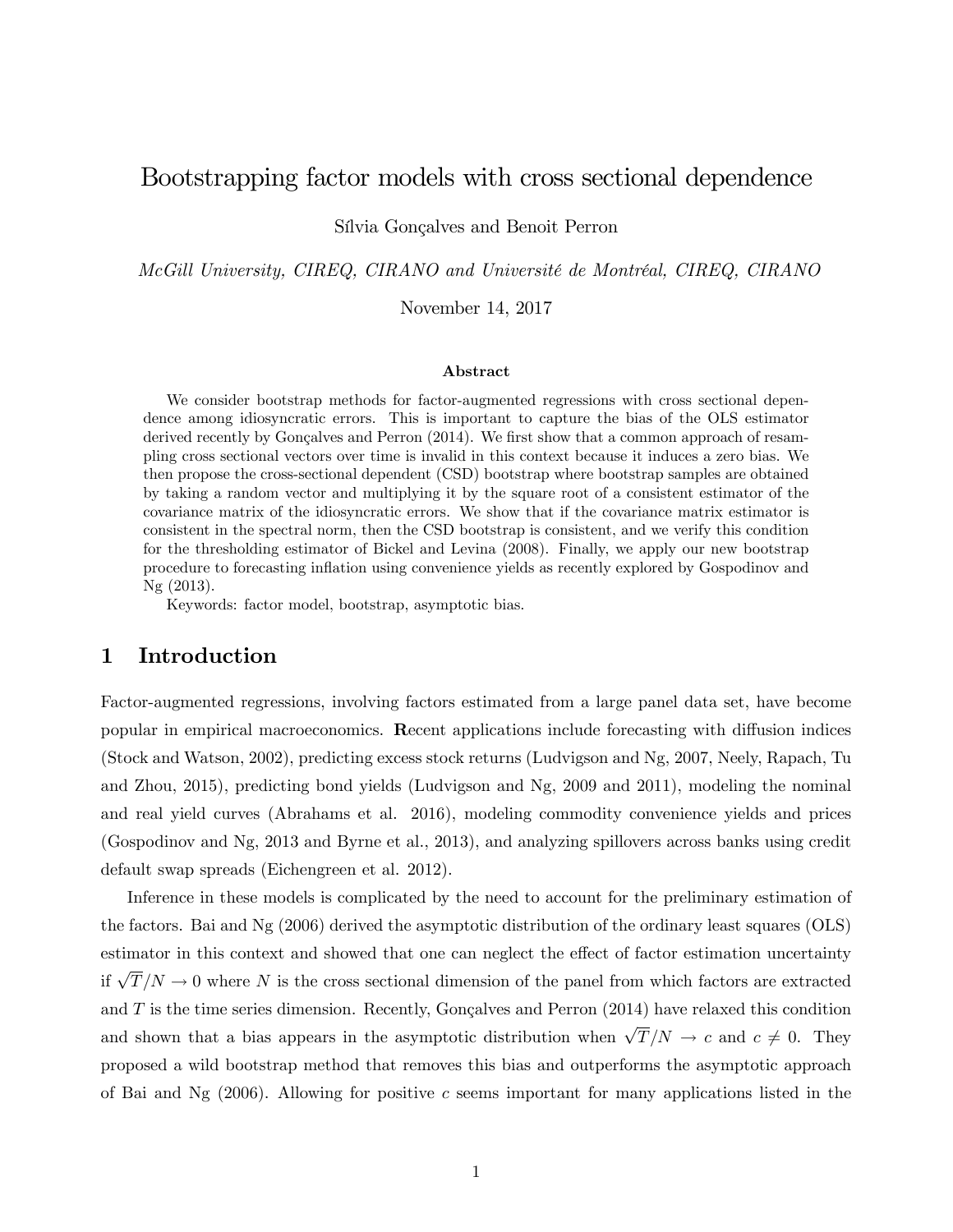previous paragraph: Neely et al. (2015) have  $c = 1.933$ , Abrahams et al. (2016) have  $c = 1.256$  for nominal yields and  $c = 1.536$  for real yields, while Gospodinov and Ng (2013) have  $c = .758$ .

The expression for the bias obtained by Gonçalves and Perron  $(2014)$  depends, among other things, on the cross sectional dependence of the idiosyncratic errors in the factor model. Unfortunately, the wild bootstrap method that they proposed destroys cross sectional dependence and is only valid when no cross sectional dependence among idiosyncratic errors is present.

This paper analyzes the issue of bootstrapping with general cross sectional dependence among the idiosyncratic errors. Proposing a bootstrap method that is robust to cross sectional dependence without making parametric assumptions is a much harder task than for time series dependence. The main reason is that, contrary to the time dimension, no natural ordering among the variables needs to exist. This makes it harder to apply blocking methods, which are often used to capture time series dependence of unknown form.

We make two important contributions. First, we show that a common approach of resampling vectors containing all the cross sectional variables only in the time series dimension as a way to preserve cross sectional dependence, while valid in other contexts (see for example Gonçalves (2011) for inference in a linear panel data model with fixed effects), is invalid in this context. The reason is that it induces a zero bias in the bootstrap asymptotic distribution by not reproducing the uncertainty associated with the estimation of the factors. In particular, resampling only in the time series dimension implies that the bootstrap variance of the cross sectional average of the estimated panel factor scores is equal to the empirical time series variance of this cross sectional average, which is zero by the Örst order conditions that define the principal components estimator of the factors and the factor loadings.

Our second contribution is to propose a solution, which we call the cross sectional dependent (CSD) bootstrap, where bootstrap samples are obtained by taking a random vector of dimension  $N \times 1$  with mean 0 and identity covariance matrix and multiplying it by the square root of a consistent estimator of the covariance matrix of the idiosyncratic errors. We show that if the covariance matrix estimator is consistent in the spectral norm, then the CSD bootstrap is consistent, and we verify this condition for the thresholding estimator of Bickel and Levina (2008) under a sparsity condition that limits the number of non-zero elements in the matrix. Other covariance matrix estimators could be used to implement the cross sectional dependent bootstrap, and one could check that our general sufficient conditions are satisfied to ensure validity of the bootstrap. Examples of such alternative estimators include the general and soft thresholding of Rothman, Levina and Zhu (2009), the adaptive thresholding of Cai and Liu (2011), and the banding estimator of Bickel and Levina (2008a).

We apply our new bootstrap procedure to forecasting inflation using convenience yields as recently explored by Gospodinov and Ng  $(2013)$ . We find that our intervals are shifted relative to those based on asymptotic theory and those reported in Gospodinov and Ng to account for the presence of bias. We also see a difference in the center of these intervals relative to the wild bootstrap of Gonçalves and Perron (2014) because of the effect of cross sectional dependence on the bias.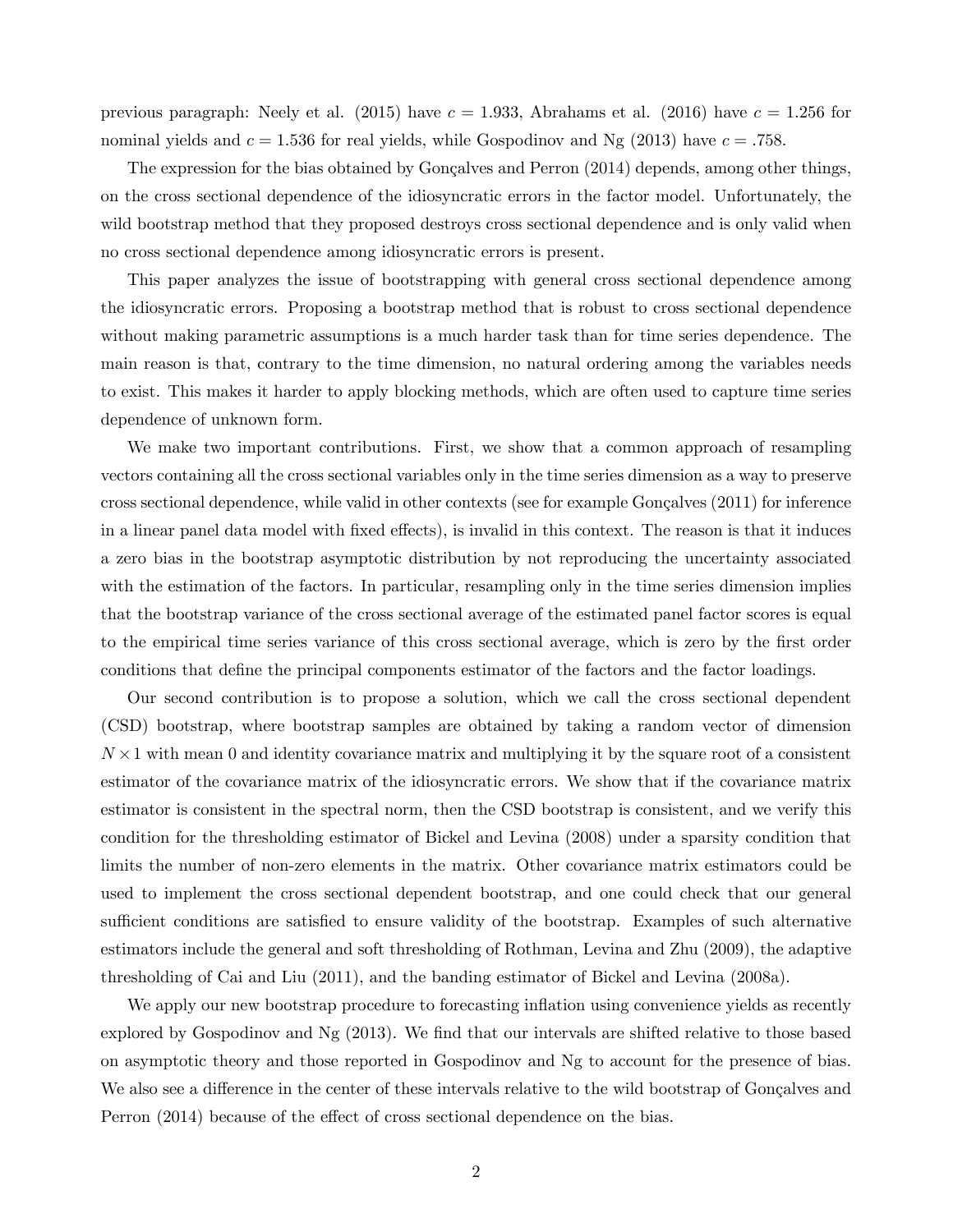The remainder of the paper is organized as follows. Section 2 introduces our model and shows that bootstrap methods that have been used in this context will not replicate factor estimation uncertainty. Section 3 presents our solution and a set of high level conditions under which the bootstrap is valid, and we check these conditions for the thresholding estimator. Section 4 presents our simulation experiments, while Section 5 presents our empirical illustration to forecasting ináation with convenience yields. Finally, Section 6 concludes. We also provide two appendices: our assumptions are in Appendix A and mathematical proofs appear in Appendix B.

For any matrix A, we let  $\rho(A) = \max_{\|x\|=1} \|Ax\|$  denote the operator (or spectral) norm of A, where  $||Ax|| = (x'A'Ax)^{1/2}$  is the Euclidean vector norm of the vector Ax. When A is symmetric,  $\rho(A)$  is equal to the maximum eigenvalue of A, in absolute value. Similarly, we let ||A|| denote its Frobenius norm defined as  $||A|| = (trace(A'A))^{1/2}$ .

### 2 Why cross sectional dependence matters for inference

#### 2.1 Setup and review of existing results

We consider the following regression model

$$
y_{t+1} = \alpha' F_t + \beta' W_t + \varepsilon_{t+1}, \ t = 1, \dots, T - 1.
$$
 (1)

The q observed regressors, typically a constant and lags of  $y_t$ , are contained in  $W_t$ . The r unobserved regressors  $F_t$  are the common factors in the following panel factor model,

$$
X_{it} = \lambda'_i F_t + e_{it}, \quad i = 1, ..., N, \ t = 1, ..., T,
$$
 (2)

where the  $r \times 1$  vector  $\lambda_i$  contains the factor loadings and  $e_{it}$  is an idiosyncratic error term. In matrix form, we can write (2) as

$$
X = F\Lambda' + e,
$$

where X is an observed data matrix of size  $T \times N$ ,  $F = (F_1, \ldots, F_T)'$  is a  $T \times r$  matrix of random factors, with r the number of common factors,  $\Lambda = (\lambda_1, \ldots, \lambda_N)'$  is a fixed  $N \times r$  matrix, and e is  $T \times N$ . Throughout, we consider the number of factors r as given. Forecasting horizons greater than 1 could be considered, but this would generally entail serial correlation in the regression errors. Because our focus is on bootstrap inference under cross sectional dependence, we focus on one-step ahead forecast horizons only.

Estimation proceeds in two steps. Given X, we estimate F and  $\Lambda$  with the method of principal components. In particular, F is estimated with the  $T \times r$  matrix  $\tilde{F} = \begin{pmatrix} \tilde{F}_1 & \dots & \tilde{F}_T \end{pmatrix}'$  composed of  $\sqrt{T}$  times the eigenvectors corresponding to the r largest eigenvalues of of  $XX'/TN$  (arranged in decreasing order), where the normalization  $\frac{\tilde{F}'\tilde{F}}{T} = I_r$  is used. The matrix containing the estimated loadings is then  $\tilde{\Lambda} = \left(\tilde{\lambda}_1,\ldots,\tilde{\lambda}_N\right)' = X'\tilde{F}\left(\tilde{F}'\tilde{F}\right)^{-1} = X'\tilde{F}/T$ . As is well known in this literature, the principal components  $\tilde{F}_t$  can only consistently estimate a transformation of the true factors  $F_t$ , given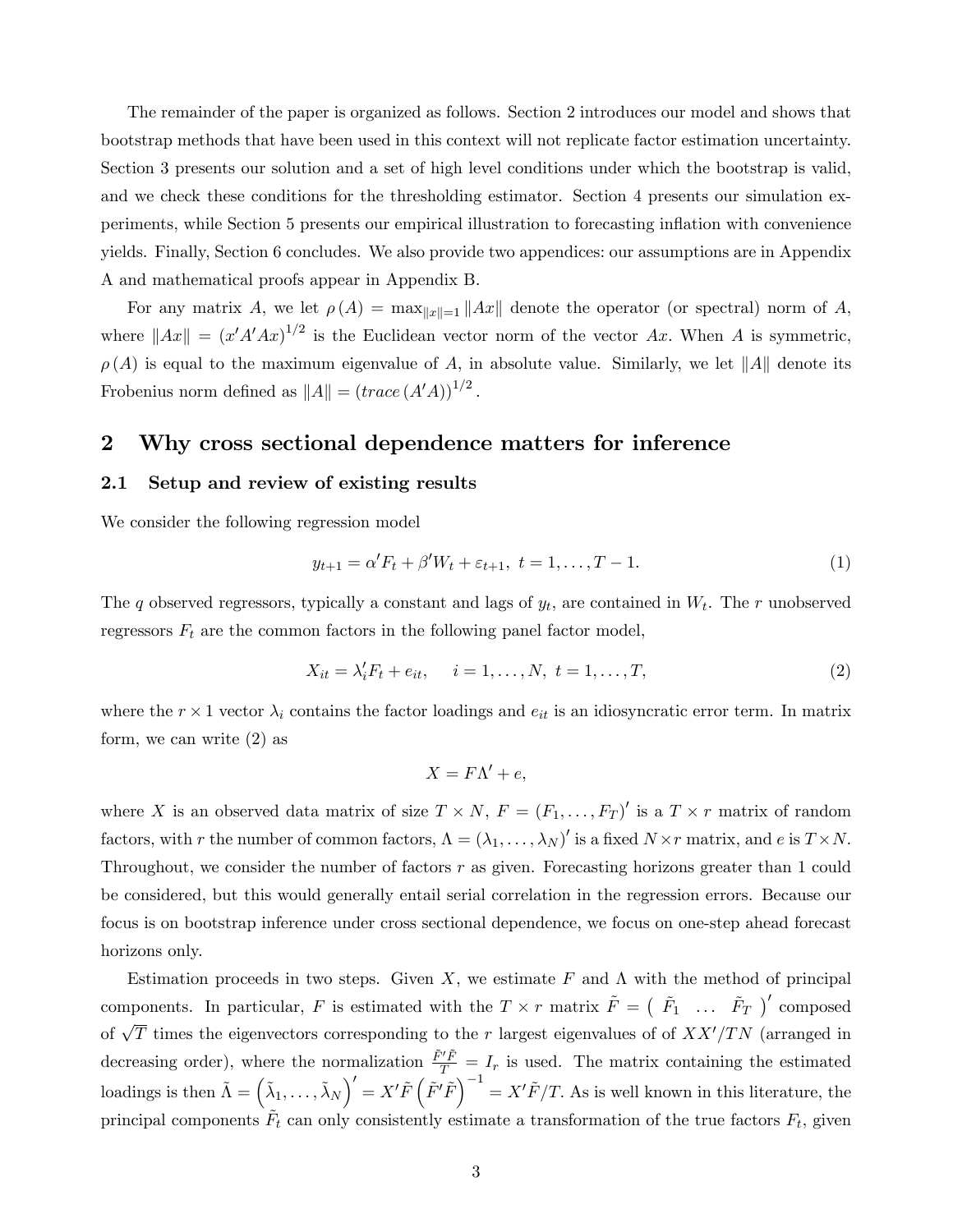by  $HF_t$ , where H is a rotation matrix defined as

$$
H = \tilde{V}^{-1} \frac{\tilde{F}' F}{T} \frac{\Lambda' \Lambda}{N},\tag{3}
$$

where  $\tilde{V}$  is the  $r \times r$  diagonal matrix containing on the main diagonal the r largest eigenvalues of  $XX'/NT$ , in decreasing order, see Bai (2003). In the following we let  $H_0 \equiv p \lim H$  and  $V \equiv p \lim \tilde{V}$ . In the second step, we run an OLS regression of  $y_{t+1}$  on  $\hat{z}_t = ( \begin{bmatrix} \tilde{F}'_t & W'_t \end{bmatrix}'$  and obtain  $\hat{\delta} = ( \hat{\alpha}', \hat{\beta}')'$ .

The asymptotic properties of  $\delta$  as well as those of the corresponding prediction intervals were studied by Bai and Ng (2006) under standard assumptions in this literature that allow for weak cross sectional and serial dependence in the idiosyncratic error term (cf. Assumptions 1-5 in Appendix A, which are similar to the assumptions in Bai (2003) and Bai and Ng (2006)). In particular, Bai and Ng (2006) showed that when  $\sqrt{T}/N \to 0$ ,  $\hat{\delta}$  is asymptotically distributed as a normal random vector with mean 0 and covariance matrix  $\Sigma_{\delta} = (\Phi'_0)^{-1} \Sigma_{zz}^{-1} \Omega \Sigma_{zz}^{-1} \Phi_0^{-1}$ , where  $\Phi_0 \equiv diag(H_0, I_q)$ ,  $\Sigma_{zz} =$ p  $\lim_{T \to \infty} \frac{1}{T} \sum_{t=1}^{T} z_t z'_t$ , with  $z_t = (F'_t, W'_t)'$ , and  $\Omega = \lim_{T \to \infty} Var\left(\frac{1}{\sqrt{T}}\right)$  $\frac{1}{T} \sum_{t=1}^{T-1} z_t \varepsilon_{t+1}$ . This covariance matrix is of the usual sandwich form and does not reflect the added factors estimation uncertainty caused by replacing the true latent factors by their estimates, implying that cross sectional dependence in  $e_{it}$  is asymptotically irrelevant when  $\sqrt{T}/N \to 0$ .

More recently, Gonçalves and Perron (2014) showed that if instead  $\sqrt{T}/N \rightarrow c \neq 0$ , then

$$
\sqrt{T}\left(\hat{\delta}-\delta\right)\to^d N\left(-c\Delta_{\delta},\Sigma_{\delta}\right),\,
$$

where  $\delta \equiv (\alpha'H^{-1} \beta')'$  and  $\Delta_{\delta}$  is a bias term that depends on the cross sectional dependence of  $e_{it}$ . Specifically,  $\Delta_{\delta}$  is given by

$$
\Delta_{\delta} = \left(p \lim_{T} \frac{1}{T} \sum_{t=1}^{T} \hat{z}_{t} \hat{z}_{t}'\right)^{-1} \left(\begin{array}{c} \Sigma_{\tilde{F}} + V \Sigma_{\tilde{F}} V^{-1} \\ \Sigma_{W \tilde{F}} V \Sigma_{\tilde{F}} V^{-1} \end{array}\right) p \lim_{(\hat{\alpha})},
$$

where  $p \lim_{n \to \infty} (\hat{\alpha}) = H_0^{-1} \alpha$ ,  $\Sigma_{W\tilde{F}} \equiv p \lim_{n \to \infty} \left( \frac{W'\tilde{F}}{T} \right)$  $\overline{T}$  $\big)$ , and

$$
\Sigma_{\tilde{F}} = V^{-1} Q \Gamma Q' V^{-1} = \lim_{N,T \to \infty} \frac{1}{T} \sum_{t=1}^{T} V^{-1} Q \Gamma_t Q' V^{-1},
$$

where  $Q = H_0^{\prime -1}$  and  $\Gamma = \lim_{N,T \to \infty} \frac{1}{T}$  $\frac{1}{T} \sum_{t=1}^{T} \Gamma_t$  (see Theorem 2.1 of Gonçalves and Perron (2014)). From Bai (2003), for a given  $t$ ,  $V^{-1}Q\Gamma_tQ'V^{-1}$  is the asymptotic variance-covariance matrix of  $\sqrt{N}\left(\tilde{F}_t-HF_t\right)$ and therefore we can interpret  $\Sigma_{\tilde{F}}$  as the time average of the asymptotic variance-covariance matrix of the factors estimation error. Since

$$
\Gamma_t \equiv Var\left(\frac{1}{\sqrt{N}}\sum_{i=1}^N \lambda_i e_{it}\right) = Var\left(\frac{\Lambda' e_t}{\sqrt{N}}\right)
$$

is a function of the cross sectional dependence of  $e_{it}$ , inference on  $\delta$  requires that we account for idiosyncratic error cross sectional dependence when  $\sqrt{T}/N \to c \neq 0$ . One approach is to rely on the asymptotic normal approximation together with consistent estimators of the bias term  $\Delta_{\delta}$  and the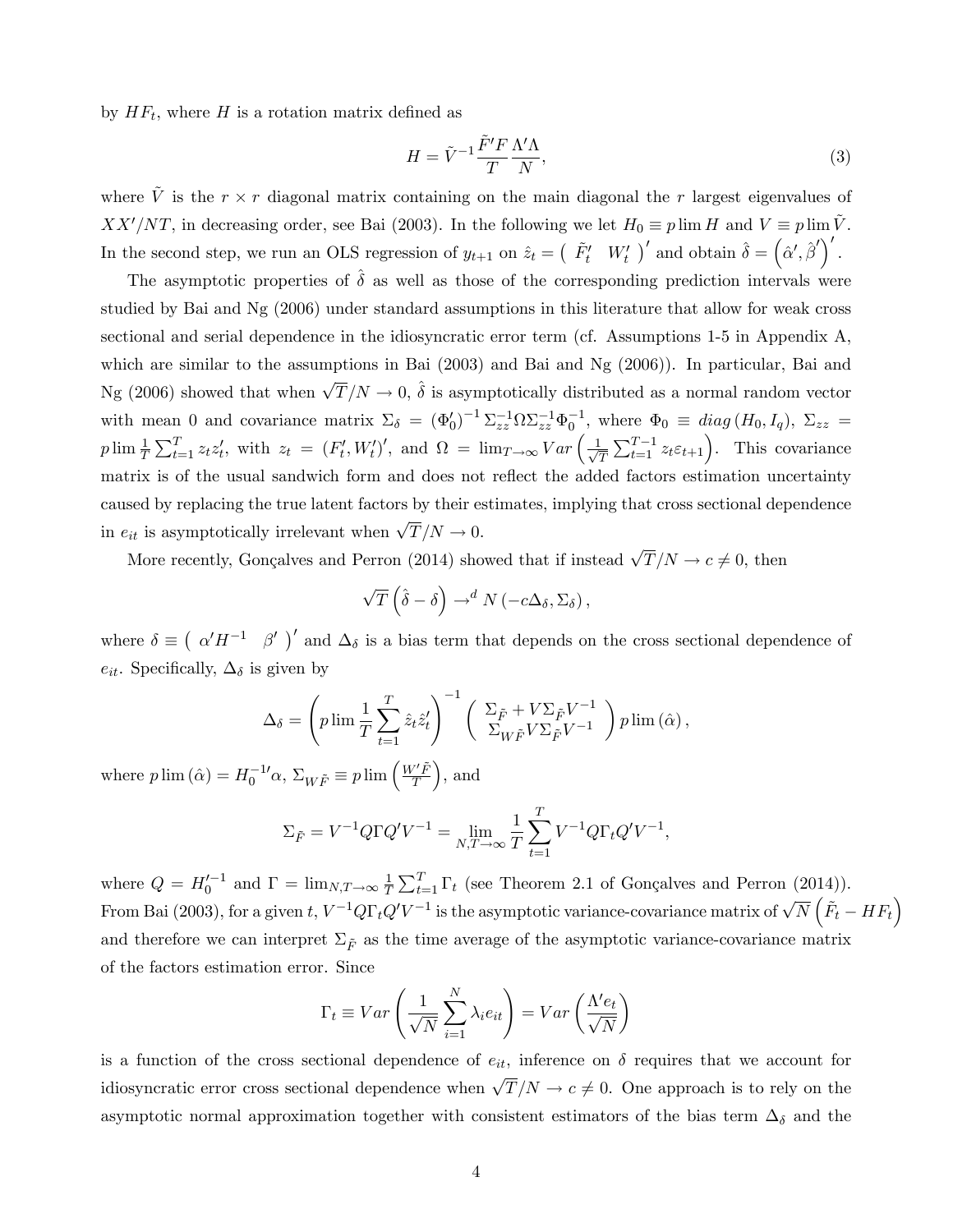covariance matrix  $\Sigma_{\delta}$ . Ludvigson and Ng (2011) proposed such an approach building on the cross sectional HAC estimator of  $\Gamma_t$  proposed by Bai and Ng (2006).

Another approach is to use the bootstrap. In particular, Gonçalves and Perron (2014) proposed a general residual-based bootstrap method that requires resampling the residuals of the regression model  $\hat{\epsilon}_{t+1}$  and those of the panel factor model  $\tilde{e}_{it}$ . Specifically, let  $\{e^*_t = (e^*_{1t}, \ldots, e^*_{Nt})'\}$  denote a bootstrap sample from  $\left\{ \tilde{e}_{t}=X_{t}-\tilde{\Lambda}\tilde{F}_{t}\right\}$  and  $\left\{ \varepsilon_{t+1}^{*}\right\}$  a bootstrap sample from  $\left\{ \hat{\varepsilon}_{t+1}=y_{t+1}-\hat{\alpha}'\tilde{F}_{t}-\hat{\beta}'W_{t}\right\}$ . The bootstrap DGP for  $(y_{t+1}^*, X_t^{*\prime})$  is given by

$$
y_{t+1}^{*} = \hat{\alpha}' \tilde{F}_t + \hat{\beta}' W_t + \varepsilon_{t+1}^{*}, \quad t = 1, ..., T - 1,
$$
  

$$
X_t^{*} = \tilde{\Lambda} \tilde{F}_t + e_t^{*}, \quad t = 1, ..., T.
$$

Estimation in the bootstrap proceeds in two stages as in the sample. First, we estimate the factors by the method of principal components using the bootstrap panel data set  $\{X_t^*\}$ . Second, we run a regression of  $y_{t+1}^*$  on the bootstrap estimated factors and on the fixed observed regressors  $W_t$ . Let  $\hat{\delta}^*$ denote the bootstrap OLS estimator.

Gonçalves and Perron (2014) showed that under a set of high level conditions on  $\{e_t^*, \varepsilon_{t+1}^*\}$  (which we collect in Appendix A for convenience), a rotated version of  $\hat{\delta}^*$  given by  $\Phi^{*\prime}\hat{\delta}^*$ , where  $\hat{\Phi}^*$  =  $diag(H^*, I_q)$  and  $H^*$  is the bootstrap analogue of H, is also asymptotically normally distributed. In particular, under Conditions A\* through D\*,

$$
\sqrt{T}\left(\Phi^{*}\hat{\delta}^*-\hat{\delta}\right)\rightarrow^{d^*} N\left(-c\Delta_{\delta}^*,\Sigma_{\delta}^*\right),\,
$$

where  $\Delta_{\delta}^*$  and  $\Sigma_{\delta}^*$  are the bootstrap analogues of  $\Delta_{\delta}$  and  $\Sigma_{\delta}$ . Here and throughout, we write  $T^* \to^{d^*} D$ , in probability, if conditional on a sample with probability that converges to one, the bootstrap statistic  $T^*$  weakly converges to the distribution D under  $P^*$ , i.e.  $E^* (f(T^*_{NT})) \to^P E(f(D))$  for all bounded and uniformly continuous functions  $f$ , where  $P^*$  denotes the bootstrap probability measure induced by the resampling, conditional on the original sample.

As explained by Gonçalves and Perron  $(2014)$ , the need for rotation is due to the fact that the bootstrap estimated factors estimate only a rotation of the "latent" factors driving the bootstrap DGP. In particular,  $\tilde{F}_t^*$  consistently estimates  $H^*\tilde{F}_t$  and not  $\tilde{F}_t$ . However, and contrary to  $\Phi$ ,  $\Phi^*$  is observed so that the rotation of  $\hat{\delta}^*$  is feasible.

The consistency of the bootstrap distribution requires that the bootstrap matches the bias term and the covariance matrix, i.e. that  $\Delta_{\delta}^* = \Delta_{\delta}$  and  $\Sigma_{\delta}^* = \Sigma_{\delta}$ . To ensure that  $\Sigma_{\delta}^* = \Sigma_{\delta}$ , Gonçalves and Perron (2014) imposed Condition E<sup>\*</sup>, which requires that  $\Omega^* = Var^* \left( \frac{1}{\sqrt{n}} \right)$  $\frac{1}{T} \sum_{t=1}^{T} \tilde{z}_t \varepsilon_{t+1}^*$  converges in probability to  $\Phi_0 \Omega \Phi'_0$ . This condition is satisfied if we choose  $\varepsilon_{t+1}^*$  as to replicate the serial dependence and heterogeneity properties of  $\varepsilon_{t+1}$ . Under a standard m.d.s. assumption on  $\varepsilon_{t+1}$ , a natural way of bootstrapping  $\varepsilon_{t+1}^*$  is to apply the wild bootstrap, i.e. let  $\varepsilon_{t+1}^* = \hat{\varepsilon}_{t+1} \cdot v_{t+1}$  with  $v_{t+1} \sim$  i.i.d  $(0,1)$ , as proposed by Gonçalves and Perron (2014). We will maintain the m.d.s. assumption on  $\varepsilon_{t+1}$  (cf. Assumption 5) and therefore we will also rely on the wild bootstrap to generate  $\varepsilon_{t+1}^*$  in this paper.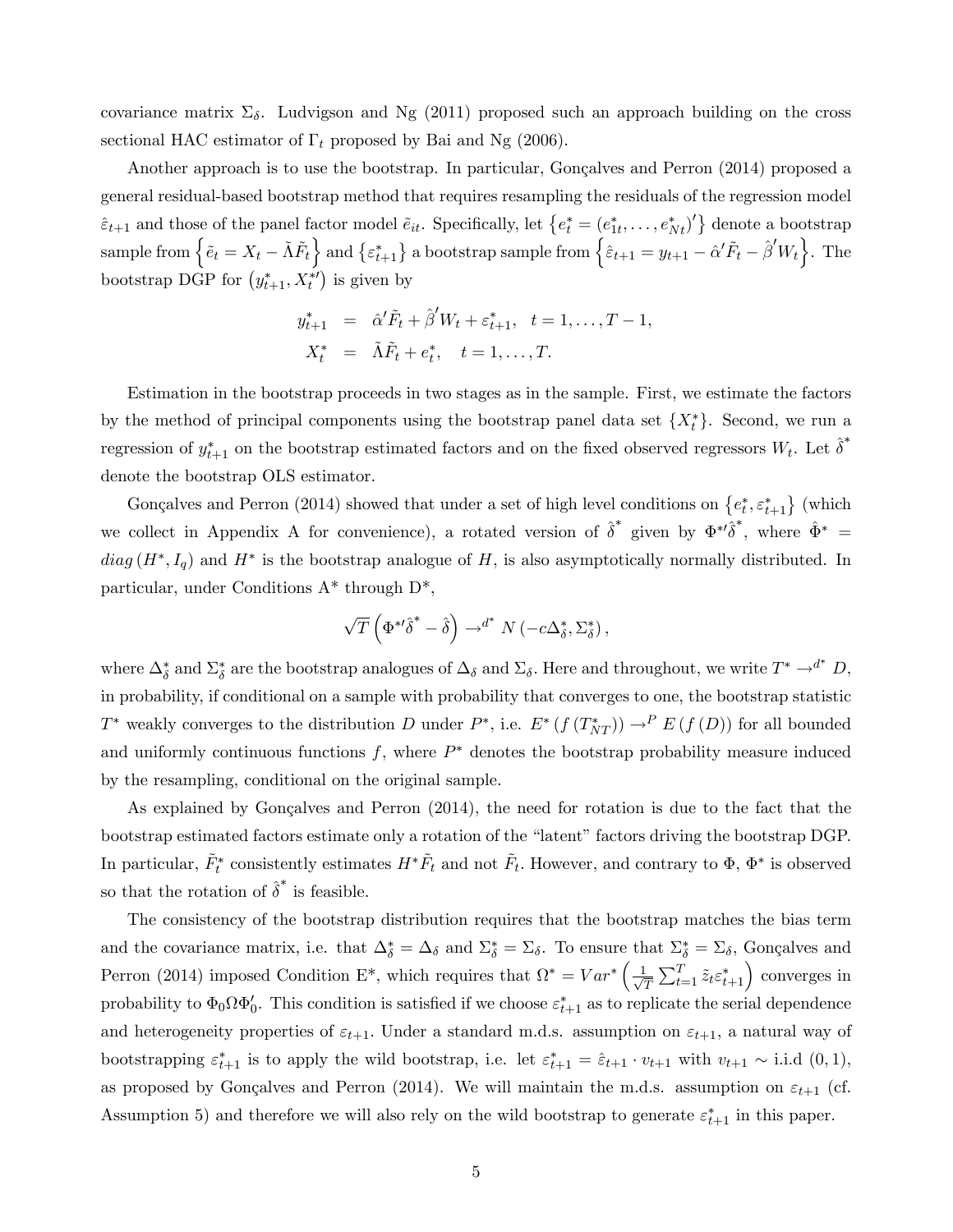To ensure that  $\Delta_{\delta}^* = \Delta_{\delta}$ , it is important that we choose  $e_t^*$  such that

$$
\Gamma^* = \frac{1}{T}\sum_{t=1}^T Var^* \left(\frac{1}{\sqrt{N}} \tilde{\Lambda}' e_t^*\right)
$$

converges in probability to  $Q\Gamma Q'$  (this is Condition  $F^*$ ). Since  $\Gamma$  is a function of the cross sectional dependence of  $e_{it}$ , this requires that we choose  $e_{it}^*$  in a way that replicates the cross sectional properties (dependence and heteroskedasticity across i) of  $e_{it}$ . By assuming away cross sectional dependence (cf. their Assumption 8), Gonçalves and Perron  $(2014)$  showed the validity of a wild bootstrap for inference on  $\delta$ , whereby  $e_{it}^* = \tilde{e}_{it} \eta_{it}$ , with  $\eta_{it} \sim$  i.i.d.(0,1). Our goal in this paper is to relax this assumption and propose a bootstrap method for  $e_{it}^*$  for which  $p \lim \Gamma^* = Q \Gamma Q'$  under general cross sectional dependence.

Proposing a bootstrap method that is robust to cross sectional dependence is a much harder task than proposing a method that handles serial dependence. The main reason is that contrary to the time dimension, no natural ordering among the variables needs to exist in the cross sectional dimension. This makes it harder for instance to apply block bootstrap methods, which are often used to capture time series dependence of unknown form.

For panel data, where both the time series and the cross sectional dimensions exist, one common way of preserving the dependence in one dimension is to resample only in the other dimension. The intuition is that by not resampling in one particular dimension, we do not destroy the dependence along this dimension. This idea was recently used by Gonçalves (2011) to propose a block bootstrap method that is asymptotically valid for the fixed effects OLS estimator in a panel linear regression model. By applying the moving blocks bootstrap in the time series dimension to the full vector of variables available in each period, this method was shown to be robust to serial and cross sectional dependence of unknown form. A similar idea was used (but without a theoretical justification) by Ludvigson and Ng (2007, 2009, 2011) and Gospodinov and Ng (2013) when testing for predictability using factor augmented regressions.

As we will show next, using a bootstrap that only resamples in the time dimension (and leaves the cross sectional dimension untouched) is in general not valid in the context of factor-augmented regression models.

#### 2.2 Failure of bootstrap methods that only resample in the time dimension

Suppose that we resample the entire  $N \times 1$  vector of residuals  $\tilde{e}_t = (\tilde{e}_{1t}, \ldots, \tilde{e}_{Nt})'$  only in the time series dimension. In particular, for simplicity, suppose that we let

$$
e_t^* \sim \text{ i.i.d. } \left\{ \tilde{e}_t - \overline{\tilde{e}} \right\},\tag{4}
$$

where  $\bar{\tilde{e}} = \frac{1}{7}$  $\frac{1}{T}\sum_{t=1}^{T} \tilde{e}_t$  is the time series average of  $\tilde{e}_t$ ; resampling the recentered vector of residuals ensures that  $E^*(e_t^*)=0$ .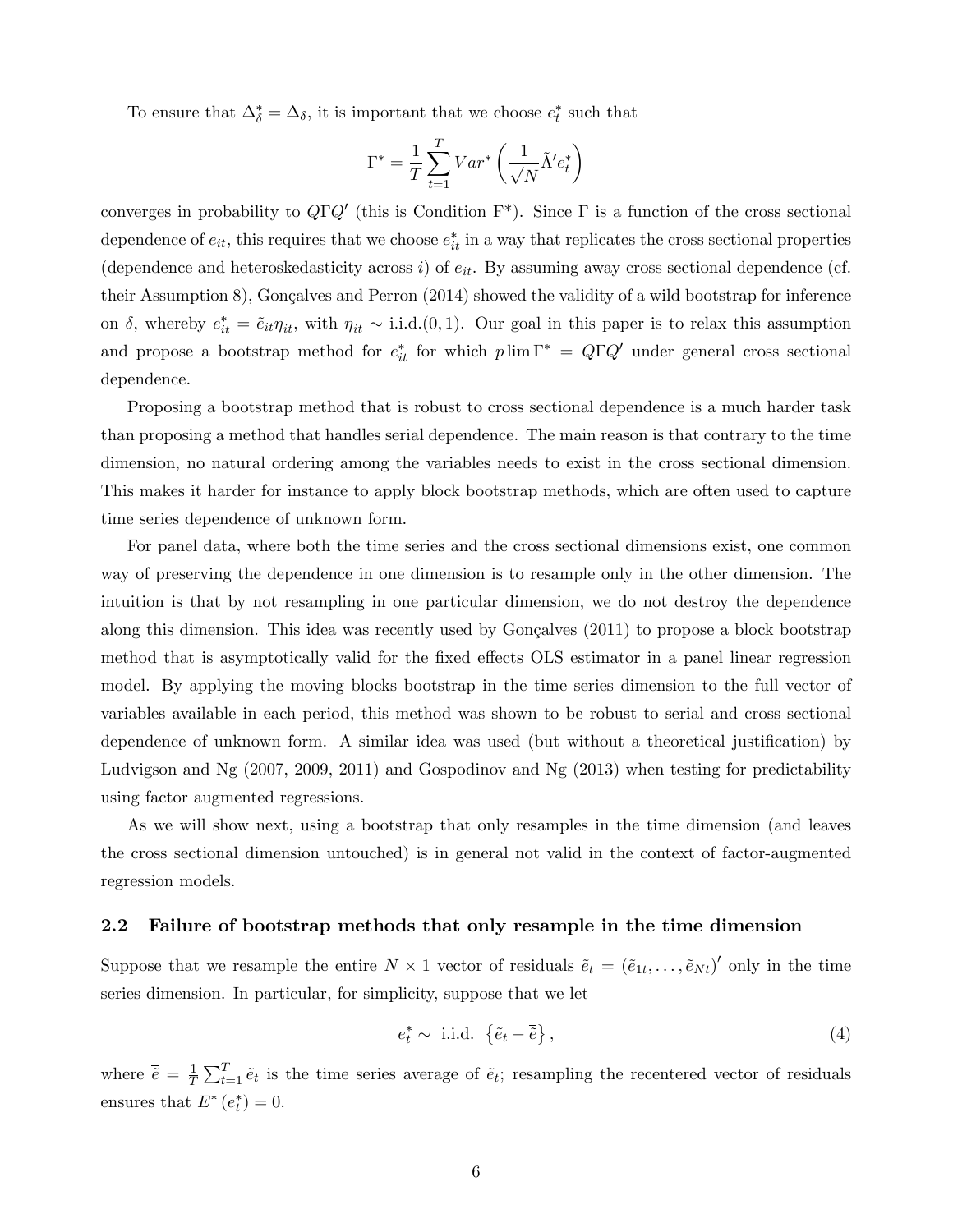The following result shows that generating  $e_t^*$  as in (4) implies a zero  $\Gamma^*$ .

**Proposition 2.1** Suppose  $e_t^* \sim i.i.d. \{ \tilde{e}_t - \overline{\tilde{e}} \}$  for  $t = 1, ..., T$ . Then  $\Gamma^* = 0$  for any N, T.

The proof of Proposition 2.1 follows trivially from the first order conditions that define  $\Lambda$ . In particular,

$$
\Gamma^* = \frac{1}{T} \sum_{t=1}^T \frac{1}{N} \tilde{\Lambda}' Var^* \left(e_t^*\right) \tilde{\Lambda},
$$

where

$$
Var^*(e_t^*) = E^* (e_t^* e_t^*) = \frac{1}{T} \sum_{t=1}^T (\tilde{e}_t - \overline{\tilde{e}}) (\tilde{e}_t - \overline{\tilde{e}})' = \frac{\tilde{e}' \tilde{e}}{T} - \frac{\tilde{e}' \iota \iota' \tilde{e}}{T},
$$

and where  $\tilde{e}$  is a  $T \times N$  matrix with rows given by  $\tilde{e}'_t$  and  $\iota = (1, \ldots, 1)'$  is  $T \times 1$ . It follows that

$$
\Gamma^* = \frac{1}{N} \tilde{\Lambda}^{\prime} Var^* \left( e_t^* \right) \tilde{\Lambda} = \frac{1}{NT} \left( \tilde{\Lambda}^{\prime} \tilde{e}^{\prime} \tilde{e} \tilde{\Lambda} - \tilde{\Lambda}^{\prime} \tilde{e}^{\prime} u^{\prime} \tilde{e} \tilde{\Lambda} \right) = 0
$$

since  $\tilde{\Lambda}'\tilde{e}' = 0$  by the first order conditions that define  $(\tilde{F}, \tilde{\Lambda})$ . Notice that this result holds for any possible value of  $(N, T)$ .

The main implication of Proposition 2.1 is that the i.i.d. bootstrap distribution is centered at zero (i.e.  $\Delta_{\delta}^* = 0$  because  $\Delta_{\delta^*}$  is a linear function of  $\Gamma^*$  and  $\Gamma^* = 0$ ). Since the OLS estimator is asymptotically biased when the cross sectional dimension is relatively small compared to the time series dimension (i.e. when  $\sqrt{T}/N \to c \neq 0$ ), the i.i.d. bootstrap does not replicate this important feature of the OLS distribution. Note that this failure of the i.i.d. bootstrap holds regardless of whether cross sectional dependence exists or not. The problem is not that the i.i.d. bootstrap does not capture cross sectional dependence. Rather the problem is that it induces a zero bias term which should be there even under cross sectional independence as long as  $-c\Delta_{\delta}\neq 0$  (i.e. as long as  $c\neq 0$ and  $p \lim \hat{\alpha} = H_0^{-1} \alpha \neq 0$ .

Although Proposition 2.1 considers the special case of a bootstrap method that resamples residuals in an i.i.d. fashion in the time dimension, the result extends to any bootstrap method that only resamples in the time dimension. To see this, let  $\{\tau_t : t = 1, \ldots, T\}$  denote a sequence of random indices taking values on  $\{1, \ldots, T\}$ . We can think of any time series bootstrap that does not resample in the cross sectional dimension as letting  $e_t^* = \tilde{e}_{\tau_t}$ , for  $t = 1, \ldots, T$ . For instance, for the i.i.d. bootstrap analyzed above,  $\tau_t$  is a sequence of i.i.d. random variables uniformly distributed on  $\{1, 2, \ldots, T\}$ . For the moving blocks bootstrap with block size equal to b,  $\{\tau_t, t = 1, \ldots, T\}$  $\{I_1 + 1, \ldots, I_1 + b, I_2 + 1, \ldots, I_2 + b, \ldots\}$ , where  $I_j$  are i.i.d. uniform on  $\{0, 1, \ldots, T - b\}$ . It follows that

$$
E^*(e_t^*) = \sum_{t=1}^T w_t \tilde{e}_t \text{ and } E^*(e_t^* e_t^*) = \sum_{t=1}^T w_t \tilde{e}_t \tilde{e}_t'
$$

for some sequence of weights  $w_t$  such that  $\sum_{t=1}^T w_t = 1$ . This sequence is specific to the particular bootstrap method being used, for instance  $w_t = 1/T$  for all t for the i.i.d. bootstrap. See Gonçalves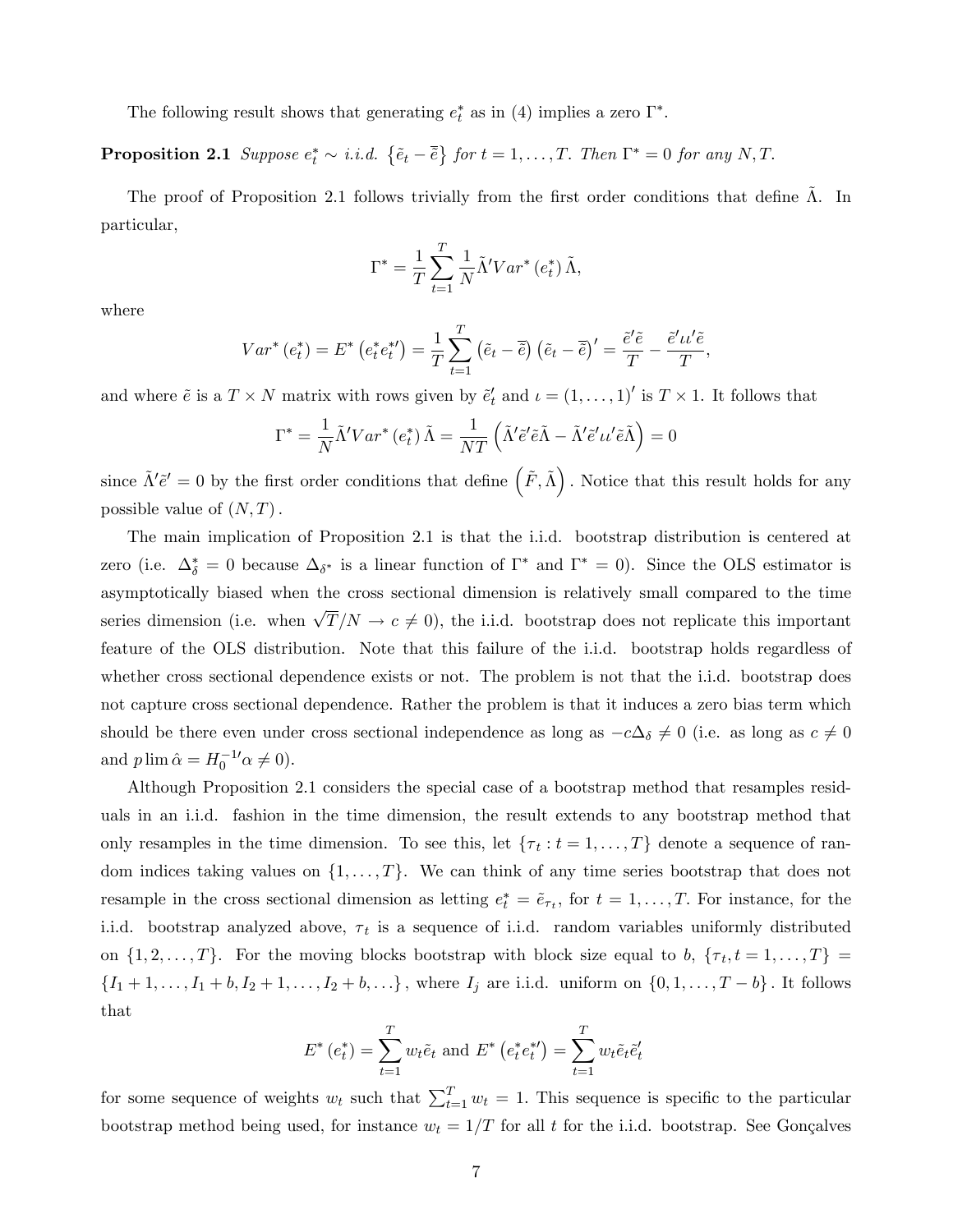and White (2002) for the formula that defines  $w_t$  for the moving blocks bootstrap and the stationary bootstrap. In any case, for a given sequence  $w_t$  associated with a particular bootstrap, we have that

$$
Var^*(e_t^*) = \sum_{t=1}^T w_t \tilde{e}_t \tilde{e}'_t - \left(\sum_{t=1}^T w_t \tilde{e}_t\right) \left(\sum_{t=1}^T w_t \tilde{e}_t\right)',
$$

implying that

$$
\Gamma^* = \frac{1}{N} \sum_{t=1}^T w_t \tilde{\Lambda}' \tilde{e}_t \tilde{e}'_t \tilde{\Lambda} - \frac{1}{N} \left( \sum_{t=1}^T w_t \tilde{\Lambda}' \tilde{e}_t \right) \left( \sum_{t=1}^T w_t \tilde{\Lambda}' \tilde{e}_t \right)',
$$

which is zero given that  $\tilde{\Lambda}' \tilde{e}_t = 0$  for each  $t = 1, \ldots, T$ .

### 3 A new cross sectional dependence robust bootstrap method

In this section, we propose a new bootstrap method for factor models that is consistent under cross sectional dependence. Following Bai and Ng (2006), we impose the following assumption, which is a strengthening of Assumptions 1-5 in Appendix A.

Assumption CS  $\Sigma \equiv E(e_t e_t') = (\sigma_{ij})_{i,j=1,...,N}$  for all  $t, i, j$  and is such that  $\lambda_{\min}(\Sigma) > c_1$  and  $\lambda_{\max} (\Sigma) < c_2$  for some positive constants  $c_1$  and  $c_2$ .

Under Assumption CS, the  $N \times N$  covariance matrix of the idiosyncratic errors  $e_t$  is time invariant and has eigenvalues that are bounded and bounded away from zero, uniformly in N. The boundedness assumption on the maximum eigenvalue of  $\Sigma$  is standard in the approximate factor model literature (cf. Chamberlain and Rothschild (1983), Bai (2003) and Bai and Ng (2006), among many others), allowing for weak cross sectional dependence of unknown form. The time series stationarity assumption is less standard but has been used by Bai and Ng (2006) to propose a consistent estimator of  $\Gamma =$  $Var(N^{-1/2}\Lambda' e_t)$  when there is weak cross sectional dependence in  $e_{it}$ . As they explain, the main intuition is that if covariance stationarity holds we can use the time series observations on  $\{\tilde{e}_{it}\}$  to consistently estimate the cross section correlations  $\sigma_{ij}$  and hence  $\Sigma$ . Here we rely on this same idea to propose a consistent bootstrap method that is robust to cross sectional dependence and that at the same time does not yield a zero  $\Gamma^*$ .

#### 3.1 The cross sectional dependent bootstrap for factor models

Let  $\tilde{\Sigma} = (\tilde{\sigma}_{ij})_{i,j=1,...,N}$  denote an estimator of  $\Sigma$ . The cross sectional dependence robust bootstrap algorithm is as follows.

#### CSD bootstrap algorithm

1. For  $t = 1, ..., T$ , let

$$
X_t^* = \tilde{\Lambda}\tilde{F}_t + e_t^*
$$

;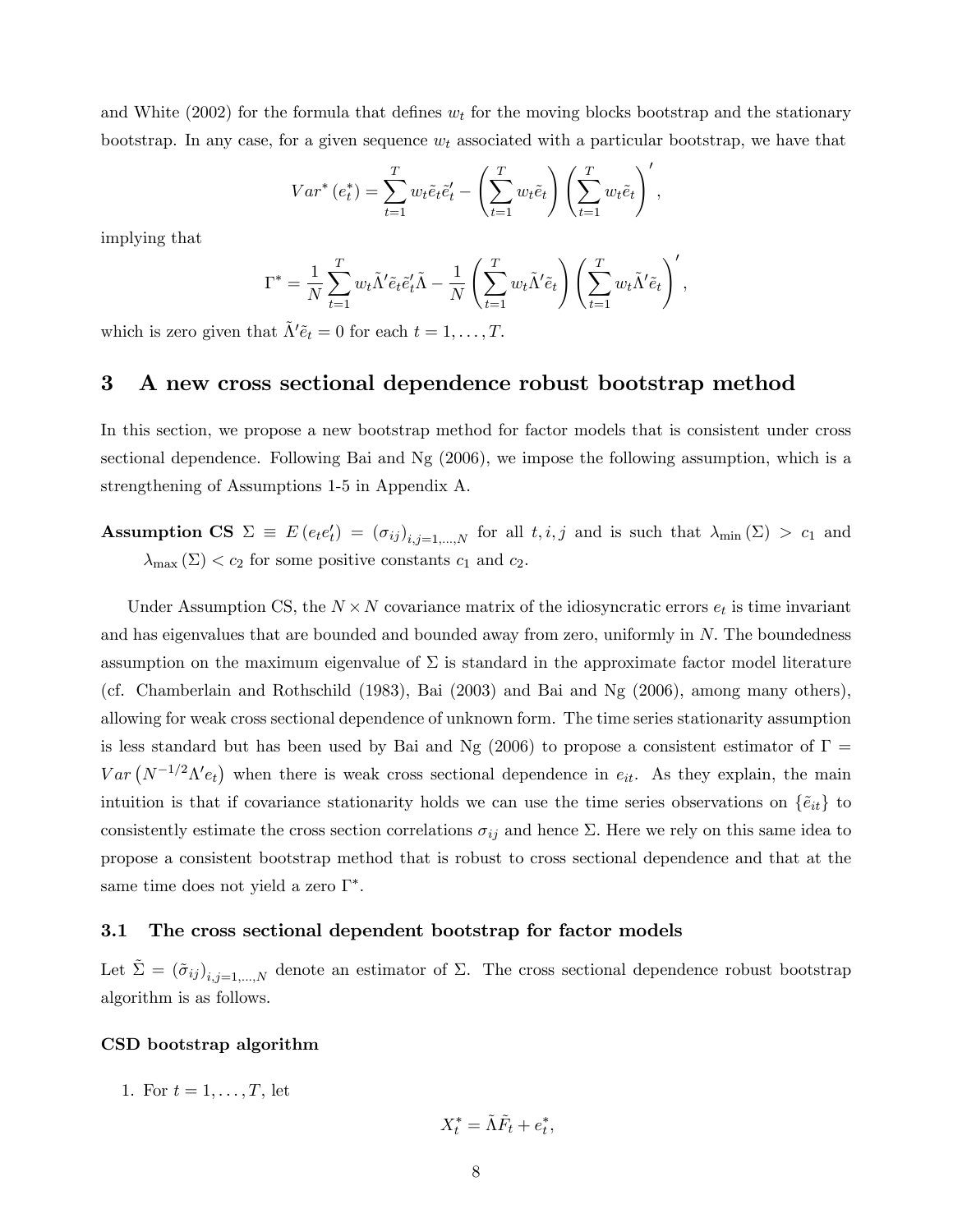where  $\{e_t^* = (e_{1t}^*, \ldots, e_{Nt}^*)'\}$  is such that

$$
e_t^* = \tilde{\Sigma}^{1/2} \eta_t, \text{ where } \eta_t \text{ is i.i.d. } (0, I_N) \text{ over } t
$$
 (5)

and the elements of  $\eta_t = (\eta_{1t}, \dots, \eta_{Nt})'$  are mutually independent for given t.  $\tilde{\Sigma}^{1/2}$  is the square root matrix of  $\Sigma$ .

- 2. Estimate the bootstrap factors  $\tilde{F}^*$  and the bootstrap loadings  $\tilde{\Lambda}^*$  using  $X^*$ .
- 3. For  $t = 1, ..., T 1$ , let

$$
y_{t+1}^* = \hat{\alpha}' \tilde{F}_t + \hat{\beta}' W_t + \varepsilon_{t+1}^*,
$$

where the error term  $\varepsilon_{t+1}^*$  is a wild bootstrap resampled version of  $\hat{\varepsilon}_{t+1}$ , i.e.

$$
\varepsilon_{t+1}^* = \hat{\varepsilon}_{t+1} v_{t+1},
$$

where the external random variable  $v_{t+1}$  is i.i.d.  $(0,1)$  and is independent of  $\eta_{it}$ .

4. Regress  $y_{t+1}^*$  generated in 3. on the estimated bootstrap factors and the fixed regressors  $\hat{z}_t^* = (\tilde{F}^{*t} W')^{\dagger}$ . This viable the bootstrap OIS setimated  $\hat{s}^*$ .  $\tilde{F}^{*\prime}_t, W_t'$ ). This yields the bootstrap OLS estimators  $\hat{\delta}^*$ .

In step 2, we generate  $\varepsilon_{t+1}^*$  using a wild bootstrap, which is appropriate under our martingale difference sequence assumption (cf. Assumption  $5(a)$ ). When forecasting over longer horizons, Djogbenou et al. (2015) show that applying a combination of the moving blocks and the wild bootstrap corrects for serial dependence in  $\varepsilon_{t+h}$  when  $h > 1$ .

The following result proves the asymptotic validity of the CSD bootstrap under a convergence condition on the spectral norm of  $\Sigma - \Sigma$ .

**Theorem 3.1** Suppose Assumptions 1-5 strengthened by Assumption CS hold and we implement the CSD bootstrap with  $\tilde{\Sigma}$  such that

$$
\rho\left(\tilde{\Sigma} - \Sigma\right) \to^P 0. \tag{6}
$$

Then, if  $\sqrt{T}/N \to c$ , with  $0 \leq c < \infty$ ,

$$
\sup_{x \in \mathbb{R}^p} \left| P^* \left( \sqrt{T} \left( \Phi^{*t} \hat{\delta}^* - \hat{\delta} \right) \le x \right) - P \left( \sqrt{T} \left( \hat{\delta} - \delta \right) \le x \right) \right| \to^P 0,
$$

where  $\Phi^* = diag(H^*, I_q)$  and  $H^*$  is the bootstrap analogue of H.

Theorem 3.1 shows that a sufficient condition for the CSD bootstrap to be asymptotically valid when Assumptions 1-5 strengthened by Assumption CS hold and  $\sqrt{T}/N \to c$  is that  $\tilde{\Sigma}$  is consistent towards  $\Sigma$  under the spectral norm  $\rho$ . This condition is used to show that

$$
\Gamma^* \equiv Var^* \left( \frac{1}{\sqrt{N}} \tilde{\Lambda}' e_t^* \right) = \frac{1}{N} \tilde{\Lambda}' Var^* \left( e_t^* \right) \tilde{\Lambda} = \frac{1}{N} \tilde{\Lambda}' \tilde{\Sigma} \tilde{\Lambda} \stackrel{P}{\longrightarrow} Q \Gamma Q',
$$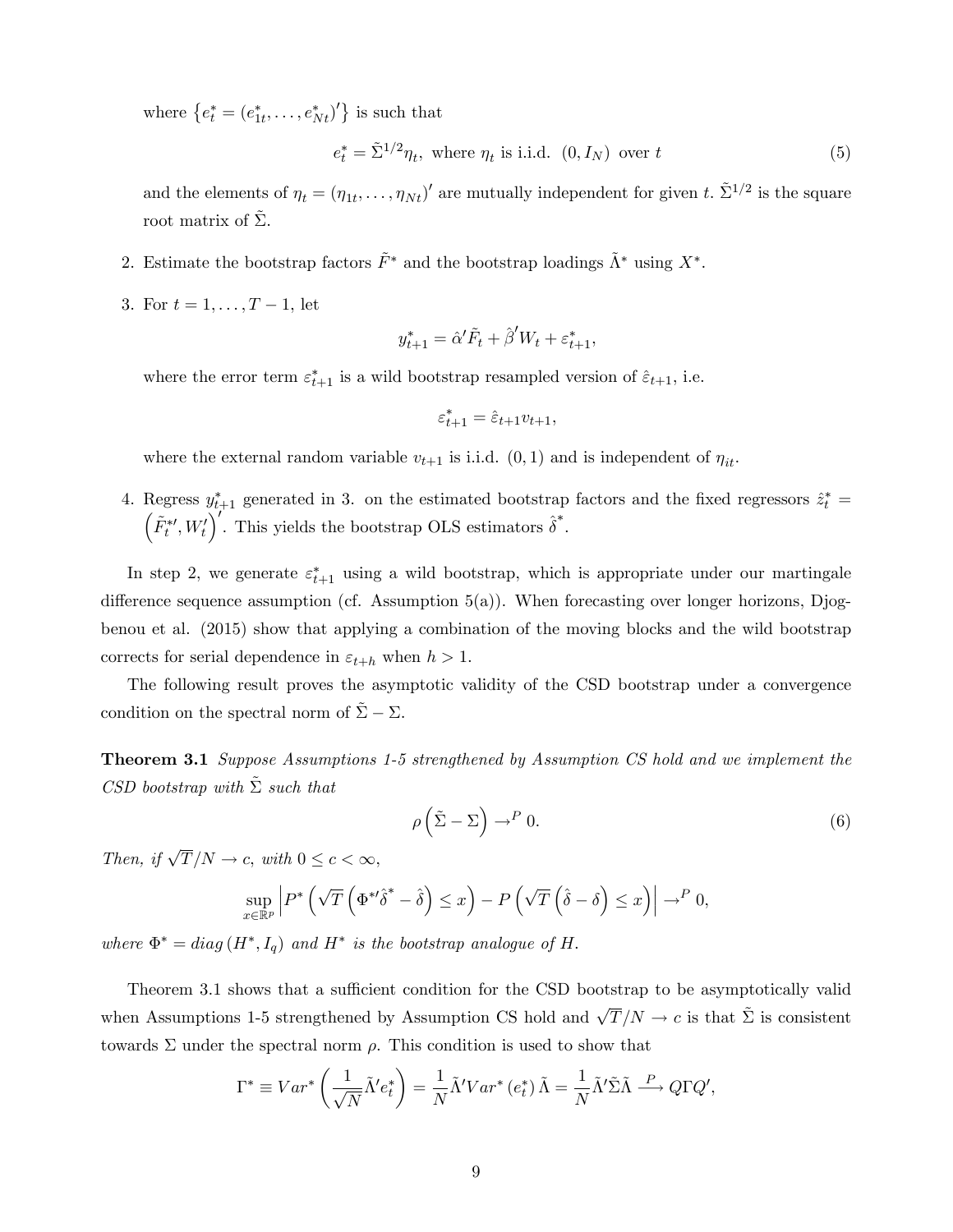thus verifying Condition  $F^*$  in Gonçalves and Perron (2014). Together with Assumptions 1-5, (6) suffices to show that the remaining high level conditions for bootstrap validity (cf. Conditions  $A^*$ - $E^*$ in Appendix A) hold. Note that consistency of  $\tilde{\Sigma}$  towards  $\Sigma$  under the spectral norm ensures that asymptotically, as  $N, T \to \infty$ , all eigenvalues of  $\tilde{\Sigma}$  converge to the corresponding eigenvalues of  $\Sigma$ . Since the latter are bounded away from zero by Assumption CS, it follows that  $\tilde{\Sigma}$  is asymptotically nonsingular. This is sufficient to guarantee that  $p \lim \Gamma^* \neq 0$ .

In order to implement the CSD bootstrap method, we need to choose  $\tilde{\Sigma}$ . One natural choice could be the sample covariance matrix given by

$$
\tilde{\Sigma} = (\hat{\sigma}_{ij}),
$$
 with  $\hat{\sigma}_{ij} = \frac{1}{T} \sum_{t=1}^{T} \tilde{e}_{it} \tilde{e}_{jt}.$ 

This choice is not a good choice, for two reasons. First, it is well known that the sample covariance matrix can behave poorly, especially when the cross sectional dimension is larger than the time series dimension (in particular, it is not consistent in the spectral norm). The second reason, specific to our context, is that it also induces a zero bias term in the bootstrap distribution by implying  $\Gamma^* = 0$ , just as the i.i.d. bootstrap analyzed in the previous section. Indeed,

$$
\Gamma^* = Var^* \left( \frac{1}{\sqrt{N}} \tilde{\Lambda}' e_t^* \right) = \frac{1}{N} \tilde{\Lambda}' Var^* \left( e_t^* \right) \tilde{\Lambda} = \frac{1}{N} \tilde{\Lambda}' \tilde{\Sigma} \tilde{\Lambda},
$$

where

$$
\tilde{\Sigma} = \frac{1}{T} \sum_{t=1}^{T} \tilde{e}_t \tilde{e}'_t.
$$

Therefore,

$$
\Gamma^* = \frac{1}{T} \sum_{t=1}^T \left( \frac{1}{\sqrt{N}} \tilde{\Lambda}' \tilde{e}_t \right) \left( \frac{1}{\sqrt{N}} \tilde{\Lambda}' \tilde{e}_t \right)' = 0,
$$

by the first order conditions defining  $\tilde{\Lambda}$  and  $\tilde{F}$ . Hence, the CSD bootstrap implemented with the sample covariance matrix leads to a distribution centered at zero, which is only correct when either  $\alpha = 0$  or  $\sqrt{T}/N \to 0$ .

### 3.2 A CSD bootstrap based on thresholding

In order to avoid a zero  $\Gamma^*$  matrix, some regularization of  $\tilde{\Sigma} = \tilde{e}'\tilde{e}/T$  is needed. Our approach in this paper is to use thresholding. The main idea is that rather than using the sample covariance to estimate all the off-diagonal elements of  $\Sigma$ , we keep only those that exceed a given threshold. If the covariance matrix  $\Sigma$  is sparse in the sense that most of its off-diagonal elements are zero, thresholding allows for consistent estimation of  $\Sigma$  even when its dimension is very large (and potentially larger than T). Although there are other regularization methods we could use, thresholding has the advantage that it is invariant to variable permutations. This is particularly useful when no natural ordering exists among the variables. If a distance metric on the indices  $(i, j)$  is available and we can order variables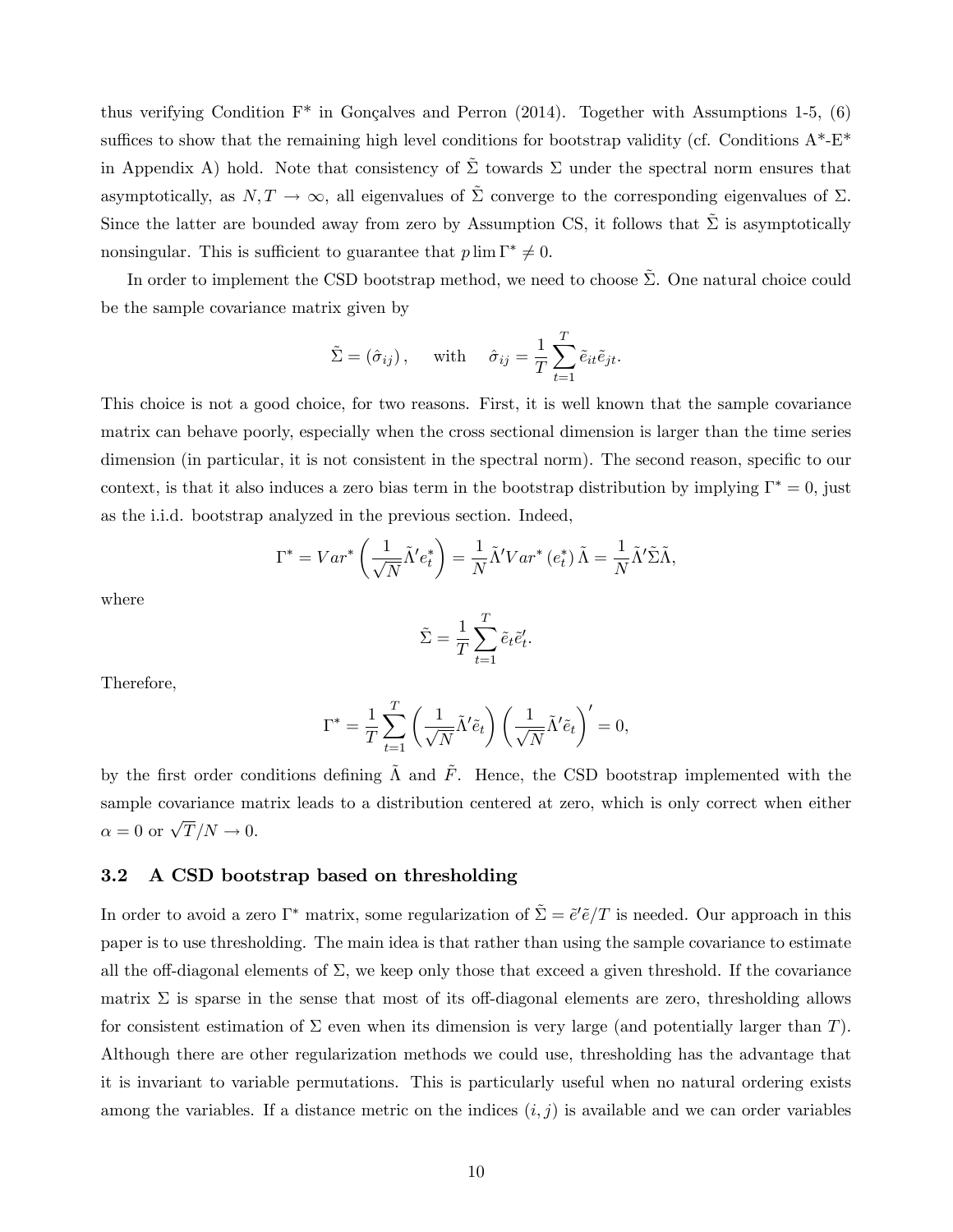according to this measure, then banding/tapering is another regularization method that could be used.

More specifically, we follow Bickel and Levina (2008) and consider the following estimator of  $\Sigma$ :

$$
\tilde{\Sigma} = [\tilde{\sigma}_{ij}],
$$

with

$$
\tilde{\sigma}_{ij} = \begin{cases}\n\hat{\sigma}_{ij} & i = j \\
\hat{\sigma}_{ij} 1 (|\hat{\sigma}_{ij}| \ge \omega) & i \ne j\n\end{cases}, \text{ with } \hat{\sigma}_{ij} = \frac{1}{T} \sum_{t=1}^{T} \tilde{e}_{it} \tilde{e}_{jt},
$$

and where  $\omega \equiv \omega_{NT}$  is a threshold value that we need to specify. This form of thresholding is known in the literature as a "universal hard thresholding rule": "universal" because we apply a single threshold level to all the entries of  $\Sigma$  and "hard" because we use the indicator function as a thresholding function  $(s(z) = z1(|z| > \omega))$ . Rothman, Levina and Zhu (2009) relax this assumption by allowing for more general thresholding functions such as the soft thresholding where  $s(z) = sgn(z) (|z| - \omega)_+,$  where  $(\cdot)_+$ denotes the positive part. Cai and Liu (2011) propose a generalization of the universal thresholding rule that adapts to the amount of variability of the entries by using different threshold values (this is the so-called adaptive thresholding method). Whereas these papers apply thresholding to a sample covariance matrix that is obtained from a set of observed variables, here we apply thresholding to the estimated residuals of a factor model. Hence, our paper is more closely related to Fan, Liao and Mincheva (2011, 2013), who consider the adaptive thresholding approach with estimated residuals. In particular, we draw heavily on Fan, Liao and Mincheva (2013), where the "Principal orthogonal complement thresholding estimatorî (POET) for factor models was proposed. Contrary to Fan, Liao and Mincheva (2013), here we focus on the universal hard thresholding rule rather than the adaptive thresholding function. The main reason for doing so is that this allows us to dispense with the assumption that  $\sqrt{T}/N \to 0$ , which is used by Fan, Liao and Mincheva (2013) to prove consistency of the POET estimator (see their Theorem 1). This assumption is too restrictive for our purposes because it implies that factors estimation uncertainty does not matter for inference. As we show next, the estimator given above is consistent for  $\Sigma$  under the spectral norm with the assumption that  $\sqrt{T}/N \to c \neq 0$ , where we expect the gains from bootstrapping to be larger.

The choice of the threshold  $\omega_{NT}$  that ensures the convergence of  $\Sigma$  towards  $\Sigma$  under the spectral norm depends on the convergence rate of  $\max_{i,j} |\hat{\sigma}_{ij} - \sigma_{ij}|$  (cf. Lemma B.1). The following additional assumptions allow us to derive this rate.

**Assumption TS** As  $N, T \to \infty$  such that  $\log N/T \to 0$ ,

(a)  $\max_{i,j\leq N}$ 1  $\frac{1}{T} \sum_{t=1}^{T} e_{it} e_{jt} - \sigma_{ij}$  = O<sub>F</sub>  $\int \sqrt{\log N}$ T <sup>1</sup> :  $\frac{1}{2}$  $\parallel$  $\left( \begin{array}{c} \end{array} \right)$ <sup>1</sup>

**(b)** 
$$
\max_{i \leq N} \left\| \frac{1}{T} \sum_{t=1}^{T} F_t e_{it} \right\| = O_P \left( \sqrt{\frac{\log N}{T}} \right).
$$

Assumption TS (a) is a high level assumption which requires the time average of  $e_{it}e_{jt}$  to converge to  $\sigma_{ij}$  at the indicated rate uniformly in  $i, j = 1, ..., N$ . This rate is implied by more primitive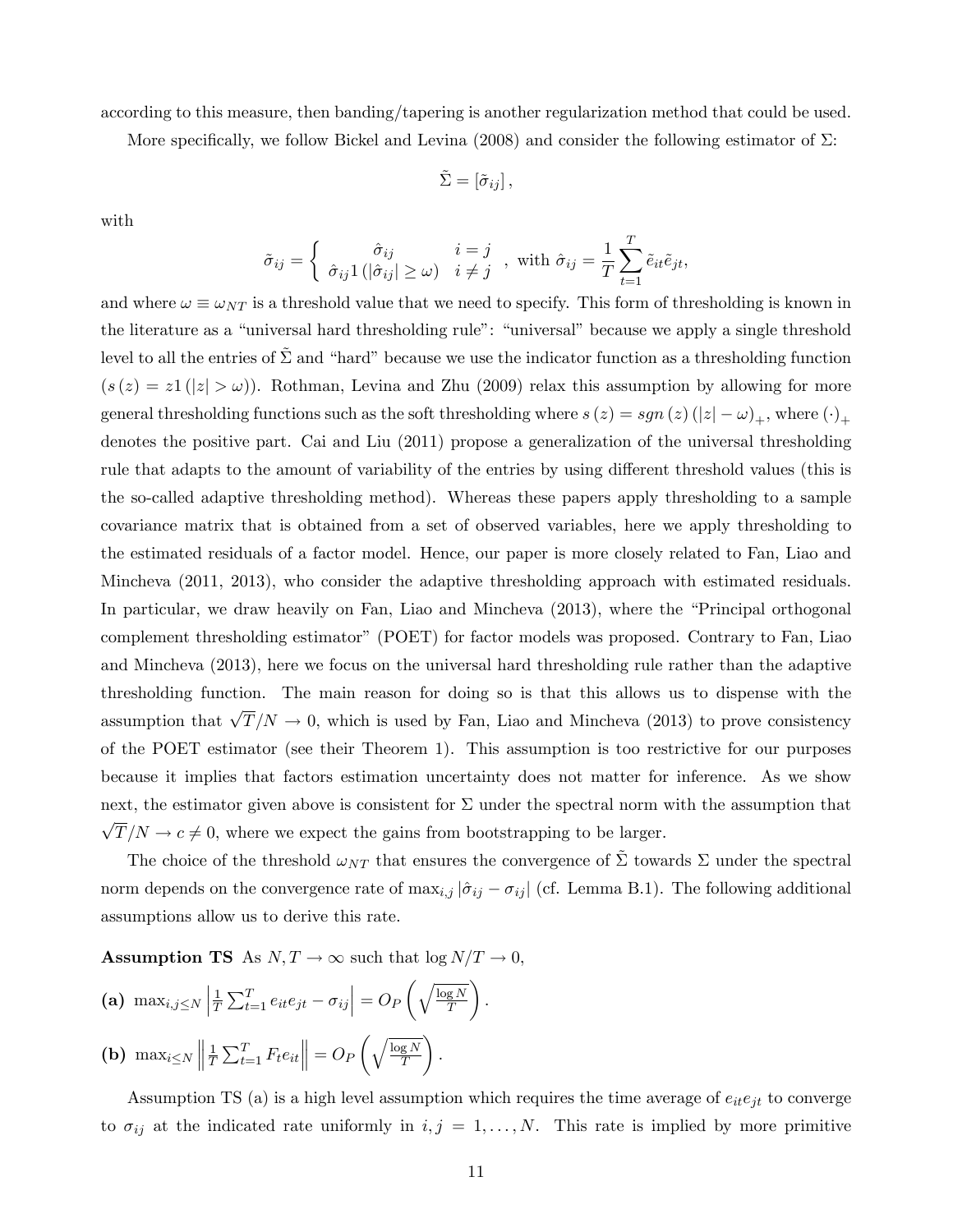assumptions that include stationary mixing conditions as well as exponential-type tail conditions on the unobserved errors  $e_t \equiv (e_{1t}, \ldots, e_{Nt})'$ . Similarly, part (b) of Assumption TS is implied by stationarity, strong mixing and exponential tail conditions on the latent factors. See Lemma 4 of Fan, Liao and Mincheva (2013) for a specific set of regularity conditions that imply Assumption TS. These conditions are quite strong, and it would be interesting to relax them, but this is beyond the scope of this paper. We consider the robustness to this Assumption in our simulation experiment below.

Given Assumptions 1-5 strengthened by Assumptions CS and TS, and using results from Fan, Liao and Mincheva (2011, 2013), we can easily show that  $\max_{i,j} |\hat{\sigma}_{ij} - \sigma_{ij}| = O_P$  $\sqrt{ }$  $\frac{1}{\sqrt{2}}$  $\frac{1}{N}+\sqrt{\frac{\log N}{T}}$ T Ý (cf. Lemma B.2). The  $1/\sqrt{N}$  term captures the effect of factors estimation uncertainty whereas the second term is the optimal uniform rate of convergence of the sample covariances between  $e_{it}$  and  $e_{it}$ . Following Fan, Liao and Mincheva (2013), we set  $\omega_{NT}$  equal to the maximum estimation error in  $\hat{\sigma}_{ij}$ , i.e. we set

$$
\omega_{NT} = C \left( \frac{1}{\sqrt{N}} + \sqrt{\frac{\log N}{T}} \right),\,
$$

where  $C > 0$  is a sufficiently large constant<sup>1</sup>. With this choice of  $\omega_{NT}$ , we can prove the consistency of  $\Sigma$  towards  $\Sigma$  provided  $\Sigma$  is sufficiently sparse.

To characterize the sparsity of  $\Sigma$ , we follow Fan, Liao and Mincheva (2011) and impose an upper bound restriction on the maximum number of non-zero elements of  $\Sigma$  across rows,

$$
m_N \equiv \max_{i \leq N} \sum_{j=1}^N 1 (\sigma_{ij} \neq 0).
$$

In particular, although we allow  $m_N$  to grow to infinity<sup>2</sup>, we require

$$
m_N = o\left(\min\left(\sqrt{N}, \sqrt{\frac{T}{\log N}}\right)\right).
$$

Assuming a sparse covariance matrix for the idiosyncratic errors of a panel factor model is a very natural assumption since it is consistent with the idea that the common factors capture most of the dependence in the observable variables  $X_{it}$  and any residual cross sectional dependence that is left is weak (as postulated by the approximate factor panel model of Chamberlain and Rothschild (1983)). Two recent papers in econometrics that have relied on a similar sparsity assumption are Gagliardini, Ossola and Scaillet (2016) and Fan, Liao and Yao (2015). Their testing problem is different from ours and they do not rely on the bootstrap.

Our main result is as follows.

**Theorem 3.2** Suppose Assumptions 1-5 strengthened by Assumptions CS and TS hold and  $\sqrt{T}/N \rightarrow$ 

<sup>&</sup>lt;sup>1</sup>In the simulations, we use cross-validation to choose  $C$ .

<sup>&</sup>lt;sup>2</sup>Note that this is consistent with Assumption CS, which requires that  $\lambda_{\max}$  ( $\Sigma$ ) by uniformly bounded above. Indeed, we can show that  $\rho(\Sigma) = \lambda_{\max}(\Sigma) \le \max_i \sum_j |\sigma_{ij}| \le m_N M$  under the assumption that  $|\sigma_{ij}| \le M$  since for any symmetric matrix  $A, \rho(A) \leq \max_i \sum_j |a_{ij}|.$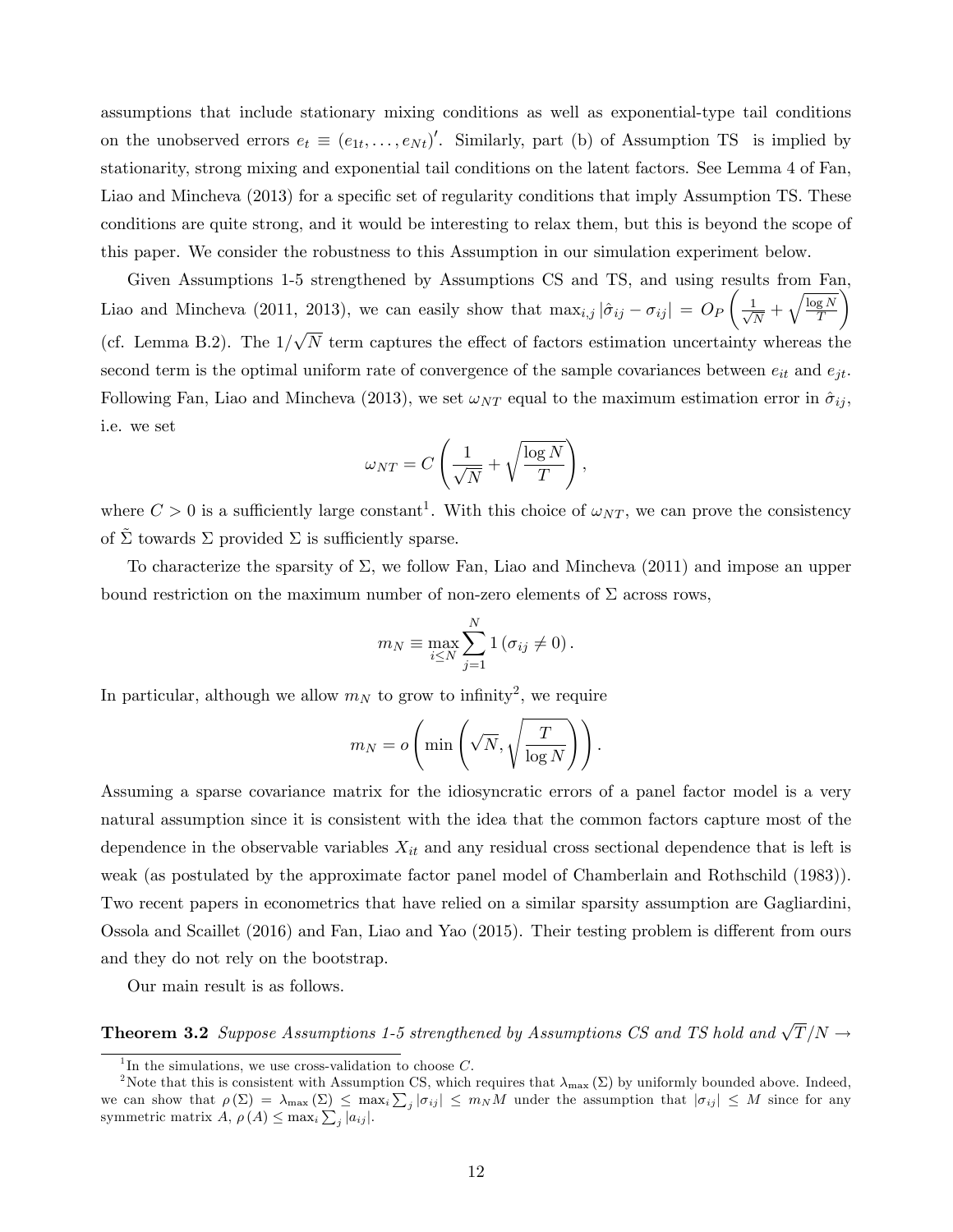c, with  $0 \leq c < \infty$ , as  $N, T \to \infty$ . If  $\log N = o(T)$  and  $m_N = o\left(\min\left(\sqrt{N}, \sqrt{\frac{T}{\log N}}\right)\right)$ , then the conclusions of Theorem 3.1 hold for the thresholding CSD bootstrap method based on a threshold value  $\omega_{NT} = C$  $\sqrt{ }$  $\frac{1}{\sqrt{2}}$  $\frac{1}{N}+\sqrt{\frac{\log N}{T}}$ T <sup>1</sup> :

The condition  $\log N/T \rightarrow 0$  is needed to consistently estimate the high dimensional covariance matrix  $\Sigma$  under the spectral norm. This condition is implied by the condition that  $\sqrt{T}/N \to c$  when  $c \neq 0$  (since then N is proportional to  $\sqrt{T}$  and  $\log T/T \to 0$ ). When  $c = 0$ , the two conditions are consistent with each other and we can interpret the former as imposing an upper bound on  $N$  as a function of T whereas  $\sqrt{T}/N \to 0$  imposes a lower bound.

## 4 Monte Carlo results

In this section, we report results from a simulation experiment documenting the properties of bootstrap procedures in factor-augmented regressions. The data-generating process (DGP) is the same as DGP  $6$  in Gonçalves and Perron  $(2014)$ . We consider the single factor model:

$$
y_{t+1} = \alpha F_t + \varepsilon_{t+1},\tag{7}
$$

with  $\alpha = 1$  and where  $F_t$  is drawn from a standard normal distribution independently over time. The regression error  $\varepsilon_{t+1}$  is normally distributed but heteroskedastic with variance  $\frac{F_t^2}{3}$ . The rescaling is done to make the asymptotic variance of  $\sqrt{T} (\hat{\alpha} - \alpha H_0^{-1})$  equal to 1. Because our DGP satisfies condition PC1 in Bai and Ng (2013),  $H_0$  is  $\pm 1$ , so that we identify the parameter up to sign.

The  $(T \times N)$  matrix of panel variables is generated as:

$$
X_{it} = \lambda_i F_t + \theta e_{it},\tag{8}
$$

where  $\lambda_i$  is drawn from a  $U[0,1]$  distribution (independent across i). The variance of  $e_{it}$  is drawn from  $U$  [.5, 1.5], and cross sectional dependence is similar to the design in Bai and Ng (2006):

$$
corr(e_{it}, e_{jt}) = \begin{cases} .5^{|i-j|} \text{ if } |i-j| \leq 5 \\ 0 \text{ otherwise} \end{cases}.
$$

This makes  $m_N$  fixed at 11 and thus the rate restriction on  $m_N$  is satisfied. The parameter  $\theta = \sqrt{\frac{333}{817}}$ :817 is used to rescale  $e_{it}$  to obtain  $\Gamma = 1/3$  and make the results comparable to those in Gonçalves and Perron (2014). We report results from experiments based on 5000 replications with  $B = 399$  bootstrap repetitions. We consider three values for  $N$  (50, 100, and 200) and  $T$  (50, 100, and 200).

In a second experiment, we consider the case where we change the order of the columns of the X matrix, so that the covariance matrix of the idiosyncratic errors is no longer Toeplitz (we call this DGP 2). This will allow us to look at the robustness of estimators of  $\Gamma$  to arbitrary changes in the ordering of the data.

We concentrate on inference about  $\alpha$  in (7). We report mean bias and coverage rates for asymptotic and bootstrap equal-tailed percentile t confidence intervals at a nominal level of  $95\%$ . We report results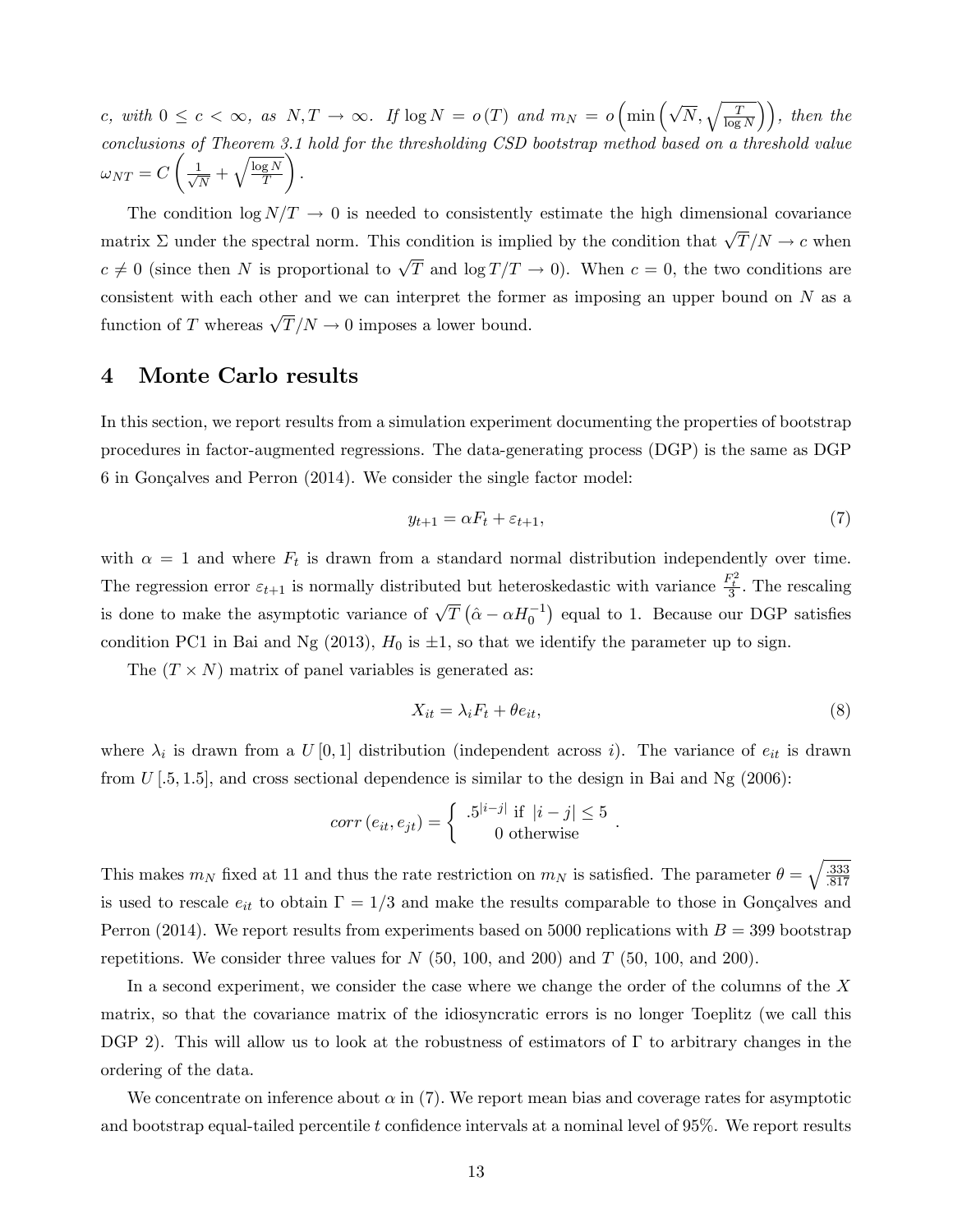for three asymptotic methods and four bootstrap methods. The asymptotic methods are the standard OLS estimator and two bias-corrected estimators that plug in estimates of  $\Gamma$  to estimate the bias. The two estimators we consider are the thresholding estimator of Bickel and Levina (2008), denoted BL, using their suggested cross-validation procedure to choose the threshold, and the CS-HAC estimator of Bai and Ng (2006):

$$
\hat{\Gamma}_{CS-HAC} = \frac{1}{n} \sum_{i=1}^{n} \sum_{j=1}^{n} \tilde{\lambda}_i \tilde{\lambda}_j \frac{1}{T} \sum_{t=1}^{T} \tilde{e}_{it} \tilde{e}_{jt}
$$

with  $n = \min \left( \sqrt{N}, \sqrt{T} \right)$ .

The four bootstrap methods are the CSD bootstrap based on the Bickel and Levina (2008) thresholding estimator, the wild bootstrap (WB) estimator of Gonçalves and Perron  $(2014)$ , the bootstrap that resamples vectors independently over time, and the CSD bootstrap based on the empirical covariance matrix:

$$
\tilde{\Sigma} = \frac{1}{T} \sum_{t=1}^T \tilde{e}_t \tilde{e}'_t.
$$

One issue in implementing the bootstrap with the thresholding estimator is that the estimator is not necessarily positive definite. This is a finite-sample issue as it converges asymptotically to a positive definite matrix. We followed McMurry and Politis (2010) and replaced the small eigenvalues of the estimated matrix by a small positive number  $(10^{-6})$ .

The results are presented in Table 1. The top panel of the table includes results for DGP 1 (with a Toeplitz covariance matrix of the idiosyncratic errors), while the bottom panel reports results for DGP 2 (with the reshuffled columns of X). In each panel, the top portion refers to bias results, and the bottom portion to coverage rates.

The bias of the OLS estimator is reported along the top row of the table. These numbers are identical to those in Gonçalves and Perron  $(2014)$ : the bias is negative, it is reduced for large values of N, and it is little affected by changes in T. The two rows below report the mean estimated bias with each of the estimators of the covariance matrix. Note that we do not report results for the empirical covariance matrix as the estimate is exactly 0 by the first-order conditions as discussed above. While neither approach reproduces the bias perfectly, the CS-HAC seems to have a slight advantage over the BL estimator, but this advantage disappears for larger  $N$  and  $T$ .

The cross sectional dependent bootstrap using the threshold estimator reproduces the Bickel and Levina bias results above. As expected, the wild bootstrap does not perform as well, but it does capture a large fraction of the bias as it includes the diagonal elements of  $\tilde{\Sigma}$  in the computation of  $\Gamma^*$ . Finally, we see that the two methods that lead to a zero  $\Gamma^*$ , the empirical covariance matrix and i.i.d. resampling over time, do not capture the bias, though the mean is not quite 0.

The results for coverage rates mirror those for the bias. The first row reports coverage rates for the OLS estimator based on the asymptotic theory of Bai and Ng that assumes the absence of a bias. We see that the presence of this bias leads to severe under coverage, for example a 95% confidence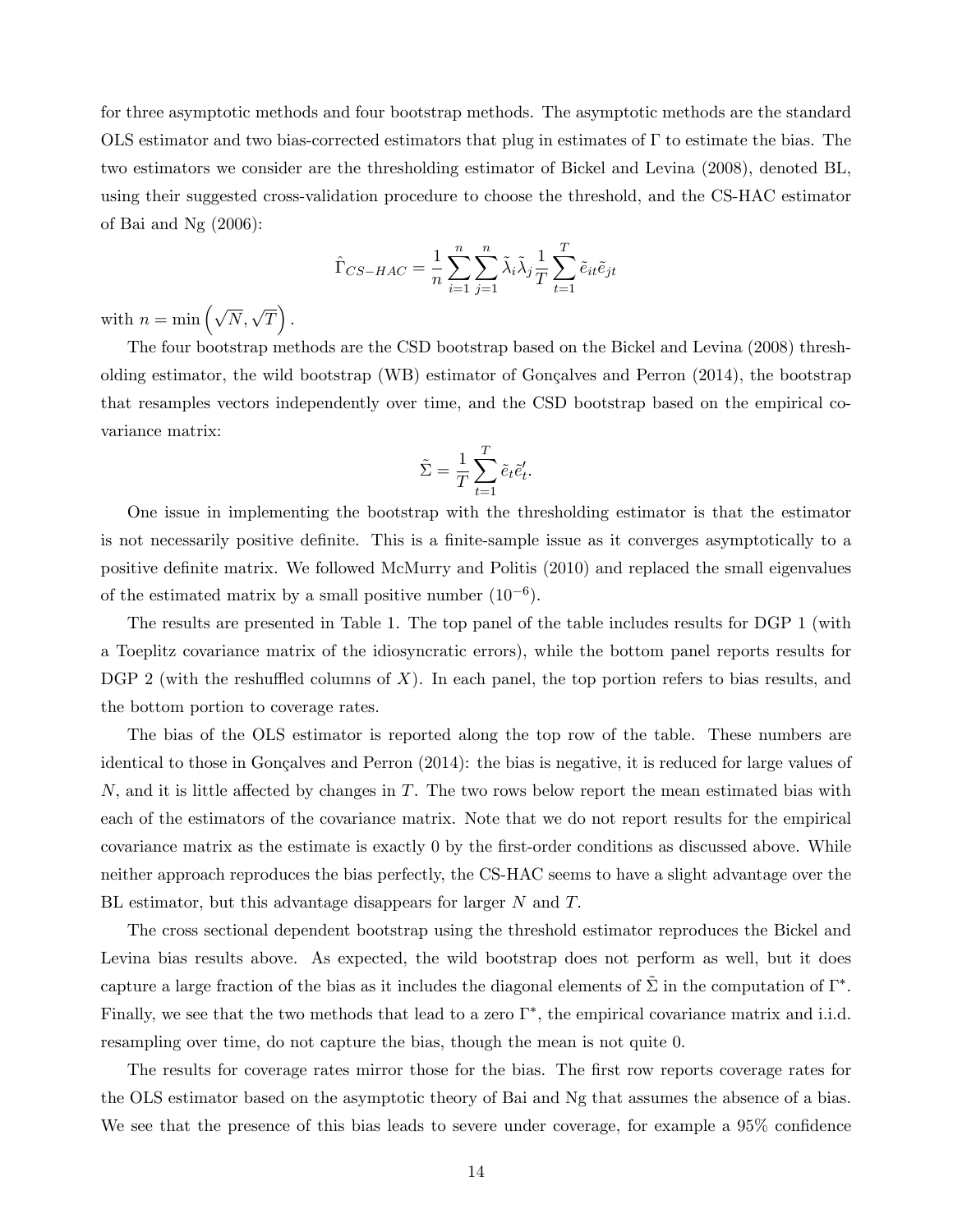intervals for  $N = T = 50$  only includes the true value of the parameter in 70.5% of the replications. These distortions are reduced as N increases as the bias of the estimator is reduced.

The bias-correction methods are partially successful in providing accurate coverage. For example, for  $N = T = 50$ , the coverage rates are 77.9% and 79.8% compared to 70.5% for the OLS estimator. As  $N$  increases, the difference between the bias-correction methods and OLS disappears as the bias converges towards 0. Again, the CS-HAC seems to dominate, though this advantage disappears as N and T increase.

The cross sectional bootstrap with the thresholding covariance matrix improves on these coverage rates. Still for  $N = T = 50$ , we obtain a coverage rate of 87.9%, the highest among all methods considered. The wild bootstrap of Gonçalves and Perron (2014) corrects some of the distortions as it captures part of the bias term. Finally, the two invalid methods behave in a way similar to the OLS estimator since they do not capture the bias term at all.

The bottom panel of Table 1 presents the results for DGP 2. Most of the results are identical to those of the upper panel, showing the robustness of these methods to random reshuffling of the data. The only results that are markedly different are those for CS-HAC as it depends on the ordering of the data. This method is much less effective in estimating the bias and in correcting the undercoverage of the confidence intervals based on the OLS estimator. On the other hand, bias correction with the Bickel and Levina estimator works just as well as before. Similarly, the cross sectional dependent bootstrap with the thresholding covariance matrix works just as before.

In unreported results, we consider the robustness of our procedure to the failure of some of our assumptions. In particular, we consider the impact of the presence of a weak factor and fat tails in the idiosyncratic errors. We find that the results are robust if the errors are drawn from a Student  $t$ distribution with degrees of freedom that is at least 4, and that omitting a factor does not affect the bootstrap performance too much as long as this factor is sufficiently weak.

### 5 Empirical illustration

In this section, we apply our cross sectional dependent bootstrap to the problem of forecasting inflation using convenience yields on commodities as explored recently by Gospodinov and Ng (2013), GN henceforth. We use an updated dataset  $3$  for the period from March 1983 to June 2015 that contains convenience yields and HP-filtered log real prices for  $N = 21$  commodities divided into 6 categories: Foodstuffs, Grains and Oilseeds, Industrials, Livestock and Meats, Metals, and Energy. Unfortunately, we had to discard two commodities from our analysis because their prices were discontinued in 2008 (pork bellies and feeder cattle). The only other difference with the original data is that prices are end of month instead of monthly averages. This change induces some large values in the convenience yields for some commodities.

<sup>3</sup>We thank Nikolay Gospodinov for providing us this data.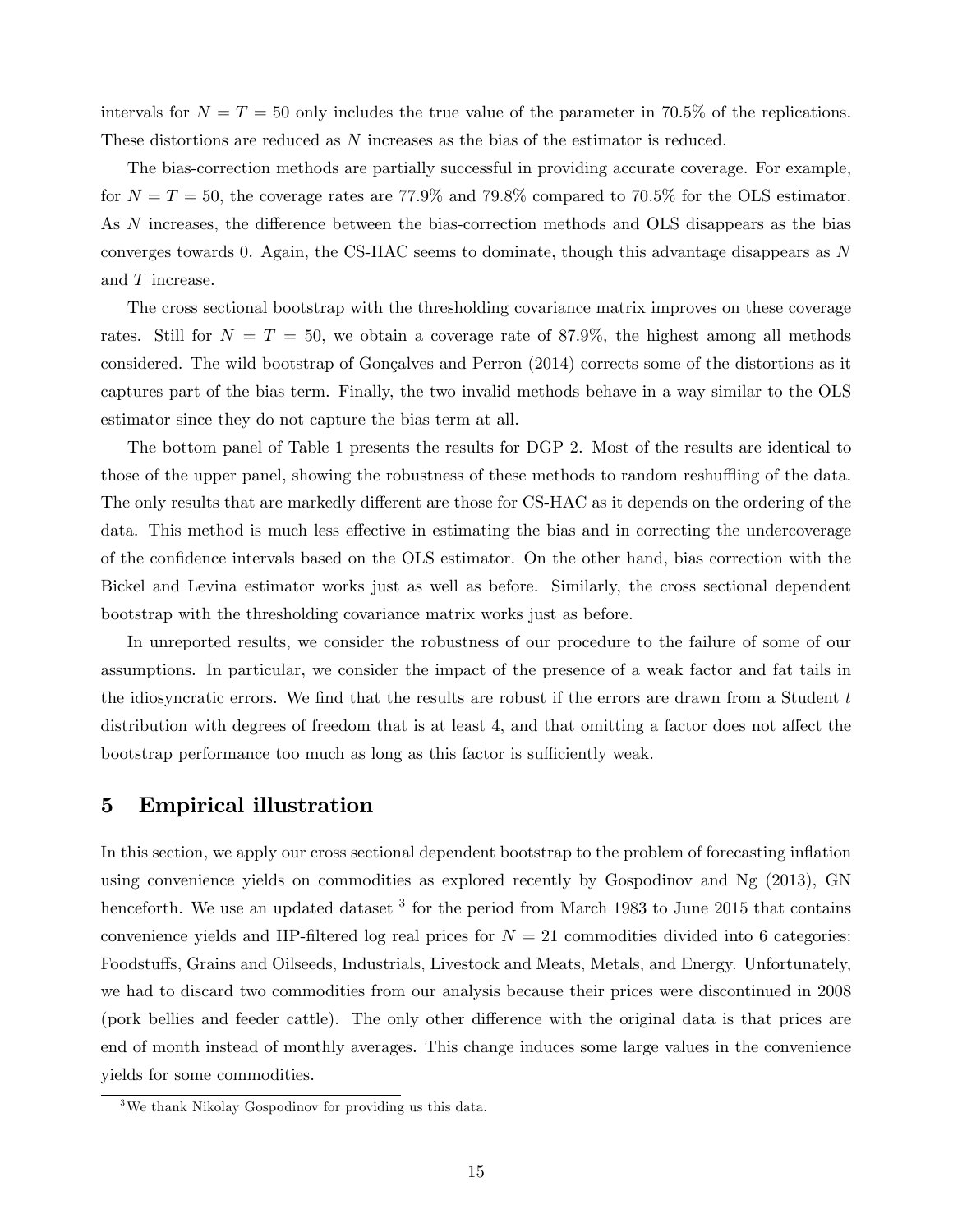The variable to be forecast is monthly CPI inflation (all items, urban consumers, seasonally adjusted), and several observable variables are also included as predictors: detrended oil prices and a lag,  $q_{oil,t}$  and  $q_{oil,t-1}$ , respectively, the 3-month T-bill rate  $i_t$ , the log change of trade-weighted USD exchange rate  $\Delta x_t$ , and the deviation of the unemployment rate from the HP trend. <sup>4</sup> Readers interested in more details regarding the data should consult the online appendix to GN.

We consider forecasting inflation using GN's augmented model which includes two factors (or principal components) extracted from convenience yields, two factors extracted from detrended commodity prices, two autoregressive components, and the observable predictors:

$$
\Delta p_{t+1} = \beta_0 + \alpha_1 \tilde{F}_{1,t} + \alpha_2 \tilde{F}_{2,t} + \alpha_3 \tilde{G}_{1,t} + \alpha_4 \tilde{G}_{2,t} + \beta' W_t + \varepsilon_{t+1},
$$

where  $\Delta p_{t+1} = \log \left( \frac{p_{t+1}}{p_t} \right)$  $\overline{p_t}$ ) is monthly inflation and  $\tilde{F}_{j,t}$  is a factor summarizing the dynamics of the convenience yields for  $j = 1, 2, \tilde{G}_{i,t}$  is a factor summarizing the dynamics of detrended commodity prices for  $i = 1, 2$ , and  $W_t$  is a vector containing the observable predictors (including the lags of  $\Delta p_{t+1}$ ). This specification corresponds to the second column in their Table 1.

Table 2 reports point estimates obtained by ordinary least squares along with four sets of 90% confidence intervals for the original sample ending in July 2008, for the extended sample, and for the period after the original GN sample. The point estimates for the first subsample are similar to those reported in GN. The first confidence interval is based on asymptotic theory and is obtained by adding and subtracting 1.645 times the heteroskedasticity-robust standard error to the estimate. The other three intervals are computed using the bootstrap. The first bootstrap intervals are based on the above cross sectional dependent bootstrap using the thresholding estimator of the covariance matrix of the idiosyncratic errors with data-based threshold. The second confidence interval uses the diagonal of the estimated covariance matrix of the stacked errors and corresponds to the wild bootstrap of Gonçalves and Perron (2014). Differences between these two intervals measure the importance of allowing for cross sectional dependence. Finally, the last row reports intervals based on the GN block bootstrap. We have made three modifications to their algorithm, namely we use heteroskedasticityrobust standard errors instead of standard errors robust to serial correlation, we use a block size of 1 instead of 4, and we rotate the coefficients in the bootstrap world using the rotation matrix  $H^*$  as in Gonçalves and Perron (2014). The first two modifications are justified by the fact that our forecast horizon is 1 and that  $\varepsilon_{t+1}$  should not have serial correlation under correct specification.

We now discuss the results for the first subsample. The first thing to note is that our bootstrap intervals for the coefficients on the factors,  $\alpha_1, \ldots, \alpha_4$ , are shifted relative to those based on asymptotic theory, indicating the presence of a bias due to the estimation of the factors. For example, for the

 $4$ As remarked by a referee, the T-bill rate is essentially 0 after the 2008 financial crisis. We have considered an alternative measure not subject to the zero lower bound by replacing the T-bill rate with the shadow Fed funds rate available on Cynthia Wu's web site. See Wu and Xia (2016) for details. The pre-2008 results are not affected at all but the post-2008 results are different. The main difference is that the magnitude of the coefficient on the interest rate is much smaller, and it is no longer significant at the 10% level. We have kept the results with the actual interest rate in the paper for comparison purposes with previous work.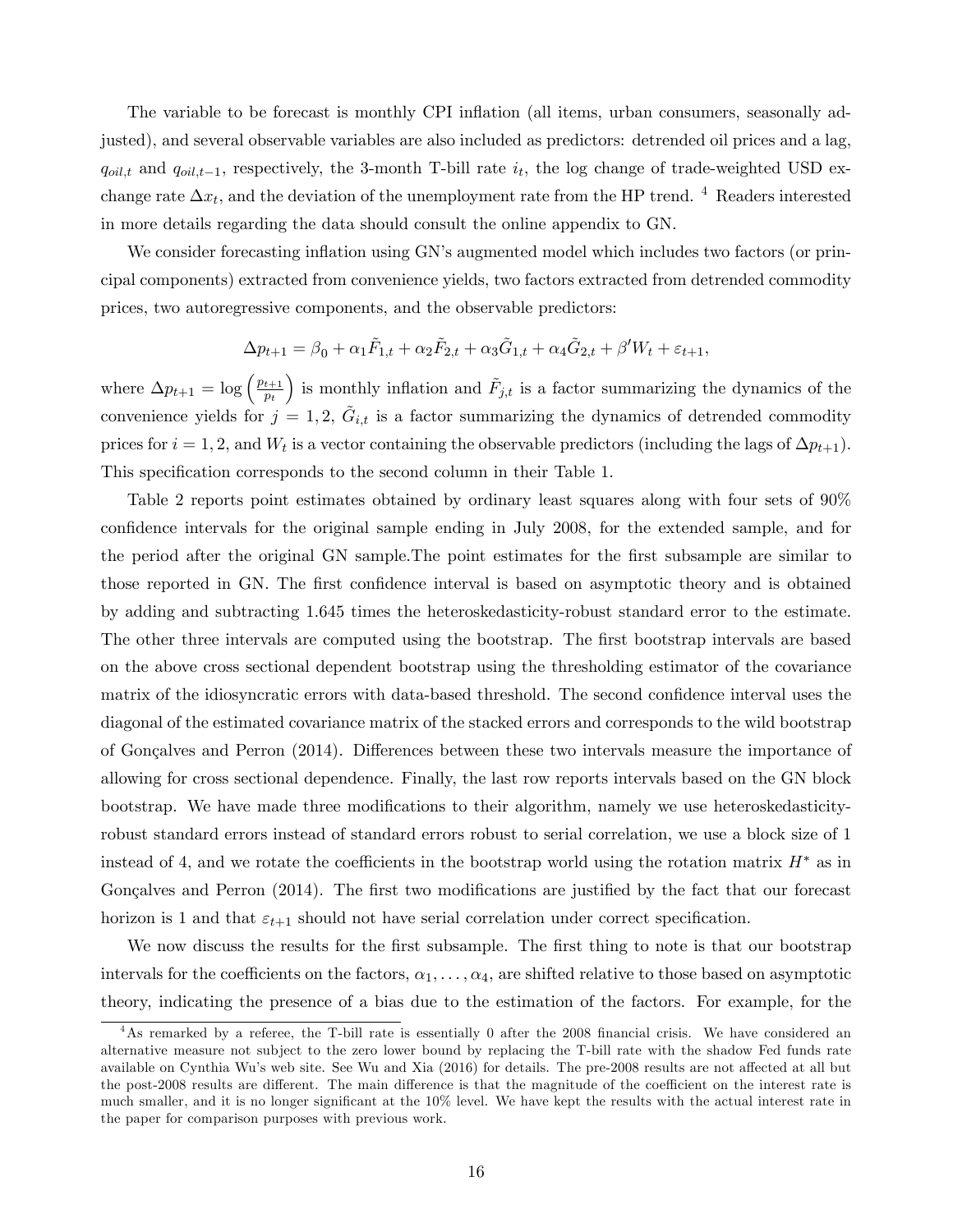second factor extracted from convenience yields, the asymptotic  $90\%$  confidence interval is  $[-.12, -.02]$ which is centered at the point estimate of -.067. Instead, our bootstrap intervals are shifted left and the wild bootstrap interval does not even include the point estimate. The CSD bootstrap interval is  $[-.27, -.06]$ , reflecting the presence of a large bias towards 0 in the OLS estimator due to factor estimation. We also note that the intervals for the real commodity price factors are quite different from those reported in GN. However, these factors are not the focus of the GN study because they do not incorporate forward-looking information. For the observable predictors, bias seems less important; the bootstrap confidence intervals are similar to those obtained with asymptotic theory and centered around the OLS estimator.

The results for the extended sample and the post-2008 subsample results show noticeable structural instabilities. Inflation is much less persistent in the post-2008 sample with both autoregressive components no longer significant with all confidence intervals. The observable predictors on the other hand are all significant with parameters quite different from the first subsample except for real oil prices where the coefficients have similar magnitudes. The most interesting factor coefficient is the second price factor which is not significant using either asymptotic theory or the Gospodinov and Ng bootstrap. Our CSD and wild bootstraps suggest the presence of a large bias in this estimator with an interval of  $[-.55, -.19]$  for the CSD interval despite a point estimate of  $-.074$  in the post-2008 subsample. The second convenience yield factor emphasized in GN is marginal with all three bootstrap methods in the extended and post-2008 samples. It is significant with the GN and wild bootstrap but insignificant with the CSD bootstrap in the post-2008 period.

### 6 Conclusion

In this paper, we consider the bootstrap for factor models where the idiosyncratic errors are correlated in the cross-section. We show that some natural approaches fail in this context because they lead to a singular bootstrap covariance matrix for the estimated factors, inducing a zero bias in the bootstrap distribution of the estimated coefficients. Instead, we propose a solution based on a consistent estimator of the covariance matrix of the idiosyncratic errors. We show that if we use a hard threshold estimator, we can obtain bootstrap consistency for inference on the parameters in a factor-augmented regression. It would be interesting to see whether this approach can be generalized to other estimators of the covariance matrix of the idiosyncratic errors. We also think that it would be interesting to extend this approach to more general models of cross-sectional dependence and with time heterogeneity.

The results in this paper can be used as a building block to construct forecast intervals. The construction of bootstrap forecast intervals in the current context was considered by Gonçalves, Perron, and Djogbenou (2017). Denote by  $\hat{y}_{T+1} = \hat{z}_T' \hat{\delta}$  the forecast of  $y_{T+1}$  based on information up to time T. Bai and  $Ng$  (2006) have shown that the forecast errors, defined as the difference between the forecast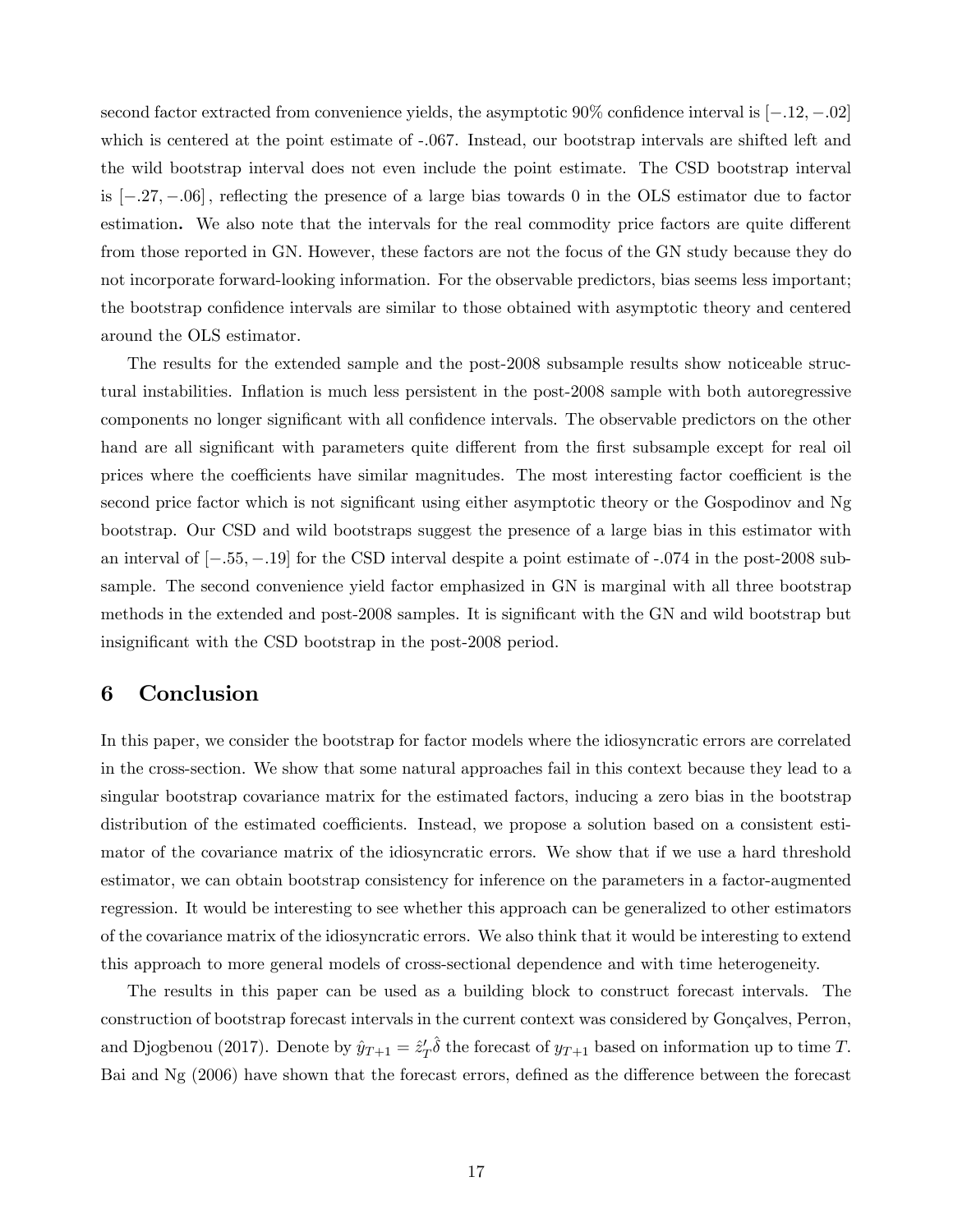and the observed value, can be decomposed as:

$$
\hat{y}_{T+1} - y_{T+1} = -\varepsilon_{T+1} + \frac{1}{\sqrt{T}} \hat{z}_T' \sqrt{T} \left( \hat{\delta} - \delta \right) + \frac{1}{\sqrt{N}} \alpha' H^{-1} \sqrt{N} \left( \tilde{F}_T - H F_T \right),\tag{9}
$$

which involves three sources of uncertainty: true randomness  $(\varepsilon_{T+1})$ , parameter uncertainty, and factor uncertainty. The current paper addresses the second of these sources. A complete construction of forecast intervals with cross-sectional dependence would require showing the ability of the CSD to reproduce the distribution of the third term  $\sqrt{N}(\tilde{F}_{T}-HF_{T})$ . This difficult task is left for future research.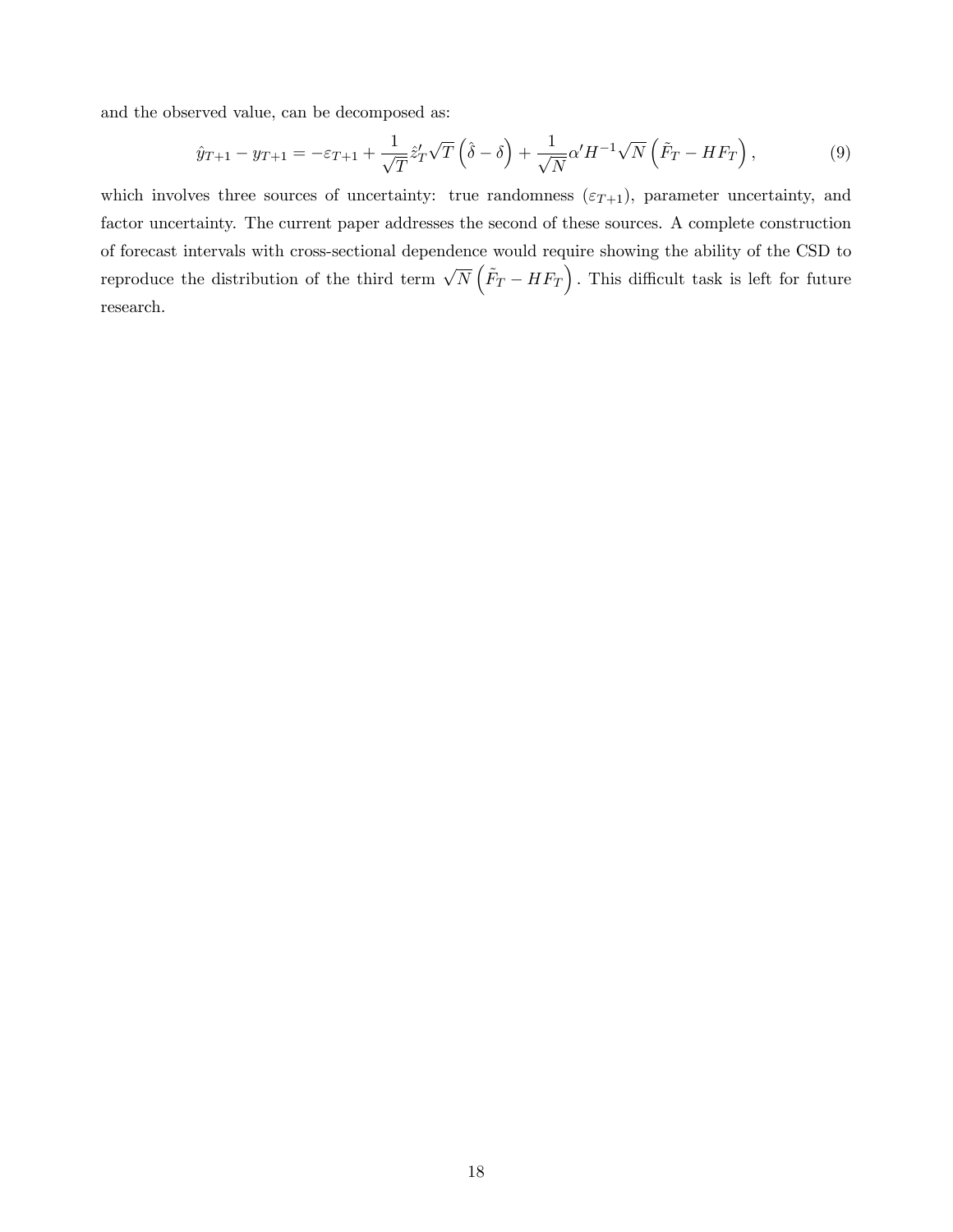### A Appendix A: Assumptions and bootstrap high level conditions

The following set of assumptions is standard in the literature on factor models, see Bai (2003), Bai and Ng (2006) and Gonçalves and Perron (2014). We let  $z_t = (F'_t W'_t)'$ , where  $z_t$  is  $p \times 1$ , with  $p = r + q.$ 

#### Assumption 1

- (a)  $E \|F_t\|^4 \leq M$  and  $\frac{1}{T} \sum_{t=1}^T F_t F_t' \to^P \sum_F > 0$ , where  $\Sigma_F$  is a non-random  $r \times r$  matrix.
- (b) The factor loadings  $\lambda_i$  are deterministic such that  $\|\lambda_i\| \leq M$  and  $\Lambda' \Lambda/N \to \Sigma_{\Lambda} > 0$ .
- (c) The eigenvalues of the  $r \times r$  matrix  $(\Sigma_{\Lambda} \Sigma_F)$  are distinct.

#### Assumption 2

- (a)  $E(e_{it}) = 0, E |e_{it}|^8 \leq M.$
- (b)  $E(e_{it}e_{js}) = \sigma_{ij,ts}$ ,  $|\sigma_{ij,ts}| \leq \bar{\sigma}_{ij}$  for all  $(t, s)$  and  $|\sigma_{ij,ts}| \leq \tau_{ts}$  for all  $(i, j)$  such that  $\frac{1}{N} \sum_{i,j=1}^{N} \bar{\sigma}_{ij} \leq$  $M, \frac{1}{T} \sum_{t,s=1}^{T} \tau_{ts} \leq M, \text{ and } \frac{1}{NT} \sum_{t,s,i,j} |\sigma_{ij,ts}| \leq M.$
- (c) For every  $(t, s)$ ,  $E\left| N^{-1/2} \sum_{i=1}^{N} (e_{it}e_{is} E(e_{it}e_{is})) \right|$  $\frac{4}{\leq M}.$

#### Assumption 3

(a) 
$$
E\left(\frac{1}{N}\sum_{i=1}^{N}\left\|\frac{1}{\sqrt{T}}\sum_{t=1}^{T}F_te_{it}\right\|^{2}\right)\leq M
$$
, where  $E\left(F_te_{it}\right)=0$  for all  $(i, t)$ .

**(b)** For each 
$$
t, E \left\| \frac{1}{\sqrt{TN}} \sum_{s=1}^T \sum_{i=1}^N z_s \left( e_{it} e_{is} - E \left( e_{it} e_{is} \right) \right) \right\|^2 \leq M
$$
, where  $z_s = \left( F'_s \ W'_s \right)'.$ 

(c)  $E \left\| \frac{1}{\sqrt{\Lambda}} \right\|$  $\frac{1}{NT} \sum_{t=1}^{T} z_t e_t' \Lambda \Big\|$  $\sum_{i=1}^{2} \leq M$ , where  $E(z_t \lambda'_i e_{it}) = 0$  for all  $(i, t)$ .

(d) 
$$
E\left(\frac{1}{T}\sum_{t=1}^T \left\|\frac{1}{\sqrt{N}}\sum_{i=1}^N \lambda_i e_{it}\right\|^2\right) \leq M
$$
, where  $E(\lambda_i e_{it}) = 0$  for all  $(i, t)$ .

(e) As 
$$
N, T \to \infty
$$
,  $\frac{1}{TN} \sum_{t=1}^T \sum_{i=1}^N \sum_{j=1}^N \lambda_i \lambda'_j e_{it} e_{jt} - \Gamma \to^P 0$ , where  $\Gamma \equiv \lim_{N,T \to \infty} \frac{1}{T} \sum_{t=1}^T \Gamma_t > 0$ , and  $\Gamma_t \equiv Var \left( \frac{1}{\sqrt{N}} \sum_{i=1}^N \lambda_i e_{it} \right)$ .

#### Assumption 4

(a) For each 
$$
t, E\left|\frac{1}{\sqrt{TN}}\sum_{s=1}^{T-1}\sum_{i=1}^{N}\varepsilon_{s+1}(e_{it}e_{is}-E(e_{it}e_{is}))\right|^2 \leq M.
$$

**(b)** 
$$
E \left\| \frac{1}{\sqrt{NT}} \sum_{t=1}^{T-1} \sum_{i=1}^{N} \lambda_i e_{it} \varepsilon_{t+1} \right\|^2 \leq M
$$
, where  $E(\lambda_i e_{it} \varepsilon_{t+1}) = 0$  for all  $(i, t)$ .

#### Assumption 5

(a)  $E(\varepsilon_{t+1}|y_t, F_t, y_{t-1}, F_{t-1}, \ldots) = 0, E |\varepsilon_{t+1}|^2 < M$ , and  $F_t$  and  $\varepsilon_t$  are independent of the idiosyncratic errors  $e_{is}$  for all  $(i, s, t)$ .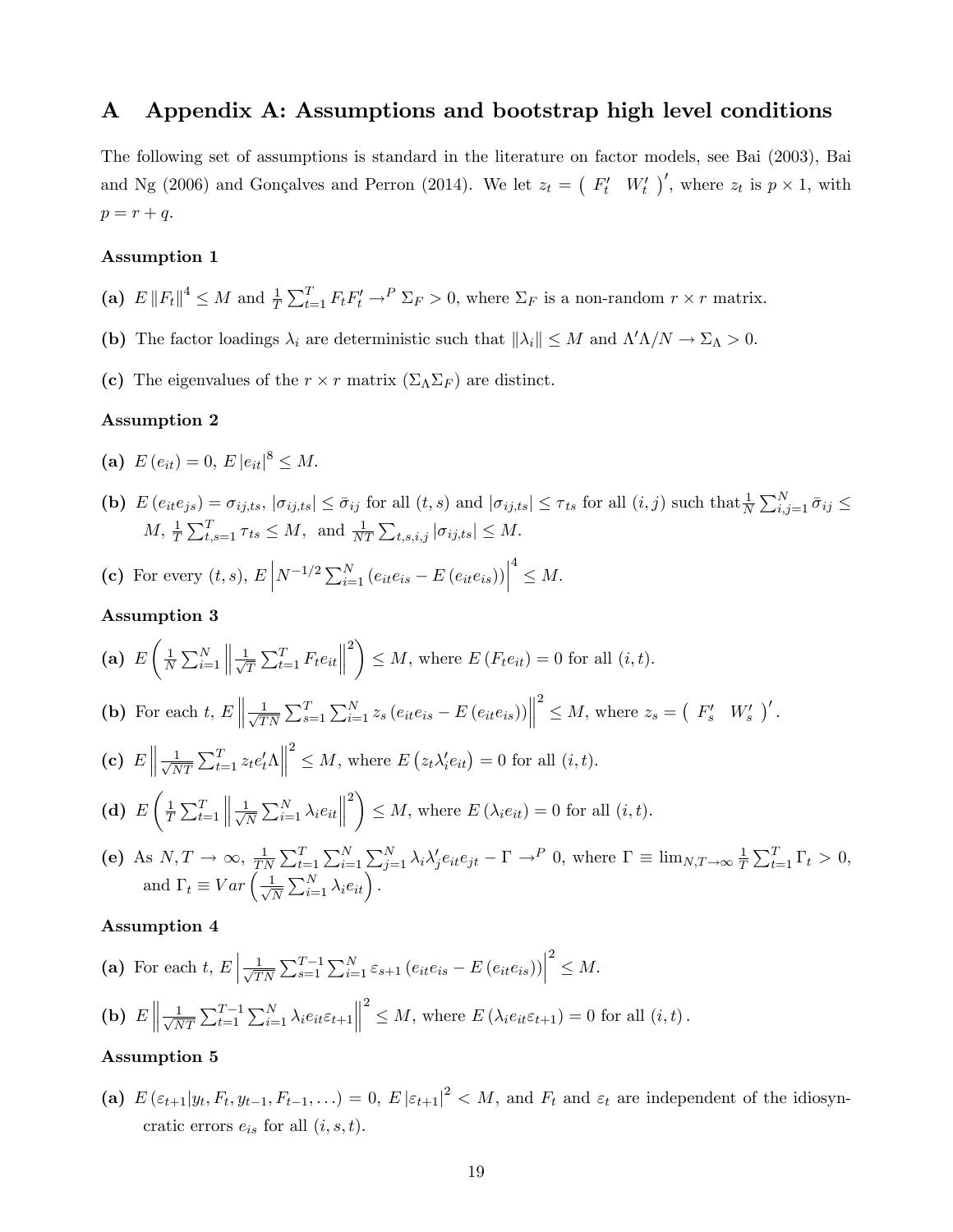(**b**)  $E \|z_t\|^4 \leq M$  and  $\frac{1}{T} \sum_{t=1}^T z_t z_t' \to^P \sum_{zz} > 0.$ (c) As  $T \to \infty$ ,  $\frac{1}{\sqrt{2}}$  $\frac{1}{T} \sum_{t=1}^{T-1} z_t \varepsilon_{t+1} \to^d N(0, \Omega)$ , where  $E \left\| \frac{1}{\sqrt{2\pi}} \right\|$  $\frac{1}{T} \sum_{t=1}^{T-1} z_t \varepsilon_{t+1}$  $2^2$  < M, and  $\Omega \equiv \lim_{T \to \infty} Var\left(\frac{1}{\sqrt{T}}\right)$  $\frac{1}{T} \sum_{t=1}^{T-1} z_t \varepsilon_{t+1}$  > 0.

Next, we review the bootstrap high level conditions proposed by GP (2014). As usual in the bootstrap literature, we use  $P^*$  to denote the bootstrap probability measure, conditional on the original sample (defined on a given probability space  $(\Omega, \mathcal{F}, P)$ ). Because the sample depends on N and T, as well as on the given sample realization  $\omega$ ,  $P^*$  is a random measure that depends on N, T and  $\omega$  and we should write  $P_{NT,\omega}^*$ . However, for simplicity, we omit the indices in  $P^*$ . Similarly, we omit the indices NT when referring to the bootstrap samples  ${e_{it}^*, \varepsilon_{t+h}^*}$ . For any bootstrap statistic  $T_{NT}^*$ , we write  $T_{NT}^* = o_{P^*}(1)$ , in probability, or  $T_{NT}^* \to^{P^*} 0$ , in probability, when for any  $\delta > 0$ ,  $P^*(|T^*_{NT}| > \delta) = o_P(1)$ . We write  $T^*_{NT} = O_{P^*}(1)$ , in probability, when for all  $\delta > 0$  there exists  $M_{\delta} < \infty$  such that  $\lim_{N,T \to \infty} P[P^*(|T^*_{NT}| > M_{\delta}) > \delta] = 0$ . Finally, we write  $T^*_{NT} \to^{d^*} D$ , in probability, if conditional on a sample with probability that converges to one,  $T_{NT}^*$  weakly converges to the distribution D under  $P^*$ , i.e.  $E^* (f(T^*_{NT})) \to^P E(f(D))$  for all bounded and uniformly continuous functions f.

### Condition  $A^*$  (weak time series and cross section dependence in  $e_{it}^*$ )

(a) 
$$
E^*(e_{it}^*) = 0
$$
 for all  $(i, t)$ .  
\n(b)  $\frac{1}{T} \sum_{t=1}^T \sum_{s=1}^T |\gamma_{st}^*|^2 = O_P(1)$ , where  $\gamma_{st}^* = E^* \left(\frac{1}{N} \sum_{i=1}^N e_{it}^* e_{is}^*\right)$ .  
\n(c)  $\frac{1}{T^2} \sum_{t=1}^T \sum_{s=1}^T E^* \left|\frac{1}{\sqrt{N}} \sum_{i=1}^N \left(e_{it}^* e_{is}^* - E^* \left(e_{it}^* e_{is}^*\right)\right)\right|^2 = O_P(1)$ .  
\nCondition B\* (weak dependence among  $\hat{z}_t, \hat{\lambda}_i$ , and  $e_{it}^*$ )  
\n(a)  $\frac{1}{T} \sum_{t=1}^T \sum_{s=1}^T \tilde{F}_s \tilde{F}_t' \gamma_{st}^* = O_P(1)$ .  
\n(b)  $\frac{1}{T} \sum_{t=1}^T E^* \left\|\frac{1}{\sqrt{TN}} \sum_{s=1}^T \sum_{i=1}^N \hat{z}_s (e_{it}^* e_{is}^* - E^* \left(e_{it}^* e_{is}^*)\right)\right\|^2 = O_P(1)$ , where  $\hat{z}_s = \begin{pmatrix} \tilde{F}_s' & W_s' \end{pmatrix}'$ .  
\n(c)  $E^* \left\|\frac{1}{\sqrt{TN}} \sum_{t=1}^T \sum_{i=1}^N \hat{z}_i \tilde{\lambda}_i' e_{it}^* \right\|^2 = O_P(1)$ .  
\n(d)  $\frac{1}{T} \sum_{t=1}^T E^* \left\|\frac{1}{\sqrt{N}} \sum_{i=1}^N \hat{\lambda}_i e_{it}^* \right\|^2 = O_P(1)$ .  
\n(e)  $\frac{1}{T} \sum_{t=1}^T E^* \left\|\frac{1}{\sqrt{N}} \sum_{i=1}^N \hat{\lambda}_i e_{it}^* \right\|^2 = O_P(1)$ .  
\n(e)  $\frac{1}{T} \sum_{t=1}^T \left(\frac{\hat{\lambda}' e_t^*}{\sqrt{N}}\right) \left(\frac{e_t^* \hat{\$ 

:

 $> 0.$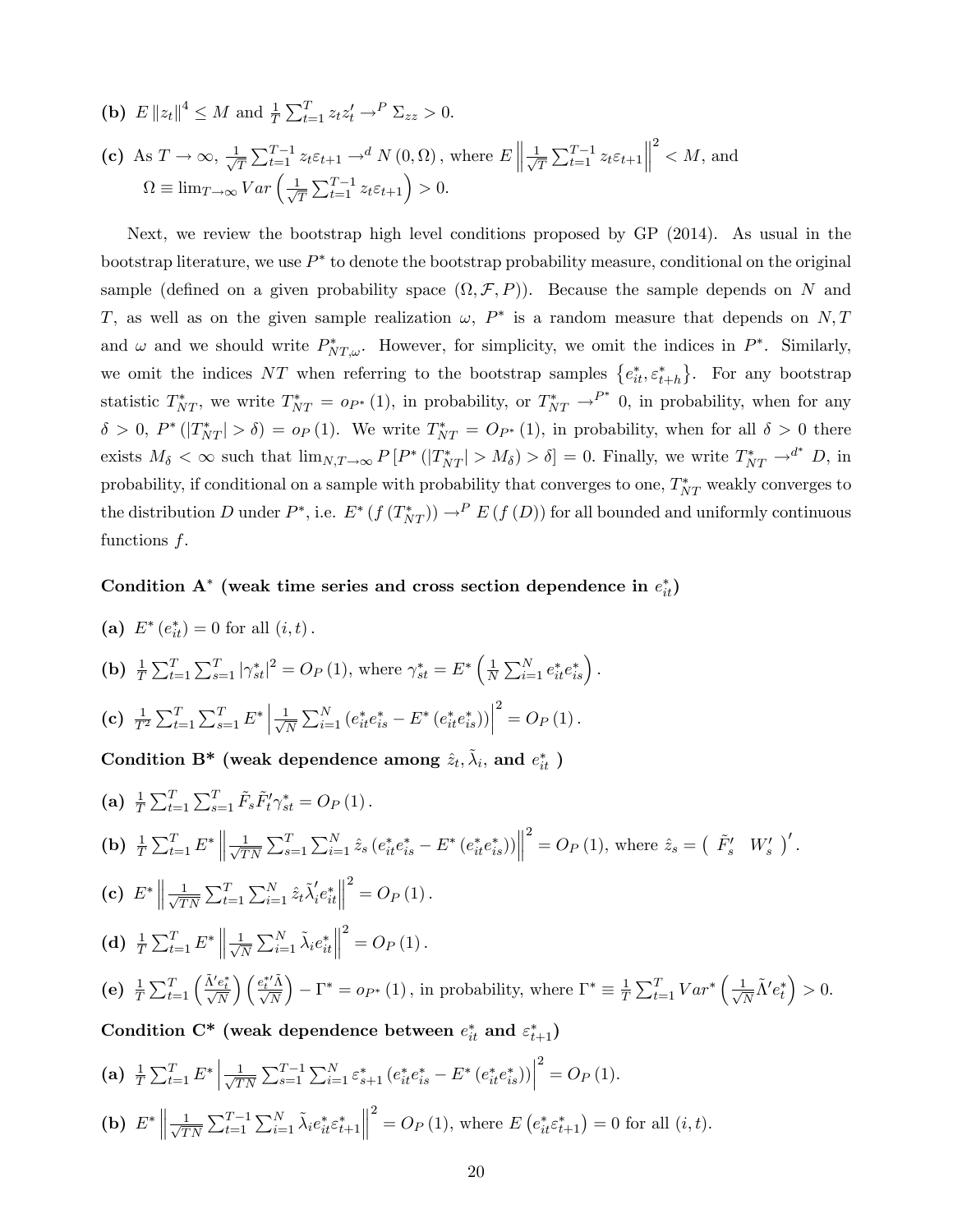(c)  $\frac{1}{T} \sum_{t=1}^{T-1} \sum_{s=1}^{T} \tilde{F}_s \varepsilon_{t+1}^* \gamma_{st}^* = O_{P^*}(1)$ , in probability.

### Condition D\* (bootstrap CLT)

(a)  $E^* \left( \varepsilon_{t+1}^* \right) = 0$  and  $\frac{1}{T} \sum_{t=1}^{T-1} E^* \left| \varepsilon_{t+1}^* \right|^2 = O_P \left( 1 \right)$ .

**(b)** 
$$
\Omega^{*-1/2} \frac{1}{\sqrt{T}} \sum_{t=1}^{T-1} \hat{z}_t \varepsilon_{t+1}^* \to^{d^*} N(0, I_p)
$$
, in probability, where  $E^* \left\| \frac{1}{\sqrt{T}} \sum_{t=1}^{T-1} \hat{z}_t \varepsilon_{t+1}^* \right\|^2 = O_P(1)$ , and  $\Omega^* \equiv Var^* \left( \frac{1}{\sqrt{T}} \sum_{t=1}^{T-1} \hat{z}_t \varepsilon_{t+1}^* \right) > 0$ .

Condition  $\mathbf{E}^*$ .  $p \lim \Omega^* = \Phi_0 \Omega \Phi'_0$ .

Condition  $\mathbf{F}^*$ .  $p \lim \Gamma^* = Q \Gamma Q'$ .

### B Appendix B: Proofs

First, we provide two auxiliary lemmas, followed by their proofs. Finally, we prove Theorems 3.1 and 3.2.

Lemma B.1 Suppose that the two following conditions hold:

- (a) max $_{i,j\leq N} |\hat{\sigma}_{ij} \sigma_{ij}| = O_P (b_{NT})$  for some sequence  $b_{NT} \rightarrow 0$ .
- (b)  $\omega \equiv \omega_{NT} = Cb_{NT} \rightarrow 0$  for some sufficiently large constant  $C > 0$ . It follows that

$$
\rho\left(\tilde{\Sigma} - \Sigma\right) = O_P\left(m_N\omega_{NT}\right) = o_P\left(1\right),\,
$$

if  $\omega_{NT}$  is such that  $m_N \omega_{NT} = o(1)$ .

**Lemma B.2** Under Assumptions 1-5 strengthened by Assumptions CS and TS, we have that  $\max_{i,j\leq N} |\hat{\sigma}_{ij} - \sigma_{ij}| =$  $O_{P}$  $\sqrt{2}$  $\frac{1}{\sqrt{2}}$  $\frac{1}{N} + \sqrt{\frac{\log N}{T}}$ T <sup>1</sup> :

**Proof of Lemma B.1.** Noting that for any symmetric matrix  $A$ ,  $\rho(A) \leq \max_{i \leq N} \sum_{j} |a_{ij}|$ , it follows that

$$
\rho\left(\tilde{\Sigma} - \Sigma\right) \le \max_{i \le N} \sum_{j=1}^N |\tilde{\sigma}_{ij} - \sigma_{ij}| \le \max_{i \le N} \sum_{j=1}^N |\hat{\sigma}_{ij} - \sigma_{ij}| \mathbb{1}(|\hat{\sigma}_{ij}| > \omega) + \max_{i \le N} \sum_{j=1}^N |\sigma_{ij}| \mathbb{1}(|\hat{\sigma}_{ij}| \le \omega),
$$

where we let  $\omega \equiv \omega_{NT}$  (and we also write  $b \equiv b_{NT}$ ). Given (a), there exists a constant  $C_1 > 0$  such that  $P(\bar{A}) \to 0$ , where

$$
A = \left\{ \max_{i,j \le N} |\hat{\sigma}_{ij} - \sigma_{ij}| \le C_1 b \right\}.
$$

Moreover, conditional on A,  $\omega < |\hat{\sigma}_{ij}| \leq \max_{i,j\leq N} |\hat{\sigma}_{ij} - \sigma_{ij}| + |\sigma_{ij}| \leq C_1 b + |\sigma_{ij}|$ , implying that  $|\sigma_{ij}| > \omega - C_1b = (C - C_1)b > C'\omega$ , for some positive constant C' (given condition (b), it suffices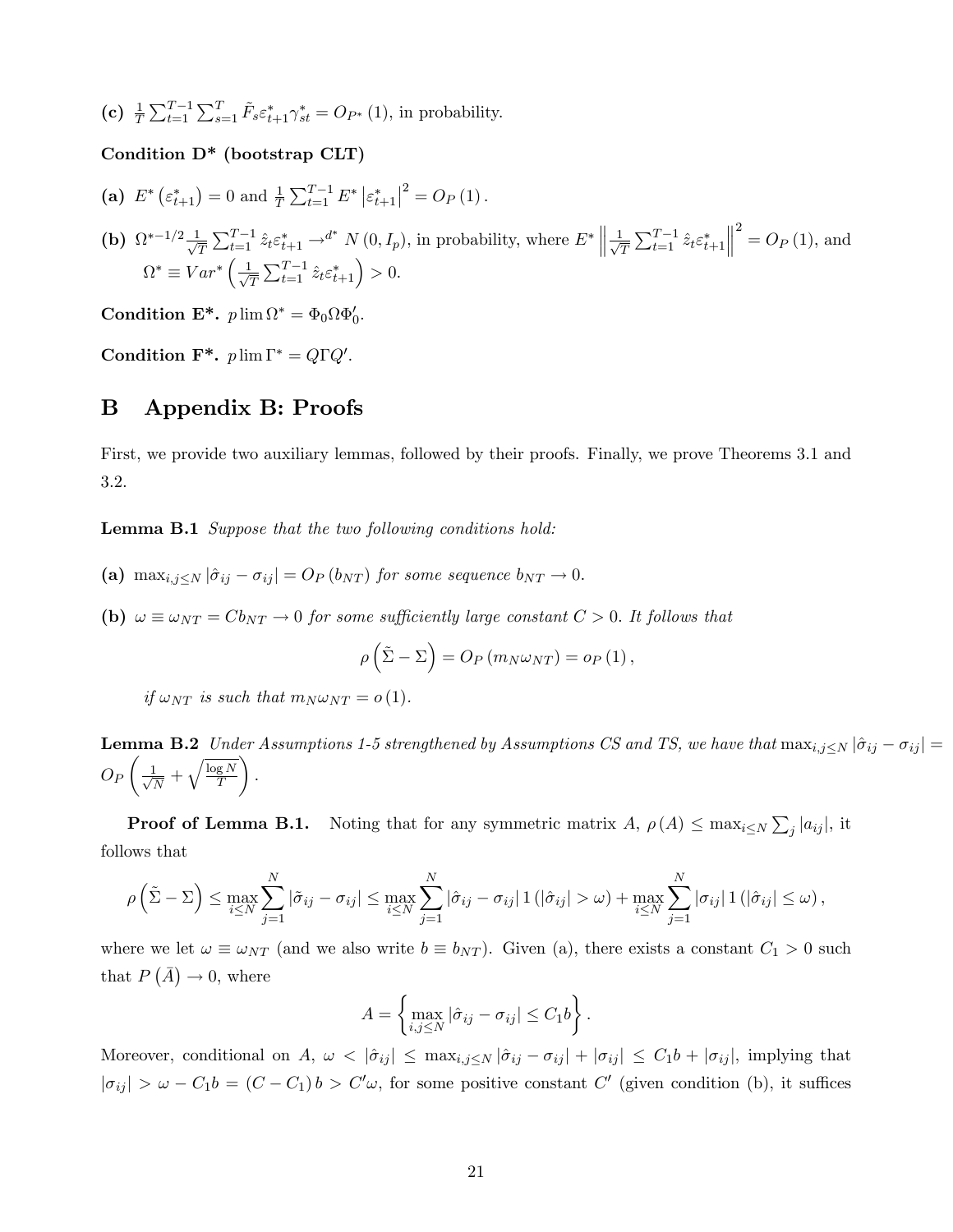to choose  $C > C_1$ ). Similarly, given A, the event  $|\hat{\sigma}_{ij}| \leq \omega$  implies  $|\sigma_{ij}| \leq C''\omega$  for some constant  $C'' > 0$ ). Thus, conditional on A, we have that

$$
\rho\left(\tilde{\Sigma} - \Sigma\right) \leq \max_{i,j \leq N} |\hat{\sigma}_{ij} - \sigma_{ij}| \sum_{j=1}^{N} \mathbb{1}\left(|\sigma_{ij}| > C'\omega\right) + \max_{i \leq N} \sum_{j=1}^{N} |\sigma_{ij}| \mathbb{1}\left(|\sigma_{ij}| \leq C''\omega\right) \leq C_1 b m_N + C'' \omega m_N \leq C''' m_N \omega,
$$

for some sufficiently large constant  $C''' > 0$ , given that  $\omega$  and b are of the same order of magnitude by condition b). Since  $P(\bar{A}) \to 0$ , it follows that  $P(\rho(\tilde{\Sigma} - \Sigma) > C''' m_N \omega) \to 0$ , proving the result.

**Proof of Lemma B.2.** The proof of this result follows the proof of Lemma A.3 of Fan et al. (2011). In particular, by the triangle inequality,

$$
\max_{i,j\leq N}|\hat{\sigma}_{ij}-\sigma_{ij}|\leq \max_{i,j\leq N}\left|T^{-1}\sum_{t=1}^T e_{it}e_{jt}-\sigma_{ij}\right|+\max_{i,j\leq N}\left|T^{-1}\sum_{t=1}^T\left(\tilde{e}_{it}\tilde{e}_{jt}-e_{it}e_{jt}\right)\right|.
$$

The first term is  $O_P\left(\sqrt{\log N/T}\right)$  by Assumption TS(a) whereas the second term is of the same order of magnitude as  $\sqrt{\max_{i\leq N} T^{-1} \sum_{t=1}^T (\tilde{e}_{it} - e_{it})^2}$ . To derive this order, note that given the definitions of  $\tilde{e}_{it}$  and  $e_{it}$ ,

$$
\max_{i \le N} T^{-1} \sum_{t=1}^{T} (\tilde{e}_{it} - e_{it})^2 \le 2 \max_{i \le N} \|\lambda'_i H^{-1}\|^2 \frac{1}{T} \sum_{t=1}^{T} \left\| \tilde{F}_t - H F_t \right\|^2 + 2 \max_{i \le N} \left\| \tilde{\lambda}_i - H^{-1} \lambda_i \right\|^2 \frac{1}{T} \sum_{t=1}^{T} \left\| \tilde{F}_t \right\|^2
$$
  
= 
$$
O_P\left(1/\delta_{NT}^2\right) + O_P\left(1/N + \log N/T\right) = O_P\left(\frac{1}{N} + \frac{\log N}{T}\right),
$$

where  $\delta_{NT}^2 = \min(N, T)$ . The indicated orders of magnitude follow from

$$
\frac{1}{T} \sum_{t=1}^{T} \left\| \tilde{F}_t - HF_t \right\|^2 = O_P \left( 1 / \delta_{NT}^2 \right)
$$

and

$$
\max_{i \le N} \left\| \tilde{\lambda}_i - H^{-1/2} \lambda_i \right\|^2 = O_P\left(\frac{1}{N} + \frac{\log N}{T}\right).
$$

To see the last result, note that we can write

$$
\tilde{\lambda}_i - H^{-1} \lambda_i = \frac{1}{T} H F' \underline{e}_i - \frac{1}{T} \tilde{F}' \left( \tilde{F} - F H' \right) H^{-1} \lambda_i + \frac{1}{T} \left( \tilde{F} - F H' \right) \underline{e}_i \equiv I_{1i} + I_{2i} + I_{3i},
$$

where  $\underline{e}_i = (e_{i1}, \ldots, e_{iT})'$ . Thus, we can bound  $\max_{i \le N} ||\tilde{\lambda}_i - H^{-1/2}\lambda_i||$ <sup>2</sup> by  $\max_{i \leq N} ||I_{ki}||^2$  for  $k =$ 1; 2; 3: Starting with the Örst term, note that

$$
\max_{i \leq N} \|I_{1i}\|^2 \leq \|H\|^2 \max_{i \leq N} \left\| \frac{1}{T} \sum_{t=1}^T F_t e_{it} \right\|^2 = O_P\left(\frac{\log N}{T}\right),
$$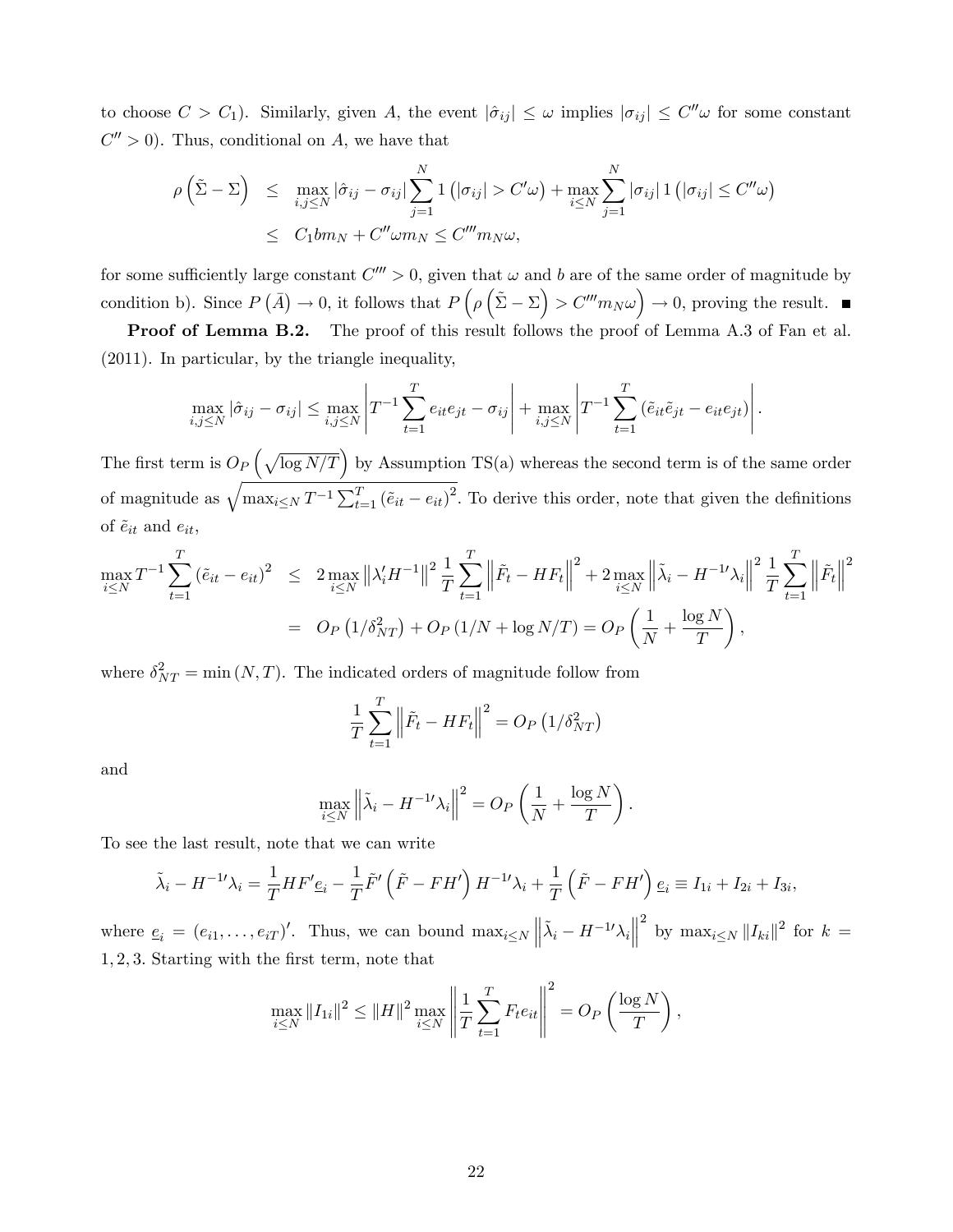given Assumption TS(b). For the second term,

$$
\max_{i \le N} \|I_{2i}\|^2 \le \max_{i \le N} \left\| \frac{1}{T} \sum_{t=1}^T \tilde{F}_t \left( \tilde{F}_t - HF_t \right)' H^{-1} \lambda_i \right\|^2
$$
  

$$
\le \max_{i \le N} \|H^{-1} \lambda_i\|^2 \frac{1}{T} \sum_{t=1}^T \left\| \tilde{F}_t \right\|^2 \frac{1}{T} \sum_{t=1}^T \left\| \tilde{F}_t - HF_t \right\|^2 = O_P \left( \frac{1}{\delta_{NT}^2} \right),
$$

whereas for the third term

$$
\max_{i \leq N} \|I_{3i}\|^2 \leq \max_{i \leq N} \left\| \frac{1}{T} \sum_{t=1}^T \left( \tilde{F}_t - HF_t \right) e_{it} \right\|^2 \leq \frac{1}{T} \sum_{t=1}^T \left\| \tilde{F}_t - HF_t \right\|^2 \max_{i \leq N} \left( \frac{1}{T} \sum_{t=1}^T e_{it}^2 \right) = O_P\left( \frac{1}{\delta_{NT}^2} \right).
$$

**Proof of Theorem 3.1.** We verify Conditions  $A^*$  through  $F^*$  for the CSD bootstrap scheme. Condition A<sup>\*</sup>(a) follows by the fact that  $E^*(\eta_t) = 0$ , whereas (b) is implied by  $tr\left(\tilde{\Sigma}\right)/N = O_P(1)$ . Indeed, using the properties of the trace operator and the definition of  $e_t^* = \tilde{\Sigma}^{1/2} \eta_t$  with  $\tilde{\Sigma}^{1/2} \tilde{\Sigma}^{1/2'} = \tilde{\Sigma}$ , where  $\eta_t \sim$  i.i.d. $(0, I_N )$ ,

$$
\gamma_{s,t}^* = \frac{1}{N} E^* \left( tr \left( e_t^* e_s^{*t} \right) \right) = tr \left( E^* \left( \frac{1}{N} e_t^* e_s^{*t} \right) \right) = \frac{1}{N} tr \left( \tilde{\Sigma}^{1/2} E^* \left( \eta_t \eta_s' \right) \tilde{\Sigma}^{1/2t} \right) = \frac{1}{N} tr \left( \tilde{\Sigma} \right) 1 \left( t = s \right),
$$

which implies that

$$
\frac{1}{T} \sum_{t,s=1}^T |\gamma_{s,t}^*|^2 = \frac{1}{T} \sum_{t=1}^T \left( \frac{1}{N} tr\left(\tilde{\Sigma}\right) \right)^2 = \left( \frac{1}{N} tr\left(\tilde{\Sigma}\right) \right)^2.
$$

This is  $O_P(1)$  provided  $\frac{1}{N}tr\left(\tilde{\Sigma}\right) = O_P(1)$ . Since for any matrix  $A, tr(A) \le \rho(A) rank(A)$ , it follows that

$$
\frac{1}{N}tr\left(\tilde{\Sigma}\right) \leq \frac{1}{N}\rho\left(\tilde{\Sigma}\right)rank\left(\tilde{\Sigma}\right) \leq \rho\left(\tilde{\Sigma}\right),
$$

given that  $rank(\tilde{\Sigma}) \leq N$ . By the triangle inequality for matrix norms,  $\rho(\tilde{\Sigma}) \leq \rho(\tilde{\Sigma} - \Sigma) + \rho(\Sigma) =$  $o_P(1) + O(1) = O_P(1)$ , since  $\rho\left(\tilde{\Sigma} - \Sigma\right) \to^P 0$  and  $\rho(\Sigma) = \lambda_{\max}(\Sigma) = O(1)$  by Assumption CS. For  $A^*(c)$ , from Gonçalves and Perron (2014), it suffices to show that

$$
\frac{1}{N} \sum_{i,j=1}^{N} Cov^* \left( e_{it}^* e_{is}^*, e_{jt}^* e_{js}^* \right) = O_P \left( 1 \right),\tag{10}
$$

uniformly in  $(t, s)$ . Letting  $e_{it}^* = a_i' \eta_t = \sum_{l=1}^N a_{il} \eta_{lt}$ , where  $a_i'$  denotes the i<sup>th</sup> row of  $\tilde{\Sigma}^{1/2}$ , we can write

$$
Cov^{*} (e_{it}^{*}e_{is}^{*}, e_{jt}^{*}e_{js}^{*}) = Cov^{*} (a_{i}'\eta_{t}\eta_{s}'a_{i}, a_{j}'\eta_{t}\eta_{s}'a_{j}) = \sum_{l_{1},l_{2},l_{3},l_{4}=1}^{N} a_{il_{1}}a_{il_{2}}a_{jl_{3}}a_{jl_{4}}Cov^{*} (\eta_{l_{1}t}\eta_{l_{2}s}, \eta_{l_{3}t}\eta_{l_{4}s}).
$$

Using the assumption that the N elements of  $\eta_t$  are mutually independent with mean zero and variance one for each t and the independence of  $\eta_t$  from  $\eta_s$  for  $t \neq s$ , we can evaluate  $Cov^* (\eta_{l_1t}\eta_{l_2s}, \eta_{l_3t}\eta_{l_4s})$ for all possible combinations of  $l_1, l_2, l_3, l_4$  and  $t, s$ . For instance, when  $l_1 = l_2 = l_3 = l_4 = l$ , we have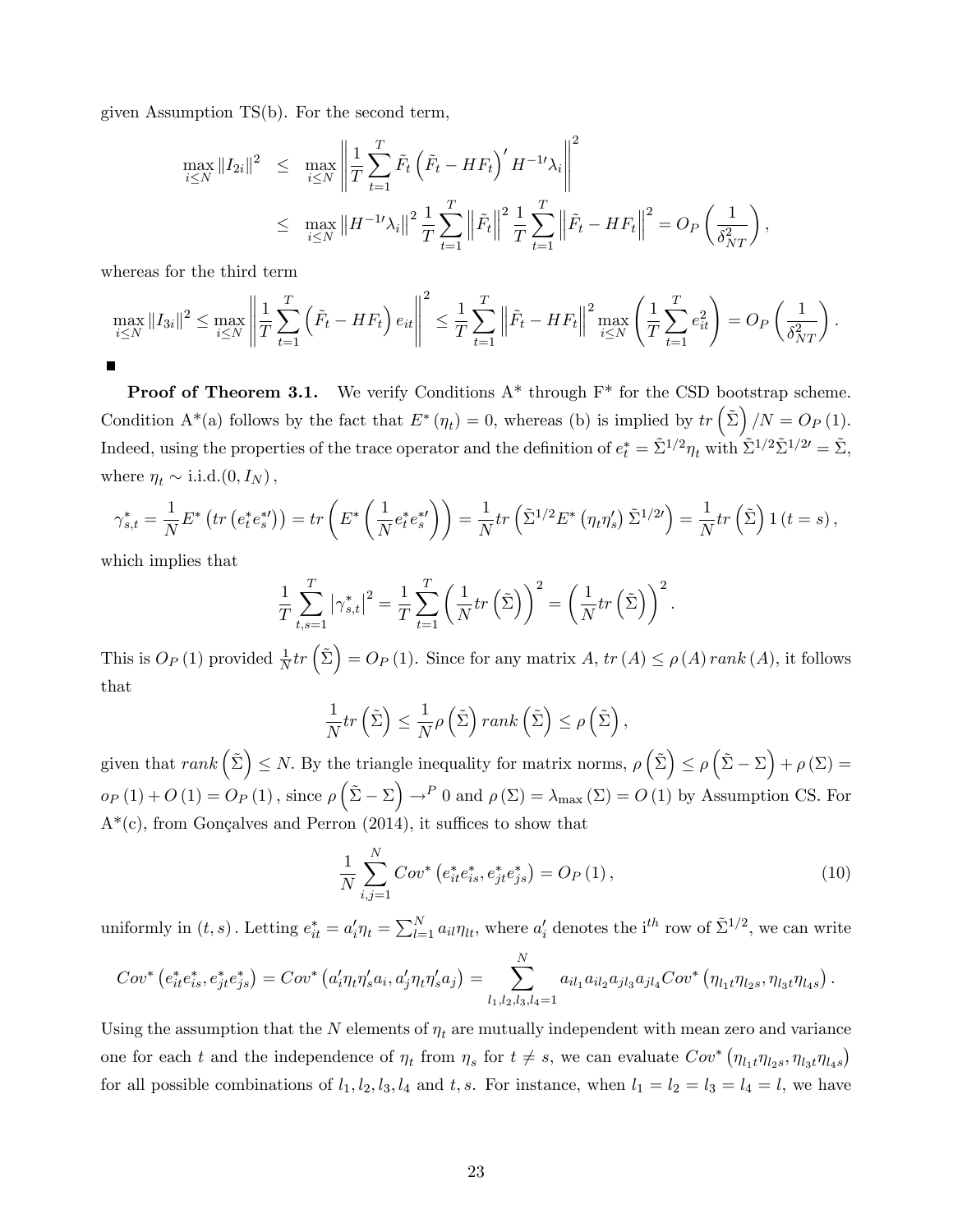that

$$
Cov^* (\eta_{l_1t} \eta_{l_2s}, \eta_{l_3t} \eta_{l_4s}) = Cov^* (\eta_{lt} \eta_{ls}, \eta_{lt} \eta_{ls}) = E^* (\eta_{lt}^2 \eta_{ls}^2) - E (\eta_{lt} \eta_{ls})^2,
$$

which is equal to  $E^* \left( \eta_{tt}^4 \right) - 1$  when  $t = s$  and is equal to 1 when  $t \neq s$ . Thus, the contribution of this term to (10) is bounded by

$$
C\frac{1}{N}\sum_{i,j=1}^{N}\sum_{l=1}^{N}a_{il}^{2}a_{jl}^{2} = C\frac{1}{N}\sum_{l=1}^{N}\left(\sum_{i=1}^{N}a_{il}^{2}\right)^{2} = C\frac{1}{N}\sum_{l=1}^{N}\left(A_{l}^{\prime}A_{l}\right)^{2}
$$

where  $C \ge \max (E^* (\eta_{lt}^4) - 1, 1)$  and  $A_l = (a_{1l}, \ldots, a_{Nl})'$  is the  $l^{th}$  column of  $\tilde{\Sigma}^{1/2}$ . Proceeding this way, we can show that  $Cov^* (\eta_{l_1t}\eta_{l_2s}, \eta_{l_3t}\eta_{l_4s}) \neq 0$  only if two  $l_1 = l_3 \neq l_2 = l_4$  or  $l_1 = l_4 \neq l_2 = l_3$ , implying that he only other contribution to the sum in (10) comes from a term that is bounded by

$$
C\frac{1}{N}\sum_{i,j=1}^{N}\sum_{l\neq k}^{N}a_{il}a_{i_k}a_{jl}a_{jk} = C\frac{1}{N}\sum_{l\neq k}^{N}\left(\sum_{i=1}^{N}a_{il}a_{i_k}\right)\left(\sum_{j=1}^{N}a_{jl}a_{jk}\right) = C\frac{1}{N}\sum_{l\neq k}^{N}\left(A_{l}^{\prime}A_{k}\right)^{2},
$$

from some constants  $C$ . Thus, we can bound  $(10)$  by

$$
C\frac{1}{N}\sum_{l,k=1}^N (A'_l A_k)^2 = C\frac{1}{N}\left\|\tilde{\Sigma}\right\|^2,
$$

given that  $\tilde{\Sigma} = \tilde{\Sigma}^{1/2} \tilde{\Sigma}^{1/2'} = \sum_{l=1}^{N} A_l A'_l$  and

$$
\left\|\tilde{\Sigma}\right\|^2 = tr\left(\tilde{\Sigma}'\tilde{\Sigma}\right) = tr\left(\sum_{k,l=1}^N A_l A_l' A_k A_k'\right) = \sum_{k,l=1}^N \left(A_l' A_k\right) tr\left(A_l A_k'\right) = \sum_{k,l=1}^N \left(A_l' A_k\right)^2.
$$

 $\text{Since } \left\| \tilde{\Sigma} \right\| \leq \rho\left(\tilde{\Sigma}\right) \sqrt{rank\left(\tilde{\Sigma}\right)} \leq \rho\left(\tilde{\Sigma}\right) \sqrt{N}, \text{ it follows that (10) is bounded by } C\left(\rho\left(\tilde{\Sigma}\right)\right)^2 = O_P\left(1\right)$ given that  $\rho\left(\tilde{\Sigma} - \Sigma\right) \to^P 0$  and  $\rho(\Sigma) = \lambda_{\max}(\Sigma) = O(1)$ . For Condition B<sup>\*</sup>(a), note that  $\gamma_{s,t}^* = 0$ for  $t \neq s$ , whereas  $\gamma_{t,t}^* = \frac{1}{N}$  $\frac{1}{N}$ tr  $(\tilde{\Sigma})$ , which implies that

$$
\frac{1}{T} \sum_{s,t=1}^T \tilde{F}_s \tilde{F}'_t \gamma^*_{s,t} = \frac{1}{T} \sum_{t=1}^T \tilde{F}_t \tilde{F}'_t \frac{1}{N} tr\left(\tilde{\Sigma}\right) = \frac{\tilde{F}' \tilde{F}}{T} \frac{1}{N} tr\left(\tilde{\Sigma}\right) = \frac{1}{N} tr\left(\tilde{\Sigma}\right) = O_P\left(1\right),
$$

as shown above (note that  $\frac{\tilde{F}'\tilde{F}}{T} = I_r$ ). To check Condition B<sup>\*</sup>(b), for given t, we can write

$$
E^* \left\| \frac{1}{\sqrt{TN}} \sum_{s=1}^T \sum_{i=1}^N \hat{z}_s \left( e_{it}^* e_{is}^* - E^* \left( e_{it}^* e_{is}^* \right) \right) \right\|^2 = \frac{1}{T} \sum_{s,l=1}^T \tilde{z}'_s \tilde{z}_l \Delta_{t,l,s},
$$

where

$$
\Delta_{t,l,s} \equiv \frac{1}{N} \sum_{i,j=1}^{N} Cov^* (e_{it}^* e_{is}^*, e_{jt}^* e_{jl}^*).
$$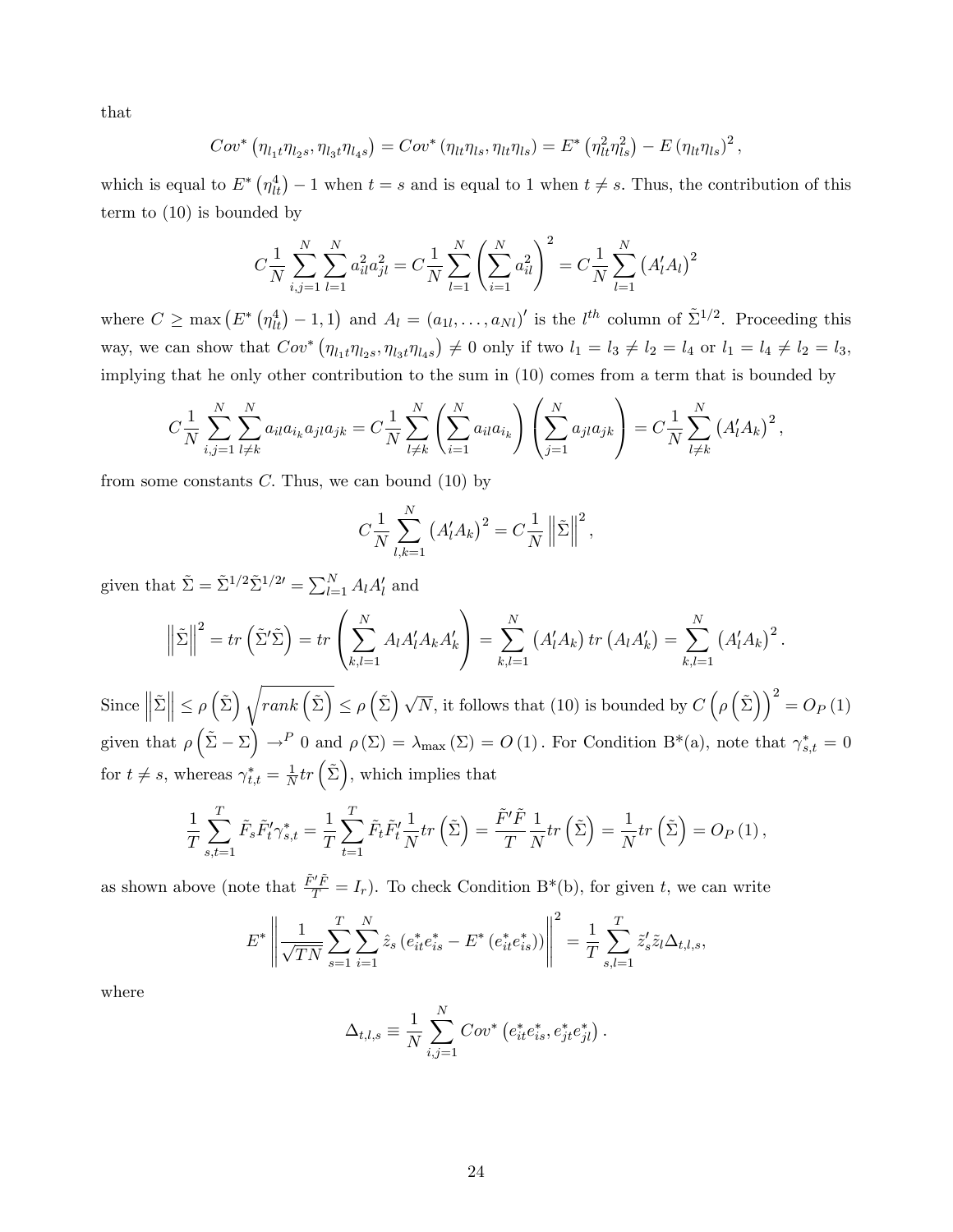Using the same approach as when verifying  $A^*(c)$ , we can show that  $\Delta_{t,l,s} = 0$  whenever  $l \neq s$ , whereas for  $l = s$ ,  $\Delta_{t,l,l} \leq \left\| \tilde{\Sigma} \right\|$  $^{2}/N$  uniformly in t. Therefore,

$$
\frac{1}{T} \sum_{s,l=1}^T \tilde{z}'_s \tilde{z}_l \Delta_{t,l,s} = \left( \frac{1}{T} \sum_{l=1}^T \tilde{z}'_l \tilde{z}_l \right) \frac{\left\| \tilde{\Sigma} \right\|^2}{N} \leq O_P\left(1\right) \rho \left( \tilde{\Sigma} \right)^2.
$$

Thus, B<sup>\*</sup>(b) is implied by the condition that  $\rho\left(\tilde{\Sigma}\right) = O_P(1)$ , which follows under Assumption CS and the condition that  $\rho\left(\tilde{\Sigma} - \Sigma\right) \to^P 0$ . For  $B^*(c)$ , using the properties of the trace operator and the definition of the Frobenius norm, we get that

$$
E^* \left\| \frac{1}{\sqrt{TN}} \sum_{t=1}^T \sum_{i=1}^N \tilde{z}_t \tilde{\lambda}'_i e_{it}^* \right\|^2 = E^* \left\| \frac{1}{\sqrt{T}} \sum_{t=1}^T \tilde{z}_t \left( \frac{e_t^{*t} \tilde{\Lambda}}{\sqrt{N}} \right) \right\|^2 = \frac{1}{T} \sum_{t=1}^T \sum_{s=1}^T tr \left( \tilde{z}_s \tilde{z}'_t \right) E^* \left( \frac{e_s^{*t} \tilde{\Lambda}}{\sqrt{N}} \frac{\tilde{\Lambda}' e_t^*}{\sqrt{N}} \right),
$$

where

$$
E^* \left( \frac{e_s^* \tilde{\Lambda}}{\sqrt{N}} \frac{\tilde{\Lambda}' e_t^*}{\sqrt{N}} \right) = E^* \left( tr \left( \frac{\tilde{\Lambda}' e_t^*}{\sqrt{N}} \frac{e_s^* \tilde{\Lambda}}{\sqrt{N}} \right) \right) = \frac{1}{N} tr \left[ \tilde{\Lambda}' E^* \left( e_t^* e_s^* \right) \tilde{\Lambda} \right] = \begin{cases} 0 & , t \neq s \\ \frac{1}{N} tr \left( \tilde{\Lambda}' \hat{\Sigma} \tilde{\Lambda} \right) \equiv tr \left( \tilde{\Gamma} \right) & , t = s. \end{cases}
$$
  
Hence

пенсе,

$$
E^* \left\| \frac{1}{\sqrt{TN}} \sum_{t=1}^T \sum_{i=1}^N \tilde{z}_t \tilde{\lambda}'_i e_{it}^* \right\|^2 = \frac{1}{T} \sum_{t=1}^T tr\left(\tilde{z}_t \tilde{z}'_t\right) tr\left(\tilde{\Gamma}\right) = \frac{1}{T} \sum_{t=1}^T \|\tilde{z}_t\|^2 tr\left(\tilde{\Gamma}\right) = O_P\left(1\right) tr\left(\tilde{\Gamma}\right),
$$

which is  $O_P(1)$  if  $tr(\tilde{\Gamma}) = O_P(1)$ . This condition is implied by Condition  $\Gamma^*$  (which we will verify later) and the fact that  $Q\Gamma Q' = O_P(1)$  under our assumptions. Similarly, we can easily show that  $B^*(d)$  is equivalent to the requirement that  $tr(\tilde{\Gamma}) = O_P(1)$ . For  $B^*(e)$ , following Gonçalves and Perron  $(2014)$ , it suffices to show that

$$
Var^*(A^*) \equiv \frac{1}{T^2} \sum_{t,s=1}^T \frac{1}{N^2} \sum_{i,j,k,l=1}^N \tilde{\lambda}_i \tilde{\lambda}_j \tilde{\lambda}_l \tilde{\lambda}_k Cov^* (e_{it}^* e_{jt}^*, e_{ls}^* e_{ks}^*).
$$

Using  $e_{it}^* = a_i' \eta_t$  and the independence of  $\eta_t$  over time, we can show that  $Cov^* \left(e_{it}^* e_{jt}^*, e_{ls}^* e_{ks}^*\right) = 0$ when  $t \neq s$ , whereas when  $t = s$ ,

$$
Cov^{*} (e_{it}^{*}e_{jt}^{*}, e_{lt}^{*}e_{kt}^{*}) = Cov^{*} (a_{i}'\eta_{t}\eta_{t}'a_{j}, a_{l}'\eta_{t}\eta_{t}'a_{k})
$$
  
\n
$$
= Cov^{*} \left( \sum_{m_{1}, m_{2}=1}^{N} a_{im_{1}}a_{jm_{2}}\eta_{m_{1}t}\eta_{m2t}, \sum_{m_{3}, m_{4}=1}^{N} a_{lm_{3}}a_{km_{4}}\eta_{m_{3}t}\eta_{m4t} \right)
$$
  
\n
$$
= \sum_{m_{1}, m_{2}, m_{3}, m_{4}=1}^{N} a_{im_{1}}a_{jm_{2}}a_{lm_{3}}a_{km_{4}}Cov^{*} (\eta_{m_{1}t}\eta_{m_{2}t}, \eta_{m_{3}t}\eta_{m4t})
$$
  
\n
$$
\leq C \sum_{m,n=1}^{N} a_{im}a_{jn}a_{lm}a_{kn} = C \left( \sum_{m=1}^{N} a_{im}a_{lm} \right) \left( \sum_{n=1}^{N} a_{jn}a_{kn} \right) = C (a_{i}'a_{l}) (a_{j}'a_{k}),
$$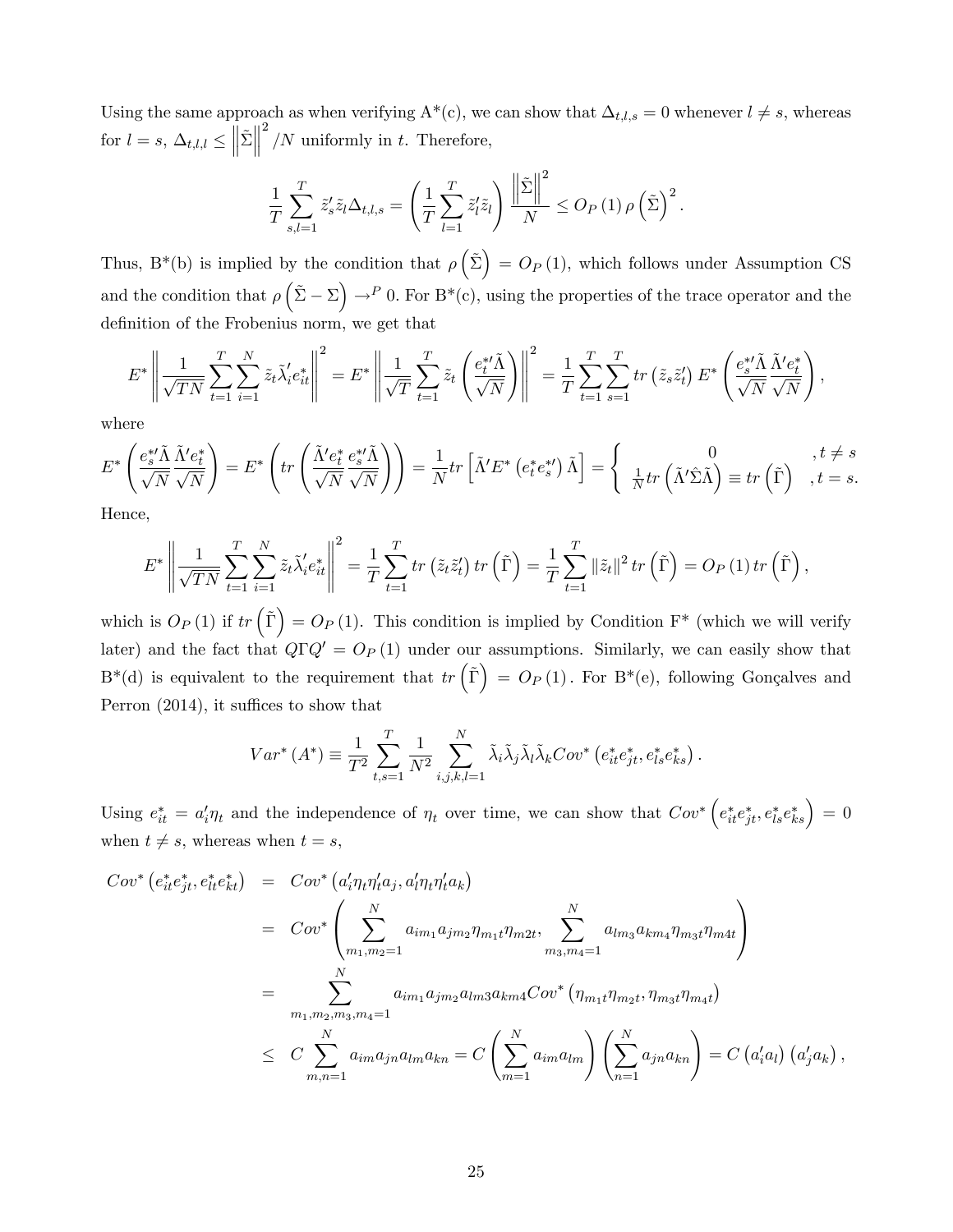given that  $Cov^*$   $(\eta_{m_1t}\eta_{m_2t}, \eta_{m_3t}\eta_{m_4t}) = 0$  whenever more than two indices are equal to each other. Given that  $a'_i$  is the  $i^{th}$  row of  $\tilde{\Sigma}^{1/2}$  and that  $\tilde{\Sigma} = \tilde{\Sigma}^{1/2} \tilde{\Sigma}^{1/2}$ , we can see that  $a'_i a_l = \tilde{\sigma}_{il}$ , implying that

$$
Var^*(A^*) \leq C \frac{1}{T^2} \sum_{t=1}^T \frac{1}{N^2} \sum_{i,j,k,l=1}^N \tilde{\lambda}_i \tilde{\lambda}_j \tilde{\lambda}_l \tilde{\lambda}_k \tilde{\sigma}_{il}^2 \tilde{\sigma}_{jk}^2 = \frac{1}{T} \left( \frac{1}{N} \sum_{i,l=1}^N \tilde{\lambda}_i \tilde{\lambda}_l \tilde{\sigma}_{il} \right)^2 = O_P\left(\frac{1}{T}\right) = o_P\left(1\right),
$$

since the term in parenthesis is equal to  $\tilde{\Gamma} = O_P(1)$ . Next, we verify Condition C<sup>\*</sup>. Using the independence between  $\varepsilon_{t+1}^*$  and  $e_t^*$ , we can show that part a) is implied by the condition that  $\left\Vert \tilde{\Sigma}\right\Vert$  $2^2/N \le \rho(\tilde{\Sigma}) = O_P(1)$ , part b) follows by the condition that  $tr(\tilde{\Gamma}) = O_P(1)$  and part c) follows by  $tr\left(\tilde{\Sigma}/N\right) \leq \rho\left(\tilde{\Sigma}\right) = O_P\left(1\right)$ , which are implied by the convergence condition  $\rho\left(\tilde{\Sigma} - \Sigma\right) \to 0$  and Condition  $F^*$ , which we show next. Note that Conditions  $D^*$  and  $E^*$  are satisfied under Assumptions 1-5, as shown by Gonçalves and Perron (2014) (since the CSD bootstrap algorithm utilizes the same procedure as theirs to generate  $\varepsilon_{t+1}^*$  and Condition D<sup>\*</sup> and E<sup>\*</sup> only involve these bootstrap residuals).

To conclude the proof, we show Condition F<sup>\*</sup>. Letting  $\bar{\Gamma} = \frac{\Lambda' \tilde{\Sigma} \Lambda}{N}$ , we have that

$$
\tilde{\Gamma} - Q\Gamma Q' = \tilde{\Gamma} - Q\bar{\Gamma}Q' + Q(\bar{\Gamma} - \Gamma)Q' \equiv A_1 + A_2.
$$

We can write

$$
A_2 = Q(\bar{\Gamma} - \Gamma) Q' = Q \frac{1}{N} \Lambda' (\tilde{\Sigma} - \Sigma) \Lambda Q',
$$

implying that

$$
||A_2|| \le ||Q||^2 ||\Lambda/\sqrt{N}||^2 \rho \left(\tilde{\Sigma} - \Sigma\right) \to^P 0
$$

given that  $Q = H^{-1} = O_P(1)$ ,  $\left\| \Lambda / \sqrt{N} \right\| = O(1)$  and  $\rho \left( \tilde{\Sigma} - \Sigma \right) \to^P 0$ . For  $A_1$ , adding and subtracting appropriately yields

$$
A_1 = a_1 + a_2 + a'_2
$$
, where

$$
a_1 \equiv \frac{1}{N} \left( \tilde{\Lambda} - \Lambda H^{-1} \right)' \tilde{\Sigma} \left( \tilde{\Lambda} - \Lambda H^{-1} \right) \quad \text{and} \quad a_2 \equiv \frac{1}{N} H^{-1} \Lambda' \tilde{\Sigma} \left( \tilde{\Lambda} - \Lambda H^{-1} \right).
$$

We have that

$$
||a_{1}|| \leq \left\|\frac{1}{\sqrt{N}}\left(\tilde{\Lambda} - \Lambda H^{-1}\right)\right\|^{2} \rho\left(\tilde{\Sigma}\right) = o_{P}\left(1\right) O_{P}\left(1\right),
$$

since the first factor is equal to  $\frac{1}{N} \sum_{i=1}^{N}$  $\left\Vert \tilde{\lambda}_{i}-H^{-1{\prime}}{\lambda}_{i}\right\Vert$  $\sigma^2 = O_P(1/\delta_{NT}^2) = o_P(1)$  under Assumptions 1-5 whereas  $\rho\left(\tilde{\Sigma}\right) = O_P(1)$  given that we choose  $\tilde{\Sigma}$  such that  $\rho\left(\tilde{\Sigma} - \Sigma\right) \to^P 0$ . For  $a_2$ ,

$$
\|a_2\| \le \|H^{-1}\| \left\|\Lambda/\sqrt{N}\right\| \rho\left(\tilde{\Sigma}\right) \left(\left\|\frac{1}{\sqrt{N}}\left(\tilde{\Lambda} - \Lambda H^{-1}\right)\right\|^2\right)^{1/2} = o_P\left(1\right),\,
$$

using the same arguments as for  $a_1$ .

**Proof of Theorem 3.2.** Given Theorem 3.1, it suffices to show that  $\rho\left(\tilde{\Sigma} - \Sigma\right) \to^P 0$ , which is implied by Lemmas B.1 and B.2 given our assumptions.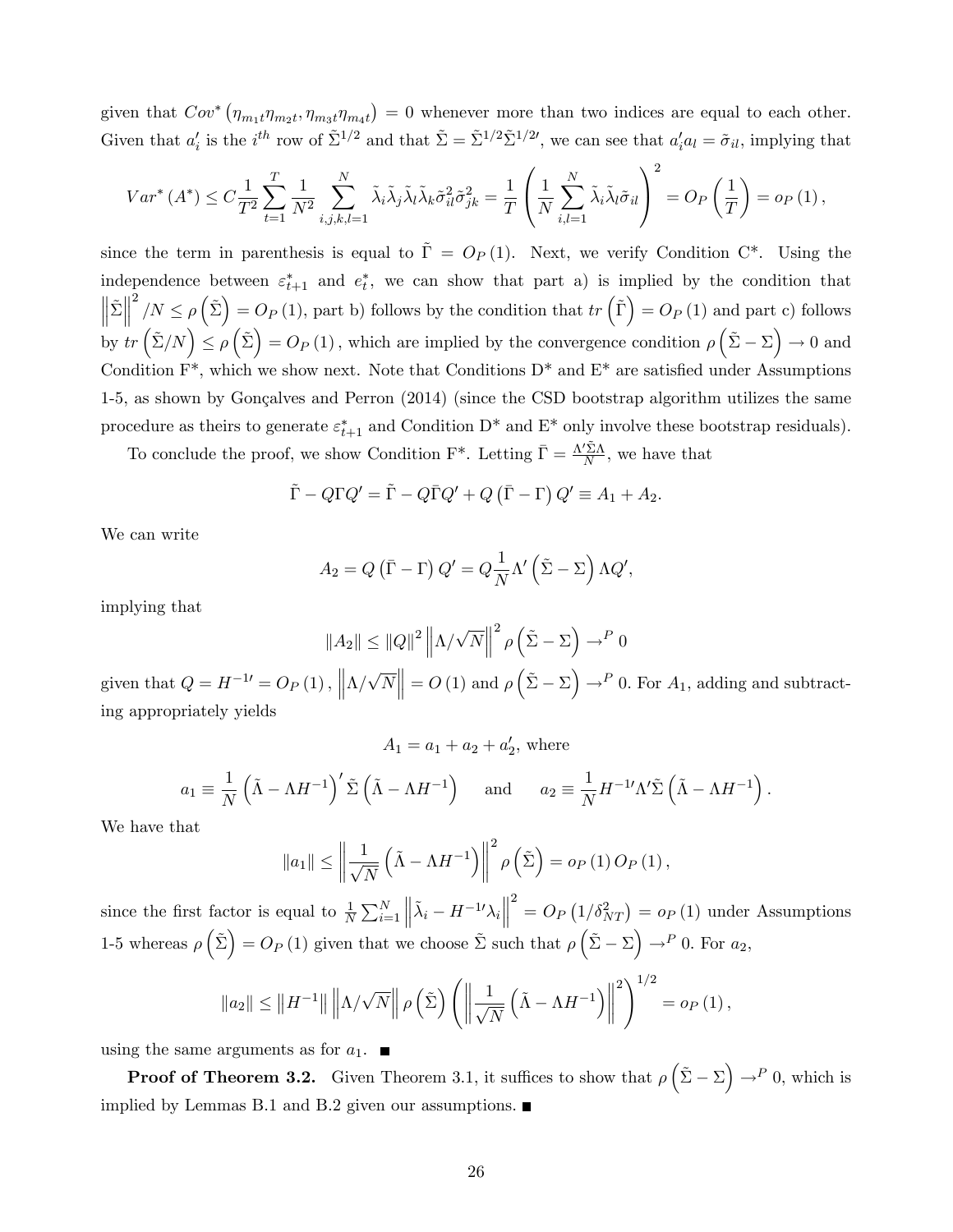### References

- [1] Abrahams, M., T. Adrian, R. Crump, E. Moench, R. Yu, 2016, "Decomposing real and nominal yield curves", Journal of Monetary Economics, 84, 182-200.
- [2] Bai, J., 2003. "Inferential Theory for Factor Models of Large Dimensions," *Econometrica*, 71, 135-172.
- [3] Bai, J. and S. Ng, 2006. "Confidence Intervals for Diffusion Index Forecasts and Inference with Factor-augmented Regressions," Econometrica, 74, 1133-1150.
- [4] Bai, J. and S. Ng, 2013. "Principal Components Estimation and Identification of the Factors", Journal of Econometrics, 176, 18-29.
- [5] Bickel, P. and E. Levina, 2008. "Covariance regularization by thresholding", Annals of Statistics, Vol. 36, 2577-2604.
- [6] Bickel, P. and E. Levina, 2008a. "Regularized Estimation of Large Covariance Matrices", Annals of Statistics, Vol. 36, 199-227.
- [7] Byrne, J., G. Fazio, and N. Fiess, 2013, "Primary commodity prices: Co-movements, common factors and fundamentals", Journal of Development Economics, 101, 16-26.
- [8] Cai, T. and W. Liu, 2011. "Adaptive Thresholding for Sparse Covariance Matrix Estimation", Journal of the American Statistical Association, Vol. 106, 672-684.
- [9] Chamberlain, G., and M. Rothschild, 1983. "Arbitrage, Factor Structure and Mean–Variance Analysis in Large Asset Markets," Econometrica, 51, 1281-1304.
- [10] Eichengreen, B. A. Mody, M. Nedeljkovic, and L. Sarno, 2012. "How the Subprime Crisis Went" Global: Evidence from Bank Credit Default Swap Spreads", Journal of International Money and Finance, 31, 1299-1318.
- [11] Fan, J., Liao, Y. and M. Mincheva, 2011. "High-dimensional Covariance Matrix Estimation in Approximate Factor Modelsî, Annals of Statistics, Vol. 39, 3320-3356.
- [12] Fan, J., Liao, Y. and M. Mincheva, 2013. "Large Covariance Estimation by Thresholding Principal Orthogonal Complementsî, Journal of the Royal Statistical Society, Series B, 75, 603-690.
- [13] Fan, J., Liao, Y. and J. Yao, 2015. "Power Enhancement in High-dimensional Cross-sectional Testsî, Econometrica, Vol. 83, 1497-1541.
- [14] Gagliardini, P., E. Ossola and O. Scaillet, 2016. "Time-varying Risk Premium in Large Cross Sectional Equity Datasets", *Econometrica*, 84, 985-1046.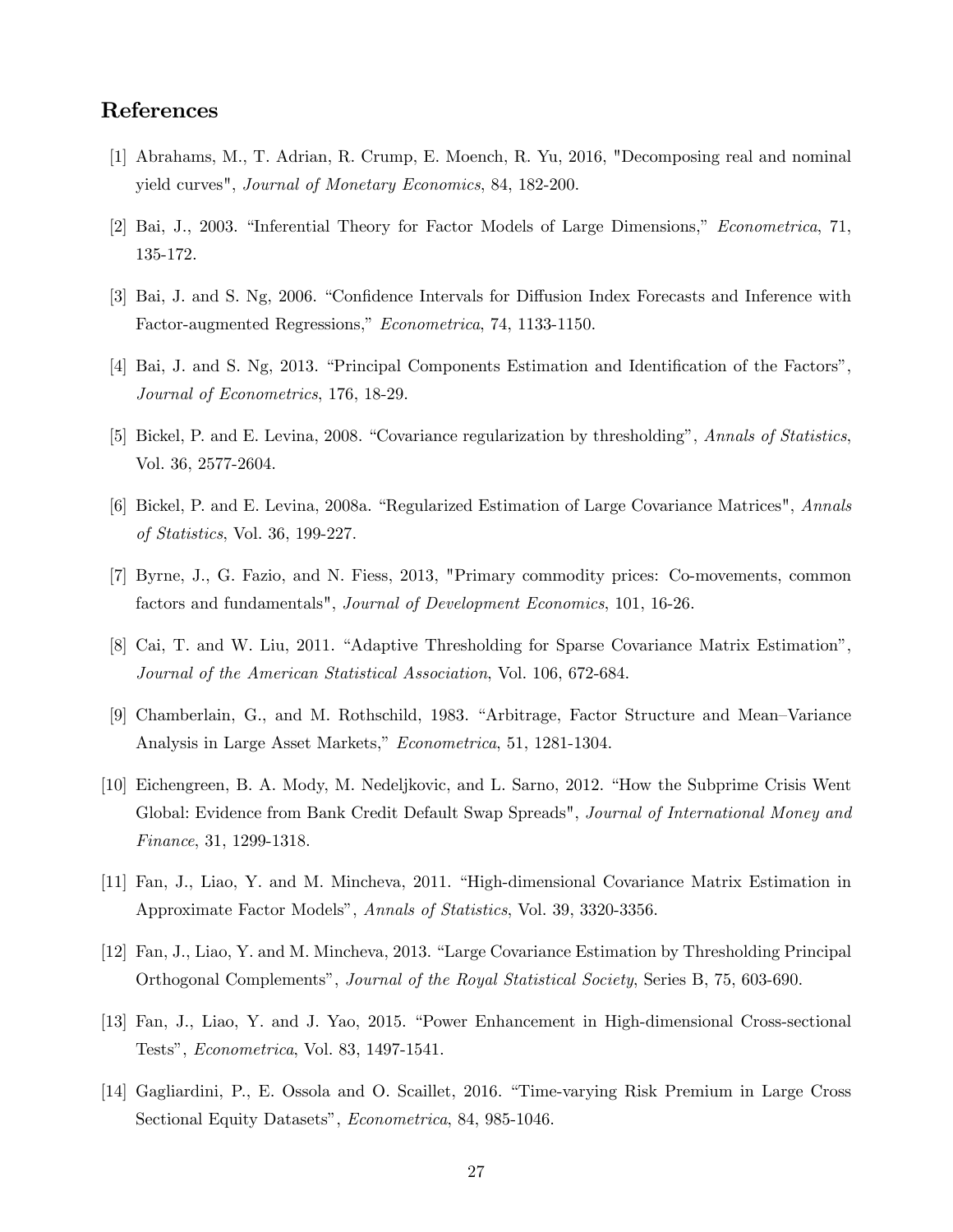- [15] Gonçalves. S., 2011. " The moving blocks bootstrap for panel linear regression models with individual fixed effects", Econometric Theory, 27, 1048-1082.
- [16] Gonçalves, S. and B. Perron, 2014. "Bootstrapping Factor-Augmented Regressions", Journal of Econometrics, 182, 156-173.
- [17] Gonçalves, S., B. Perron, and A. Djogbenou, 2017. "Bootstrap Prediction Intervals for Factor Models", Journal of Business and Economic Statistics, 35:1, 53-69.
- [18] Gonçalves, S., and H. White, 2002. "The Bootstrap of the Mean for Dependent Heterogeneous Arrays", Econometric Theory, 18, 1367-1384.
- [19] Gospodinov, N. and S. Ng, 2013. "Commodity Prices, Convenience Yields, and Inflation", Review of Economics and Statistics, 95, 206-219.
- $[20]$  Ludvigson, S. and S. Ng, 2007. "The empirical risk return relation: a factor analysis approach," Journal of Financial Economics, 83, 171-222.
- [21] Ludvigson, S. and S. Ng, 2009. "Macro factors in bond risk premia," Review of Financial Studies, 22, 5027-5067.
- [22] Ludvigson, S. and S. Ng, 2011. "A factor analysis of bond risk premia," in Ullah, A. and D. Giles eds., Handbook of Empirical Economics and Finance, Chapman and Hall, 313-372.
- [23] McMurry, T. and D. Politis, 2010. "Banded and tapered estimates for autocovariance matrices and the linear process bootstrap", *Journal of Time Series Analysis*, vol. 31, 471-482, 2010.
- $[24]$  Neely, C., D. Rapach, J. Tu, and G. Zhou, 2015. "Forecasting the equity risk premium: the role of technical indicatorsî, Management Science, 60, 1772-1791.
- [25] Rothman, A., E. Levina and J. Zhu, 2009. "Generalized thresholding of large covariance matrices", Journal of the American Statistical Association, 97, 104, 177-186.
- [26] Stock, J. H. and M. Watson, 2002. "Forecasting using Principal Components from a Large Number of Predictors," Journal of the American Statistical Association, 97, 1167-1179.
- [27] Wu, J. C. and F. D. Xia, 2016. "Measuring the Macroeconomic Impact of Monetary Policy at the Zero Lower Bound", Journal of Money, Credit, and Banking, 48, 253-291.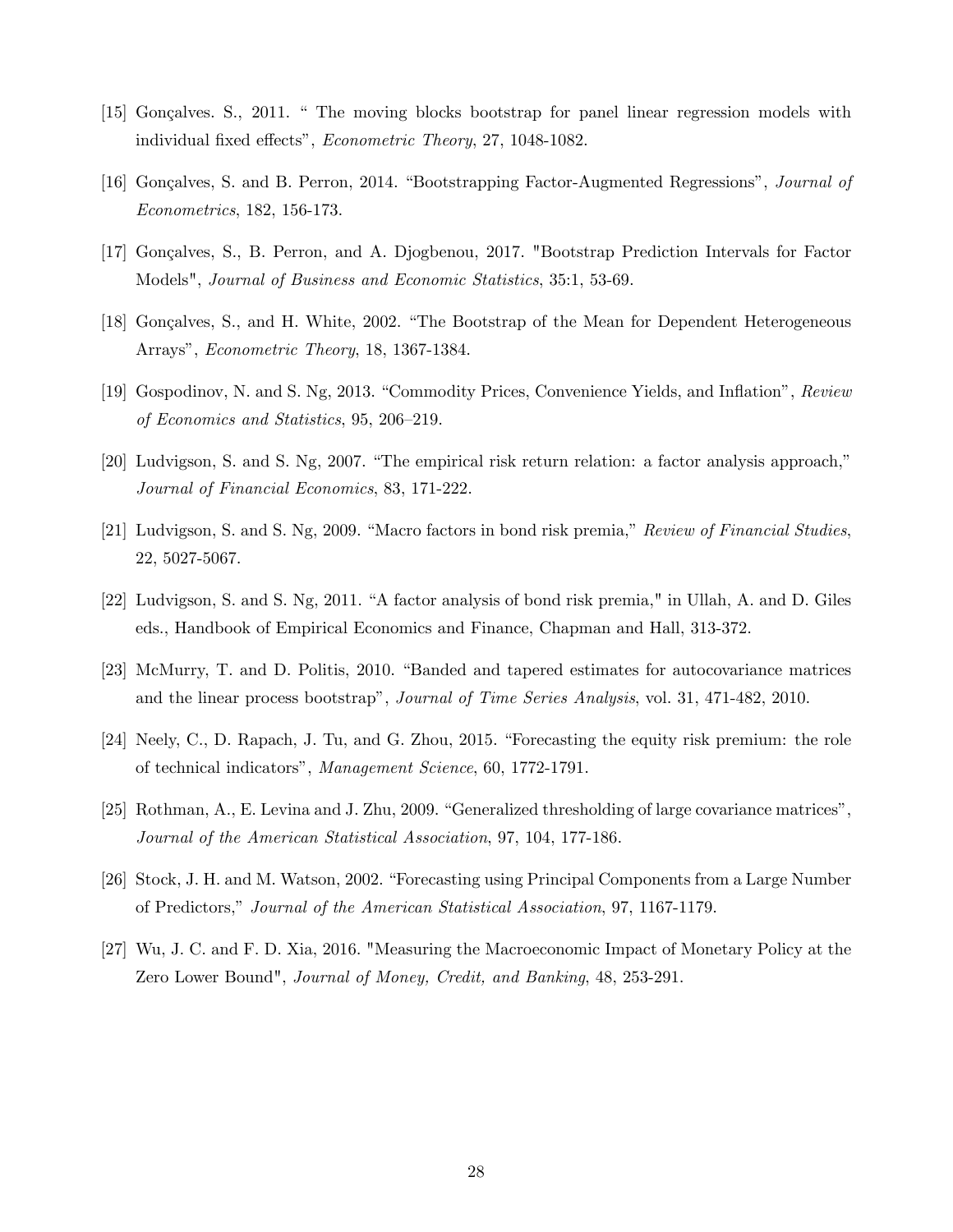|                                 |                |                                      | $N = 50$           |                    |                    | $N = 100$          |                    | $N = 200$          |                    |                    |  |  |  |  |
|---------------------------------|----------------|--------------------------------------|--------------------|--------------------|--------------------|--------------------|--------------------|--------------------|--------------------|--------------------|--|--|--|--|
|                                 |                | $T = 50$                             | $T = 100$          | $T = 200$          | $T = 50$           | $T = 100$          | $T = 200$          | $T = 50$           | $T = 100$          | $T = 200$          |  |  |  |  |
|                                 |                |                                      |                    |                    |                    | <b>Bias</b>        |                    |                    |                    |                    |  |  |  |  |
|                                 | bias           | $-0.13$                              | $-0.12$            | $-0.11$            | $-0.08$            | $-0.07$            | $-0.07$            | $-0.05$            | $-0.04$            | $-0.04$            |  |  |  |  |
|                                 | BL             | $-0.04$                              | $-0.06$            | $-0.07$            | $-0.03$            | $-0.03$            | $-0.04$            | $-0.01$            | $-0.02$            | $-0.02$            |  |  |  |  |
|                                 | CS-HAC         | $-0.07$                              | $-0.07$            | $-0.07$            | $-0.04$            | $-0.04$            | $-0.04$            | $-0.02$            | $-0.02$            | $-0.02$            |  |  |  |  |
|                                 |                |                                      |                    |                    |                    |                    |                    |                    |                    |                    |  |  |  |  |
|                                 | <b>CSD</b>     | $-0.06$                              | $-0.06$            | $-0.07$            | $-0.04$            | $-0.04$            | $-0.04$            | $-0.03$            | $-0.03$            | $-0.03$            |  |  |  |  |
|                                 | <b>WB</b>      | $-0.05$                              | $-0.05$            | $-0.04$            | $-0.04$            | $-0.03$            | $-0.03$            | $-0.03$            | $-0.02$            | $-0.02$            |  |  |  |  |
|                                 | iid over time  | $-0.02$                              | $-0.01$            | $-0.01$            | $-0.02$            | $-0.01$            | $-0.01$            | $-0.02$            | $-0.01$            | $-0.01$            |  |  |  |  |
|                                 | empirical      | $-0.02$                              | $-0.01$            | $-0.01$            | $-0.02$            | $-0.01$            | $-0.01$            | $-0.02$            | $-0.01$            | $-0.01$            |  |  |  |  |
| DGP <sub>1</sub><br>$alpha = 1$ |                |                                      |                    |                    |                    | Coverage rate      |                    |                    |                    |                    |  |  |  |  |
| <b>CS</b>                       | OLS            | 70.5                                 | 64.9               | 52.8               | 81.5               | 83.0               | 79.8               | 87.6               | 89.4               | 89.0               |  |  |  |  |
|                                 | BC - BL        | 77.9                                 | 79.4               | 81.4               | 83.7               | 88.3               | 89.0               | 88.6               | 90.7               | 91.5               |  |  |  |  |
|                                 | BC- CS-HAC     | 79.8                                 | 80.8               | 80.6               | 83.9               | 88.5               | 88.4               | 88.9               | 90.6               | 91.5               |  |  |  |  |
|                                 |                |                                      |                    |                    |                    |                    |                    |                    |                    |                    |  |  |  |  |
|                                 | <b>CSD</b>     | 87.9                                 | 87.6               | 88.5               | 90.2               | 92.7               | 92.1               | 92.1               | 93.7               | 93.6               |  |  |  |  |
|                                 | WB             | 87.0                                 | 83.1               | 78.2               | 89.9               | 91.4               | 89.0               | 92.1               | 93.1               | 92.6               |  |  |  |  |
|                                 | iid over time  | 79.1<br>79.8                         | 70.6               | 56.7               | 87.5               | 87.7               | 82.4               | 91.4<br>91.4       | 92.2               | 90.9               |  |  |  |  |
|                                 | empirical      |                                      | 70.9               | 57.0               | 87.2               | 87.7               | 82.4               |                    | 92.3               | 91.0               |  |  |  |  |
|                                 |                | Length of intervals (relative to AT) |                    |                    |                    |                    |                    |                    |                    |                    |  |  |  |  |
|                                 | <b>CSD</b>     | 1.21                                 | 1.16               | 1.14               | 1.16               | 1.11               | 1.09               | 1.14               | 1.08               | 1.06               |  |  |  |  |
|                                 | WB             | 1.19                                 | 1.12               | 1.09               | 1.15               | 1.09               | 1.06               | 1.13               | 1.08               | 1.05               |  |  |  |  |
|                                 | iid over time  | 1.10                                 | 1.06               | 1.03               | 1.11               | 1.06               | 1.04               | 1.11               | 1.06               | 1.04               |  |  |  |  |
|                                 | empirical      | 1.11                                 | 1.06               | 1.03               | 1.11               | 1.06               | 1.03               | 1.11               | 1.06               | 1.04               |  |  |  |  |
|                                 |                | <b>Bias</b>                          |                    |                    |                    |                    |                    |                    |                    |                    |  |  |  |  |
|                                 |                |                                      |                    |                    |                    |                    |                    |                    |                    |                    |  |  |  |  |
|                                 | bias<br>BL     | $-0.13$<br>$-0.04$                   | $-0.12$<br>$-0.06$ | $-0.11$<br>$-0.07$ | $-0.08$<br>$-0.03$ | $-0.07$<br>$-0.03$ | $-0.07$<br>$-0.04$ | $-0.05$<br>$-0.01$ | $-0.04$<br>$-0.02$ | $-0.03$<br>$-0.02$ |  |  |  |  |
|                                 | CS-HAC         | $-0.03$                              | $-0.03$            | $-0.03$            | $-0.02$            | $-0.02$            | $-0.02$            | $-0.01$            | $-0.01$            | $-0.01$            |  |  |  |  |
|                                 |                |                                      |                    |                    |                    |                    |                    |                    |                    |                    |  |  |  |  |
|                                 | WB             | $-0.05$                              | $-0.05$            | $-0.04$            | $-0.04$            | $-0.03$            | $-0.03$            | $-0.03$            | $-0.02$            | $-0.02$            |  |  |  |  |
|                                 | iid over time  | $-0.02$                              | $-0.01$            | $-0.01$            | $-0.02$            | $-0.01$            | $-0.01$            | $-0.02$            | $-0.01$            | $-0.01$            |  |  |  |  |
|                                 | empirical      | $-0.02$                              | $-0.01$            | $-0.01$            | $-0.02$            | $-0.01$            | $-0.01$            | $-0.02$            | $-0.01$            | $-0.01$            |  |  |  |  |
|                                 | <b>CSD</b>     | $-0.06$                              | $-0.06$            | $-0.07$            | $-0.04$            | $-0.04$            | $-0.04$            | $-0.03$            | $-0.03$            | $-0.03$            |  |  |  |  |
| DGP <sub>2</sub>                |                |                                      |                    |                    |                    | Coverage rate      |                    |                    |                    |                    |  |  |  |  |
| $alpha = 1$                     |                |                                      |                    |                    |                    |                    |                    |                    |                    |                    |  |  |  |  |
| CS                              | OLS<br>BC - BL | 70.7<br>78.1                         | 65.1<br>80.1       | 52.8<br>81.2       | 81.1<br>83.9       | 83.2<br>88.3       | 79.5<br>88.8       | 87.2<br>87.9       | 89.5<br>90.7       | 89.9<br>92.5       |  |  |  |  |
|                                 | BC-CS-HAC      | 76.6                                 | 74.9               | 68.9               | 83.2               | 86.7               | 85.4               | 87.9               | 90.3               | 91.5               |  |  |  |  |
| reshuffled X                    |                |                                      |                    |                    |                    |                    |                    |                    |                    |                    |  |  |  |  |
|                                 | <b>CSD</b>     | 87.5                                 | 87.6               | 88.3               | 89.9               | 92.2               | 91.9               | 92.1               | 93.2               | 94.0               |  |  |  |  |
|                                 | WB             | 86.9                                 | 83.6               | 77.9               | 89.9               | 91.4               | 89.0               | 92.2               | 92.9               | 93.3               |  |  |  |  |
|                                 | iid over time  | 79.8                                 | 70.9               | 56.4               | 87.5               | 87.4               | 82.0               | 91.5               | 92.0               | 91.7               |  |  |  |  |
|                                 | empirical      | 79.9                                 | 71.3               | 56.6               | 87.4               | 87.7               | 82.1               | 91.3               | 92.0               | 91.8               |  |  |  |  |

#### Table 1: Bias and coverage rate of 95% CIs for delta

Each part of the table reports estimates of the bias in the estimation of α and the associated coverage rate of 95% confidence intervals for two asymptotic and 4 bootstrap methods. The asymptotic methods are the OLS estimator and two bias-corrected estimators obtained by plugging in the Bickel-Levina (2008) or CS-HAC of Bai and Ng (2006) estimators. The four bootstrap methods are the cross-sectional bootstrap with Bickel-Levina (2008) estimator, he wild bootstrap of Gonçalves and Perron (2014), the bootstrap that resamples vectors indepedently over time, and the cross-sectional bootstrap using the empirical covariance matrix. All results are based on 5000 replications and B=399 bootstraps.